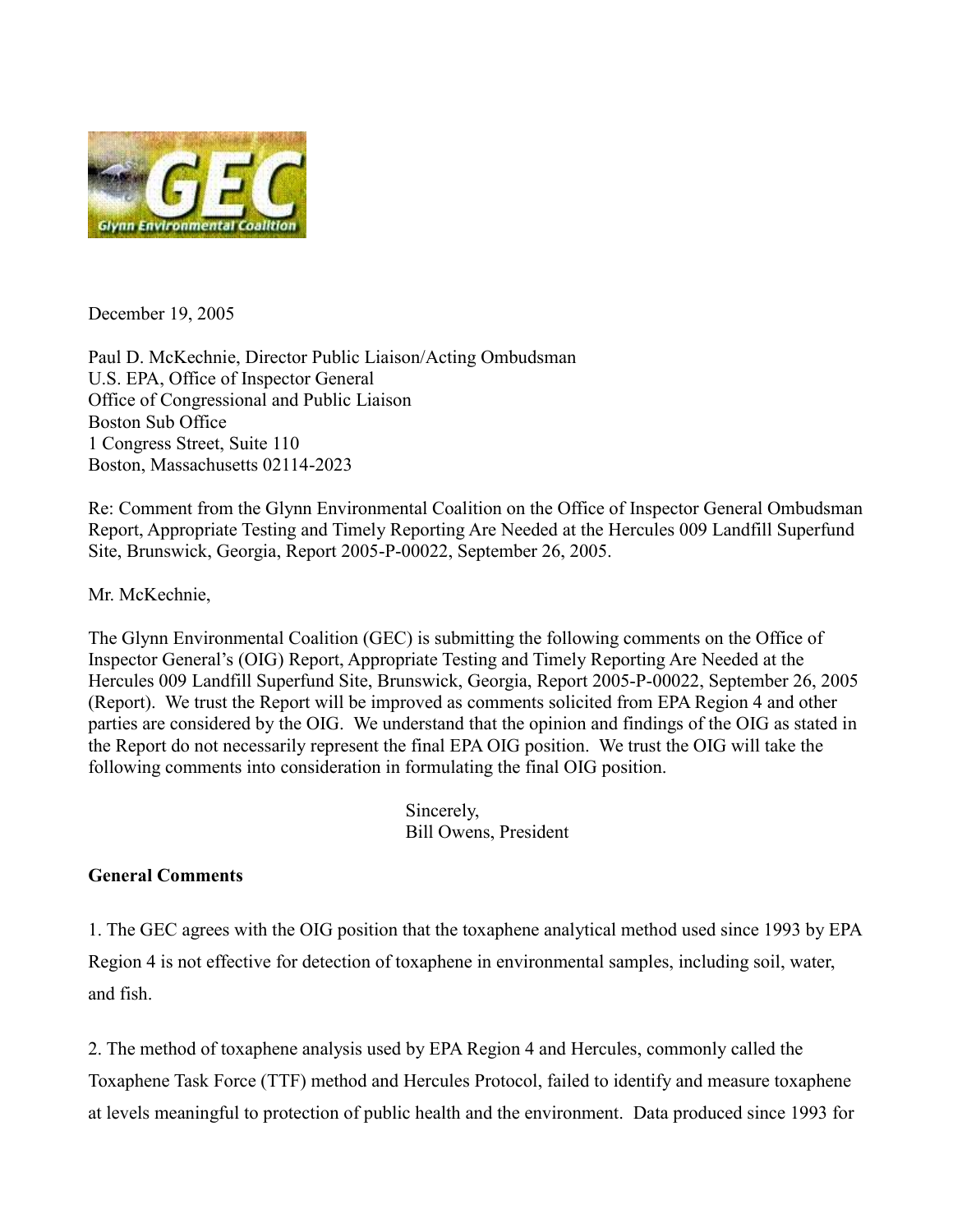the Hercules 009 Landfill Superfund Site (Site) is not appropriate for remedial decision-making. Areas were delineated for removal or solidification at the Site were based upon data of insufficient quality, which call into questions protectiveness of the remedy. Data produced by the TTF method either failed to identify toxaphene present, or seriously underestimated the amount present.

3. The GEC agrees with the OIG that if human health at the Hercules 009 Landfill Superfund Site and/or surrounding areas was threatened because the analytical method used to test for toxaphene underestimated the amount of toxaphene, then all areas sampled by the TTF or Hercules Protocol methods should be re-sampled by Negative Ion Mass Spectroscopy (NIMS).

### **Chapter 1 - Introduction**

4. Demonstrating an understanding of the Hercules 009 Landfill Superfund Site's (Site) history and landfill contents is a very important step in preparing to make a determination about the protectiveness of the removal actions and containment activities. The following comments are made to correct inaccurate information presented in the OIG Report concerning the Site.

#### **Site Information**

*Part of the Hercules 009 Landfill was also used for disposing empty toxaphene drums and toxaphenecontaminated glassware, rubble, and trash*. (emphasis added)

5. Full drums were encountered during In-Situ Stabilization of the Site. Workers present reported that many of the full drums encountered were breached during the remedial action, and a few were over packed and removed. Off-grade toxaphene was reportedly disposed in the Site. The observations of the workers present during remedial activities are consistent with reported disposal of off-grade toxaphene at the Site. The OIG Report should be corrected to reflect that empty and full drums were disposed of in the Site, which is documented in the Site record.

## *The GEPD monitored the Hercules 009 Landfill while it operated.*

6. The OIG report acknowledges that the Georgia Environmental Protection Division (GEPD) monitored the Site but fails to mention sampling results, and the reason for revocation of the Site Hazardous Waste Disposal Permit, and listing as an EPA Superfund Site. The GEPD reported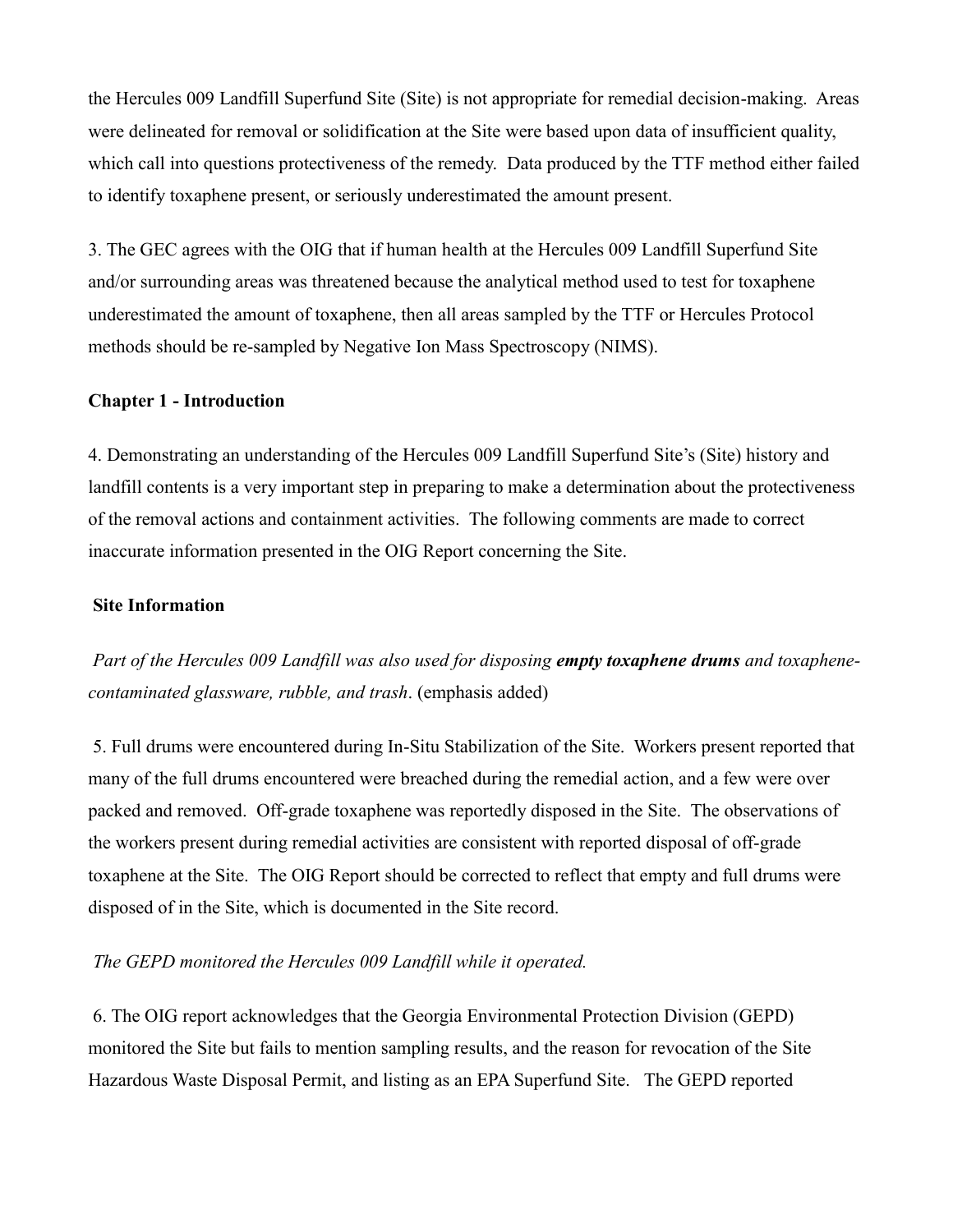toxaphene sampling results from their Site monitoring in the April 22, 1980 Report - Off-site **Contamination** 

|                                | $3 - 6 - 80$ | $3 - 6 - 80$ | $3 - 14 - 80$ |
|--------------------------------|--------------|--------------|---------------|
|                                |              |              |               |
|                                | Soil         | Water        | Water         |
|                                |              | (surface)    | (surface)     |
|                                |              |              |               |
| Perimeter ditch #1 $65.5$      |              | $0.005$ mg/l | $0.0076$ mg/l |
|                                | <b>PPM</b>   |              |               |
|                                |              |              |               |
| Perimeter ditch #2 $\,$ 55 PPM |              | $0.005$ mg/l | N/A           |
|                                |              |              |               |
| Culvert                        | 435 PPM      | 0.1<br>mg/1  | $0.025$ mg/l  |
|                                |              |              |               |

The Site was closed due to migration of toxaphene from the landfill cells to ditches, culverts, and surface waters. Areas of concern that led to the National Priority List listing of the Site and identified for removal in the Record of Decision remain at the Site. Most notable are the culvert bank that adjoins the Site and toxaphene manufacturing sludge located below the water table.

*The site is a 16.5 acre property, although the landfill occupies only 7 acres on the north end of the property.*

7. A Superfund site is defined by the extent of contamination above remedial action goals, and not property boundaries. The Site includes the Benedict Road neighborhood, Altama Elementary School, and areas along Spur 25. These areas will need to be included in soil sampling to evaluate the removal action based upon data produced by the TTF and Hercules Protocol methods (a.k.a. August 17, 1997 method).

*In the forested area in the southeastern part of the site, outside of the protectively capped area, is a storage shed near a small pond.* (emphasis added)

8. No data has ever been produced to support the statement that the Site is protectively capped. To the contrary, the Record of Decision (ROD) mandated cap was never constructed, nor was the cap mandated in the Explanation of Significant Differences (ESD). The Site cover that was constructed is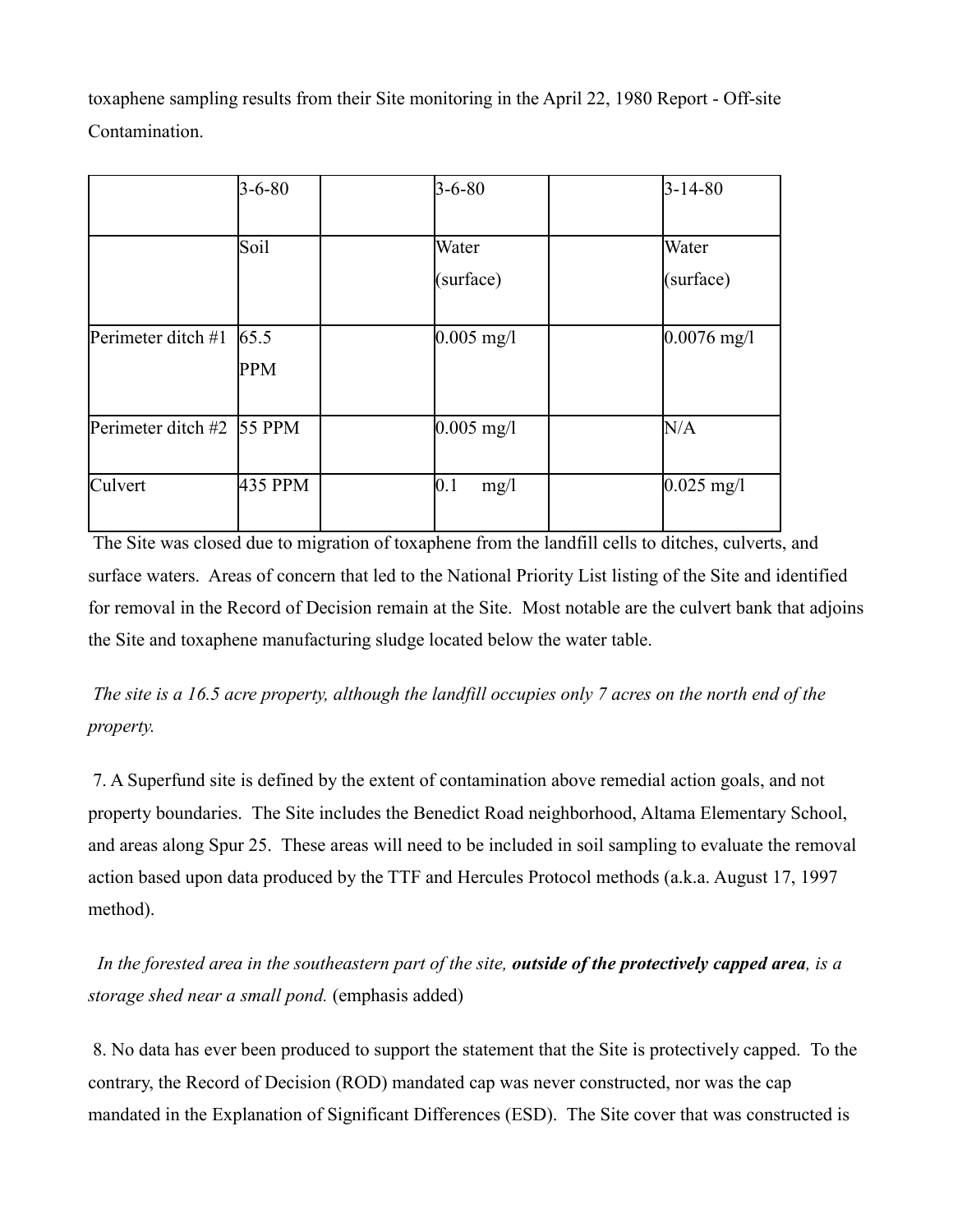composed of toxaphene contaminated soil from removal actions in the Benedict Road neighborhood, Altama Elementary School, along Spur 25, and previously excavated soils from drainage ditch maintenance, which was placed on the cells and mixed with a little cement. Protectiveness of the Site cover is questionable since no confirmation sampling has been conducted. Toxaphene in soil consolidated during removal actions and used to cap the Site was analyzed by the method the OIG has identified as inappropriate, and actual levels of toxaphene were likely under-reported.

*The remedial action involved stabilizing the site and constructing a landfill cover, which was then covered with clean fill material that was graded to promote adequate drainage, and seeded with grass.*  (emphasis added)

9. The remedial action was far greater in scope than stabilizing the Site and constructing a landfill cover. The remedial action included soil removal of toxaphene-contaminated areas to the east that included Altama Elementary School and the Benedict Road neighborhood; areas to the south that included the entry road to the landfill cells and Benedict Road to Altama Avenue; and areas to the west along Spur 25. Migration of toxaphene was extensive around the Site. The mechanism of toxaphene transport and migration identified by Hercules was sloppy handling of manufacturing sludge during landfill construction. The TTF method found toxaphene at 1800 ppm on Altama Elementary School property, several hundred feet from the landfill cells. Of particular concern is how toxaphene migrated across a culvert and hundreds of feet onto Altama Elementary School property. The findings of the OIG should include recommendations to retest all areas previously tested by the Toxaphene Task Force (TTF) method, with Altama Elementary School identified as a priority.

#### **Background Information on Toxaphene**

*As manufactured, the original toxaphene pesticide was a mixture of more than 200 closely related chlorinated organic compounds.*

*This original toxaphene pesticide mixture is commonly known as "technical" toxaphene. Technical toxaphene consists mainly of polychlorinated bornanes with between six to nine chlorines attached.*

10. The Report fails accurately to define toxaphene and becomes embroiled in a discussion of technical toxaphene, weathered toxaphene, and degraded toxaphene. Toxaphene is one of the names by which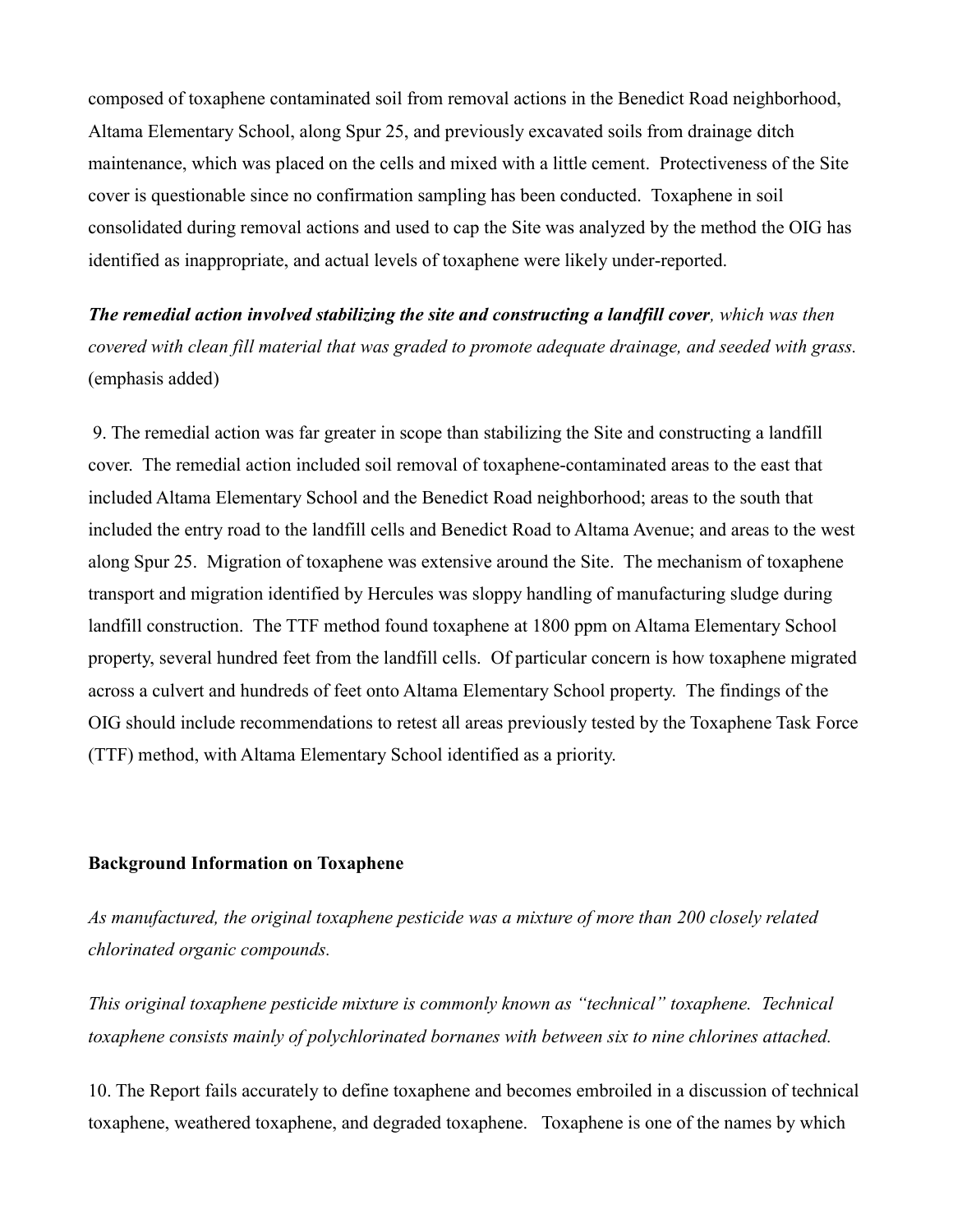Hercules marketed their invention of a Polychlorinated Camphene (PCC) that was awarded patent number 2,565,471 on August 28, 1951. The patent clearly defines what constitutes PCC that was marketed under many names including toxaphene.

The PCC mixture patent protected by Hercules included, "Any polychloro camphene containing from about 40 to about 75% of chlorine …," or any camphene compounds with between 3 and 9 chlorines, and identified these compounds as the toxic ingredients of the invention. Regardless of the term used to described freshly manufactured toxaphene, weathered toxaphene, or degraded toxaphene, all are the polychlorinated camphene (PCC) that comprised the toxic component that was patent protected. Only after camphene contains less than 3 chlorines can it be described as a degradation product.

Literature describes toxaphene or PCC as camphene with an average of 67% to 69% chlorine by weight, and is a complex mixture of over 670 separate chemicals. [\[1\]](http://glynnenvironmental.org/oldsite/009IG-comments-12-19-05.htm#_edn1), [2], [3] The numerous names and definitions used in the OIG Report are all the PCC patent protected by Hercules, unless the camphene contains less than 3 chlorines.

The chemical of concern at the Site is PCC remaining in the manufacturing waste and off-grade product disposed in the Site. A discussion that attempts to differentiate technical toxaphene, degraded toxaphene, or weathered toxaphene are inappropriate since they all are toxaphene and are the chemical of concern at the Site, which is PCC. To infer that toxaphene is mainly polychlorinated bornanes with 6 to 9 chlorines attached is inconsistent with the product patented by Hercules.

PCC is known to produce an almost endless pattern of peaks when analyzed by Gas Chromatograph/Electron Capture Detector (GC/ECD). The variability of GC/ECD peak patterns for PCC can be observed between laboratory calibration standards purchased from different suppliers, yet they all are PCC. Variations in GC/ECD peak patterns can be observed between Electron Capture Detectors (ECD), yet they all are indicating the presence of PCC. GC/ECD temperate settings can produce variability in peaks, but the peak patterns still indicate PCC. GC/ECD patterns can also vary because PCC is known to undergo dechlorination, making some peaks smaller, most notably in the back half of the chromatogram, and larger in the front half of the chromatogram, but the compounds being observed are still PCC. Dechlorination of the most chlorinated camphene compounds, most notably camphene with 8 or 9 chlorines, is well known and has been documented numerous times in literature. Dechlorination can take place for a number of reasons but the decrease in back, and increase in front, chromatogram peaks do not indicate a different compound but rather a change in PCC ratios.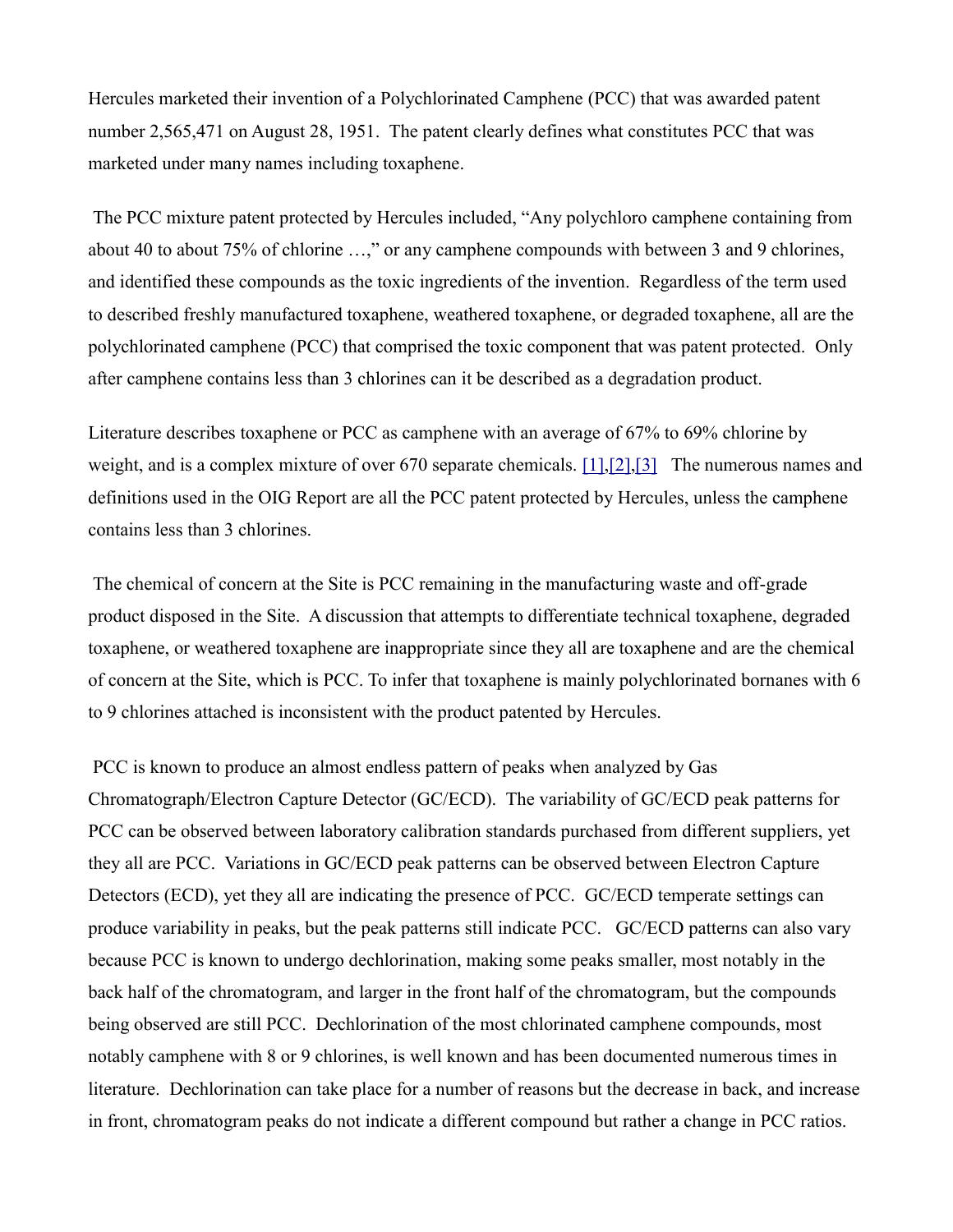*These breakdown products are a different mixture than the original mixture, so it appears different to the testing instruments.*

11. How PCC mixtures appear to instruments is irrelevant to identification and quantification. Regardless of the ratio of the 670 plus variations of PCC present, it is still PCC. Hercules patent-protected a general recipe of polychlorinated compounds and did not specify any ratio of individual congeners. For this reason, the relative height of individual peaks in the standard is irrelevant to the peaks in the sample being analyzed and identified as PCC. All PCC with a chlorine content from between about 40% and about 75%, or between 3 to 9 chlorines, are the PCC compounds patented by Hercules and can be called toxaphene. PCC compounds that contain less than 3 chlorines can be called degraded PCC or degraded toxaphene.

### **Chapter 2 - The Groundwater Should be Tested for Toxaphene Breakdown Products**

12. General Comment – The title of Chapter 2 should read "The Groundwater Should be Tested for Toxaphene and Toxaphene Breakdown Products." As long as the PCC contains 3 or more chlorines attached to camphene, it is toxaphene or PCC. PCC with less than 3 chlorines attached to bornanes, or camphene, would constitute a toxaphene breakdown product. The GEC agrees that the Site monitoring program should identify any potential toxic transformation products and toxaphene. Since very little toxicological information is available about the 670 plus compounds that comprises PCC, and even less about any potential toxaphene transformation products, a very conservative approach should be used.

*Until EPA knows whether the groundwater is contaminated by toxaphene breakdown products, it will be unable to definitively determine if the cleanup for the Hercules 009 Landfill protects Human Health.*

13. The Report does not differentiate between cleanup and containment at the Site. Cleanup, or soil removal-action activities, took place outside the 7-acre area where the landfill cells were located. Containment, or Ex-Situ Stabilization, took place in the 7 acre area where PCC manufacturing wastes, off-grade product, and trash were disposed in the former Spur 25 borrow pit. The Report is confusing in that it implies that the testing the groundwater within the 16.5-acre Site will determine if the cleanup, or soil removal actions, of areas outside the Site property boundary are protective of human health.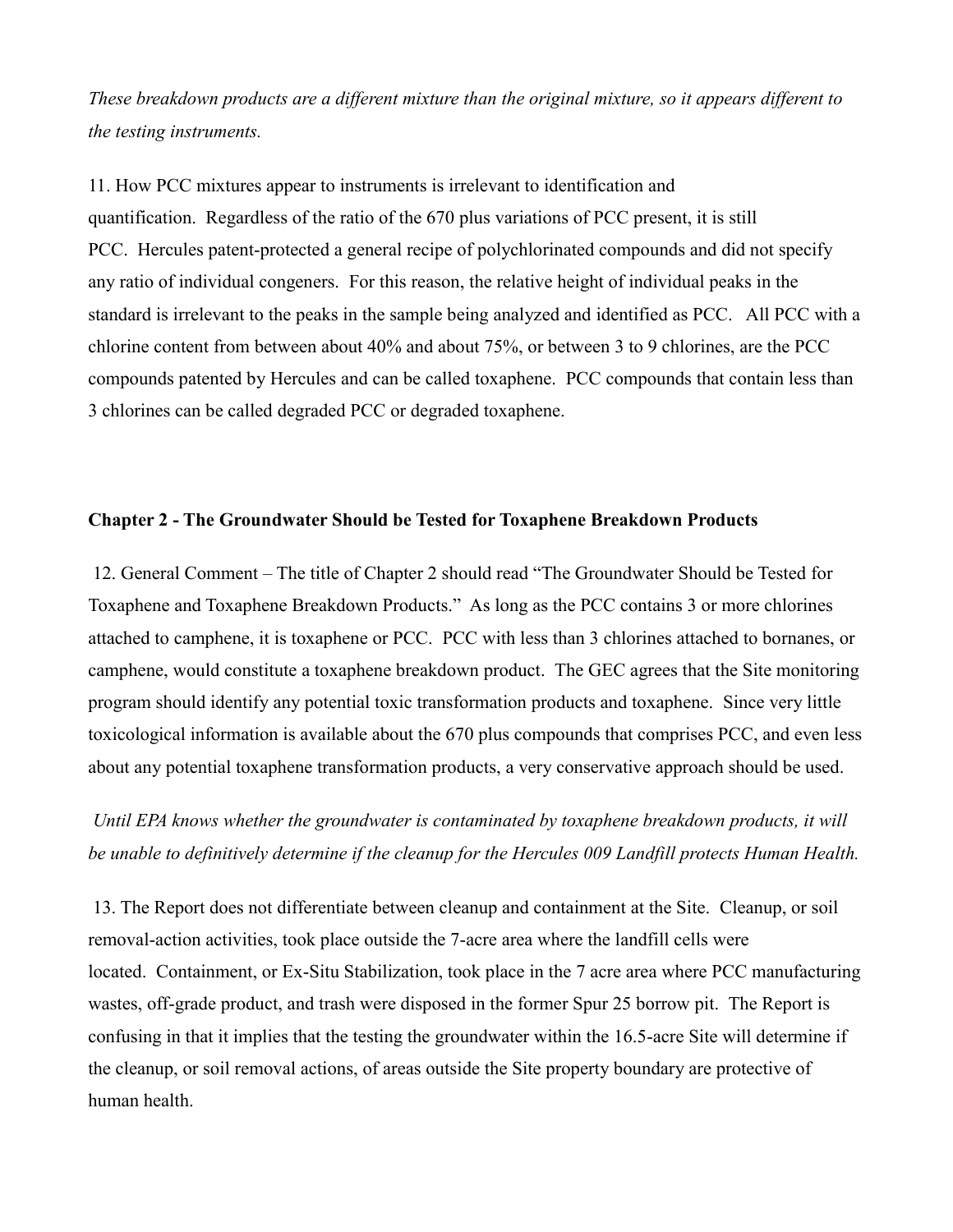Both soil cleanup and containment activities were based upon PCC analysis that the Report identified as inappropriate. The EPA will be unable to determine definitively if removal actions in the Benedict Road neighborhood, Altama Elementary School, and other areas protect human health until soil sampling takes place. The data that were used to delineate removal actions relied upon the same analytical method the OIG has identified as inappropriate. All data produced since 1993, which included the decision-making data for the soil removal actions, remedial design, remedial action, and delineation of areas for Ex-Situ Stabilization are of no value in making a determination about protectiveness to human health and the environment.

# *In the case of Hercules 009 Landfill, the surrounding groundwater is being periodically tested for the original toxaphene mixture put in the site between 1975 and 1980.*

14. The original toxaphene mixture placed in the Site has not been definitively identified. What is now being described, as weathered or degraded toxaphene, could be what the original waste mixture looked like on a chromatogram when disposed in the Site. The Report appears to be stating that Site groundwater has been periodically tested, but fails to state that the TTF and Hercules Protocol methods were used, which the OIG has now identified as inappropriate. The TTF and Hercules Protocol methods based identification on the presence of at least four peaks in the back half of the chromatogram with ratios the same as the analytical standard being used. PCC was not identified or quantified unless at least four peaks were present. OIG Report Figures 1, 3, 4, and 5 graphically demonstrate that four peaks in the same ratio were not present in the sample and standard, and therefore PCC was not reported as present. The quantification methods used are not the same as EPA Method 8081. A trained chemist can confidently state that PCC is indicated and quantify "total toxaphene" or "apparent toxaphene", even if there have been decreases in late PCC peaks and increases in early PCC peaks, when EPA Method 8081 is properly applied. The underlying problem at the Site is that the TTF and Hercules Protocol methods were used to indicate the presence of PCC instead of EPA Method 8081. Numerous laboratories flag analysis with TTF or Hercules Protocol instead of Method 8081 since they recognize the methods are different and consistently produce very different results. The Agency for Toxic Substance and Disease Registry is specific as to why the TTF and Hercules Protocol methods are not the same as EPA Method 8081.

# **Testing for Toxaphene Breakdown Products Is Needed EPA's Method Fails to Identify Toxaphene Breakdown Products in Groundwater**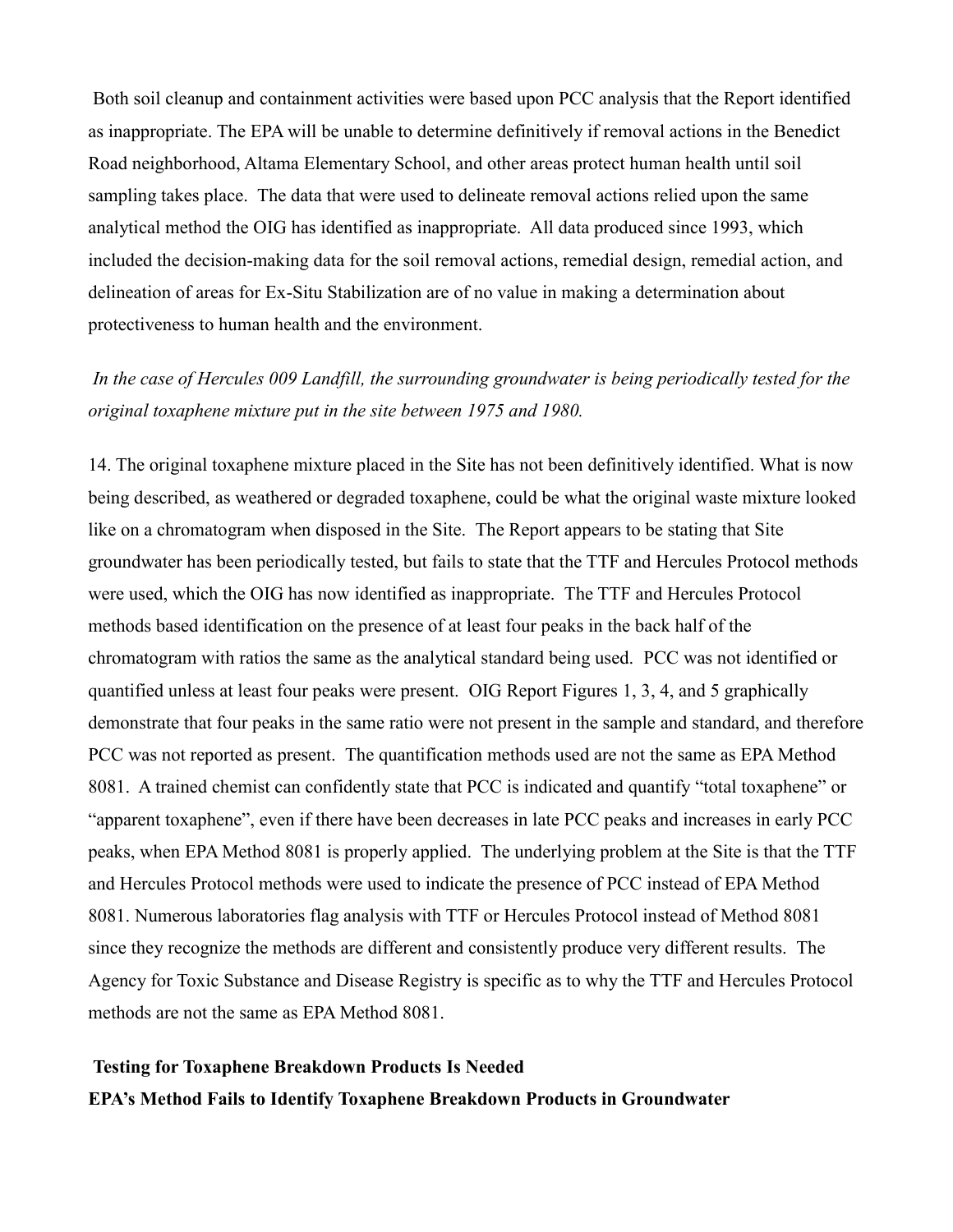15. General Comment – While testing for toxaphene breakdown products is needed, the primary problem at the Site, and underlying reason there are concerns about the protection of human health, is the TTF and Hercules Protocol methods fail to identify toxaphene. Repeatedly, methods used at the Site have been demonstrated either to fail to detect or to underestimate seriously the amount of PCC present in soil, seafood, and water.

## **Using a Different Method Would Identify Breakdown Products**

*When the OIG looked at the groundwater monitoring data for evidence of toxaphene breakdown products, the OIG found some evidence suggesting that toxaphene breakdown products may be in the groundwater surrounding the Hercules 009 Landfill site.*

16. The OIG's observation that PCC was present when none was reported by the TTF and Hercules Protocol methods is the same conclusion other studies have reached and confirmed though analysis. The OIG suggesting that the observed compounds might be "toxaphene breakdown products" in inappropriate since the compounds observed are most likely part of the PCC mixture patented by Hercules. The patent did not specify a particular ratio of individual PCC compounds as patent protected toxic components. Many of the prominent PCCs found in the front half of the chromatogram are associated with unmodified toxaphene or PCC as manufactured by Hercules. [\[4\]](http://glynnenvironmental.org/oldsite/009IG-comments-12-19-05.htm#_edn4)[,\[5\]](http://glynnenvironmental.org/oldsite/009IG-comments-12-19-05.htm#_edn5)[,\[6\]](http://glynnenvironmental.org/oldsite/009IG-comments-12-19-05.htm#_edn6)[,\[7\]](http://glynnenvironmental.org/oldsite/009IG-comments-12-19-05.htm#_edn7)

*Without such definitive data, any determination on the effectiveness of the cleanup remedy is inconclusive.*

17. The GEC agrees with the OIG that definitive data is needed to evaluate the cleanup of the Benedict Road neighborhood and Altama Elementary School, and other areas where soil removal actions took place. Likewise, the effectiveness of the containment remedy will be inconclusive until definitive data is produced that demonstrates the action levels specified in the Record of Decision (ROD) have been obtained at the Site. Without completion of the confirmation sampling specified in the ROD, attainment of remedial action goals cannot be demonstrated.

*A new analytical method using Negative Ion Mass Spectroscopy (NIMS, or called the new method hereafter) should be used to test for toxaphene breakdown products in groundwater.*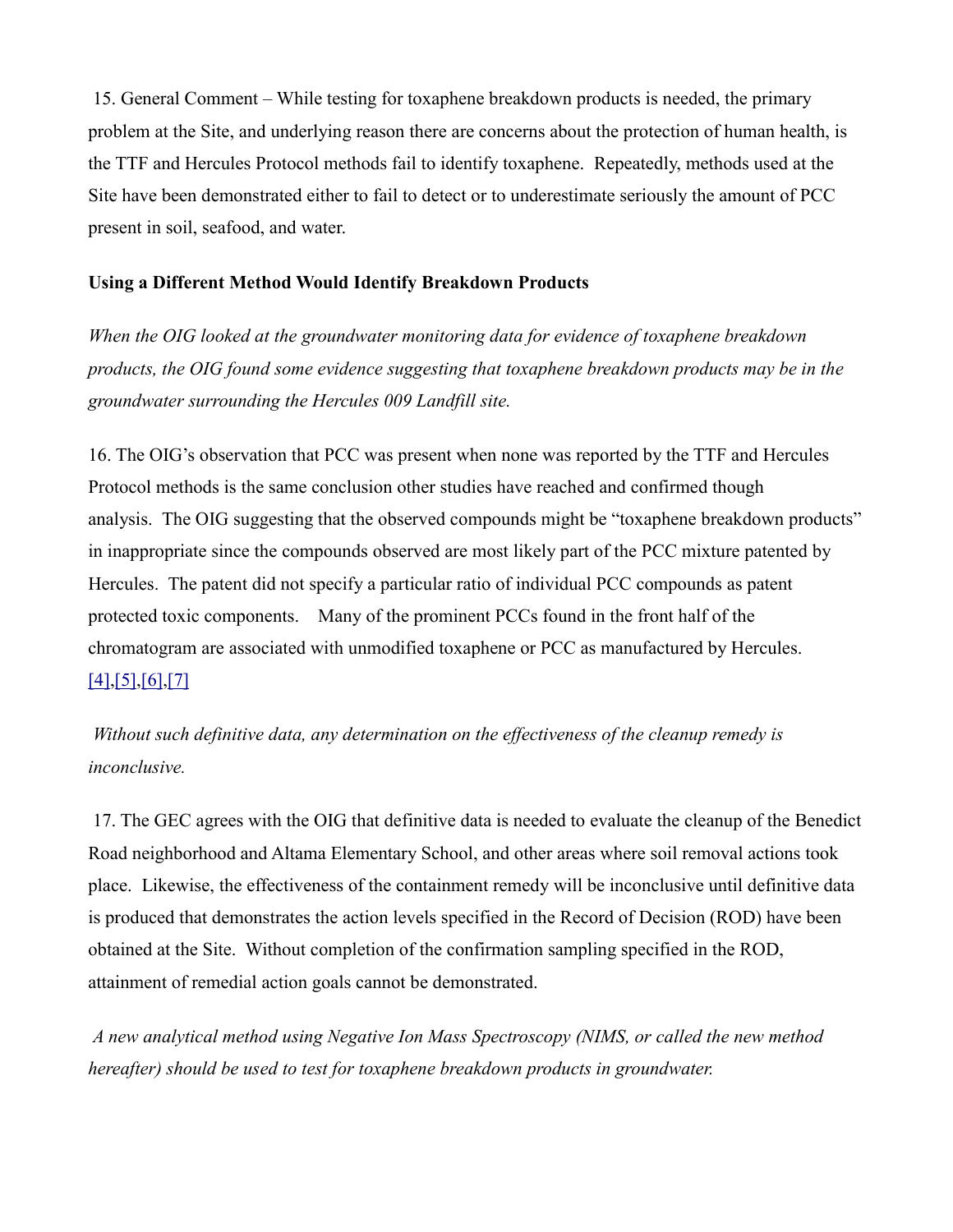18. The GEC agrees with the OIG Report in that NIMS should be used to test for PCC breakdown products in groundwater. In addition, NIMS should be used to test for PCC and PCC breakdown products wherever the TTF and Hercules Protocol methods were used to analyze soil, air, seafood, surface water, and groundwater.

*Therefore, the use of the new techniques for groundwater monitoring at the Hercules 009 Landfill site provides the certainty needed to determine whether the groundwater is contaminated by toxaphene breakdown products.*

19. Use of NIMS is also needed to provide the certainty needed to determine if PCC and PCC breakdown products are still present in areas where soil removal actions took place, particularly the Benedict Road neighborhood, Altama Elementary School, and the culvert adjoining the school.

## **Region 4 Is Concerned about Using the New Method**

*Region 4 officials are concerned about using the new (or NIMS) method to test groundwater at the Hercules 009 Landfill because the method is not approved by EPA.*

20. The two methods used at the Site, TTF and Hercules Protocol methods, were not SW-846 approved for use by the EPA. EPA-approved methods are set forth in EPA publication SW-846, and the prescribed method was Method 8081. The NIMS method has been used and documented in peer reviewed scientific journals numerous times since at least 1987.

*The EPA conventional method (method 8081) was validated. Consequently, EPA knows the results will be accurate when Method 8081 is used to test for the original toxaphene mixture.*

21. While the statement is true that EPA Method 8081 was validated, it is not the analytical method used at the Site. Method 8081 has been used for many years to test for PCC and quantify the indicated total or apparent PCC present. When Method 8081 and the TTF or Hercules Protocol methods are compared side-by-side, Method 8081 reports toxaphene present and at substantially higher levels than the TTF and Hercules Protocol methods, which either fail to detect or substantially under-quantifies PCC present. The TTF and Hercules Protocol methods are NOT Method 8081.

*The OIG agrees that using an EPA-approved method is better than a method not approved by the EPA. However, EPA has no approved method to identify toxaphene breakdown products.*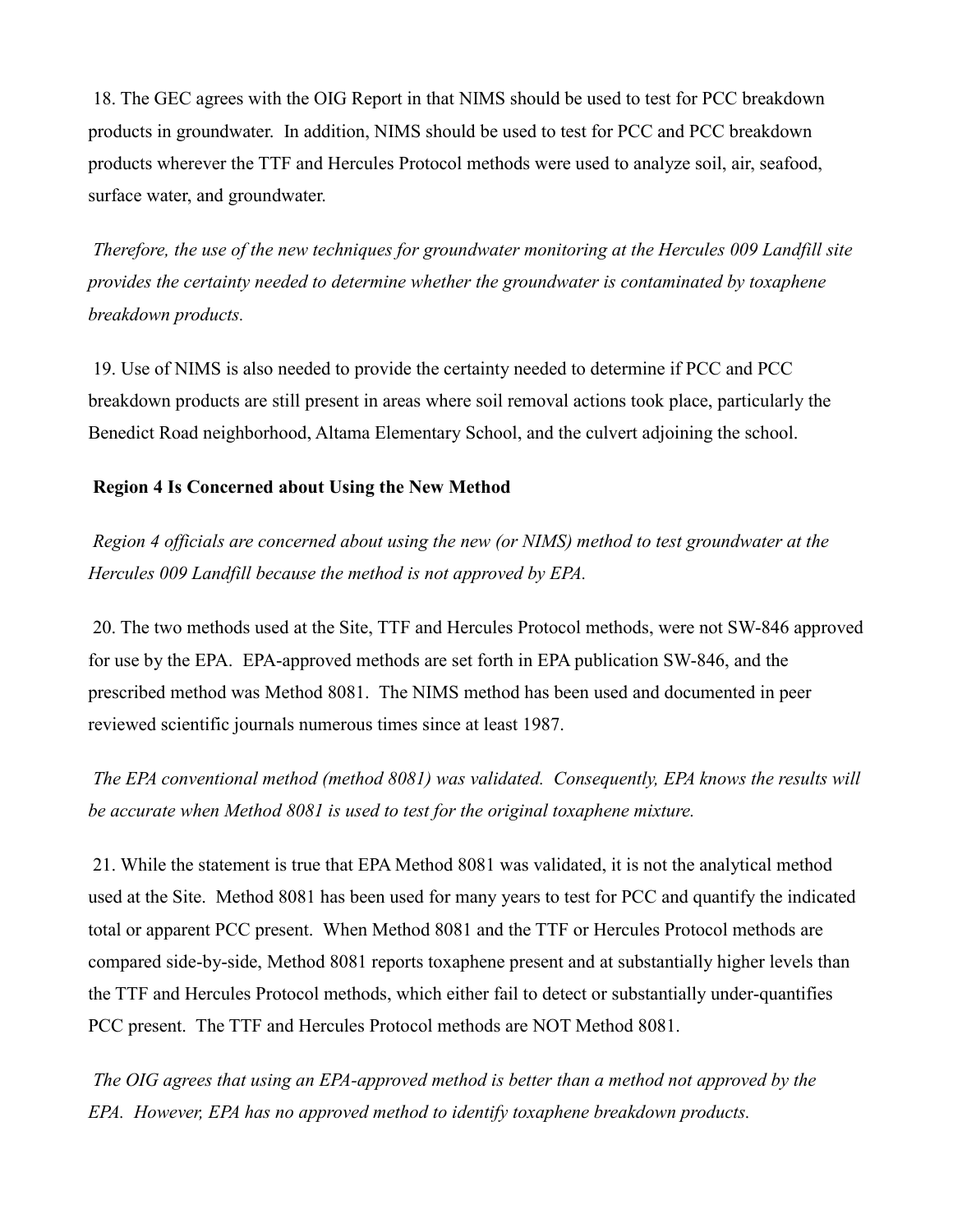22. The GEC agrees that EPA-approved methods should be used. The use of NIMS will eliminate the ambiguity, doubt, and confusion associated with the TTF and Hercules Protocol methods. The inherent weakness with EPA Method 8081 was an inability to definitively identify the compounds present. In order to compensate, Method 8081 recommends confirmation by Mass Spectroscopy (MS). Utilization of NIMS in conjunction with Method 8081 is consistent with established EPA SW-846 protocols and would definitively identify PCC and PCC breakdown products.

## **Recommendations**

23. General Comments – The GEC agrees with the OIG's recommendation to test groundwater at the Site for PCC. But OIG recommendations must go further to protect human health. Testing Site groundwater is a limited measurement of the containment part of the remedy but does not address the soil removal action parts of the remedy. The same shortcomings identified with groundwater testing apply to the data used for the decision-making process for soil removal actions. Data collected by the TTF and Hercules Protocol methods have been documented to significantly underestimate or to fail to identify PCC present.

The OIG should recommend that all soil, surface water, groundwater, and seafood samples analyzed by the TTF or Hercules Protocol methods be analyzed by an appropriate method such as NIMS. If PCC compounds are found at the Site, appropriate action as specified in the ROD should be taken to protect human health.

## **Agency Comments and OIG Evaluation**

*Region 4 later provided results of analytical testing they had performed using EPA method 8081. Their results showed significantly more toxaphene in one well (N-11) at the site.* 

24. EPA Region 4 has stated that no toxaphene has been detected in groundwater at the Site and has repeatedly cited this as the reason the ROD mandated remedy need not be implemented. Toxaphene has been found historically and continues to be found in groundwater at the Site.

*As discussed in Appendix C, the quality control does not adequately show that the substances to be measured were not destroyed when the samples were prepared.*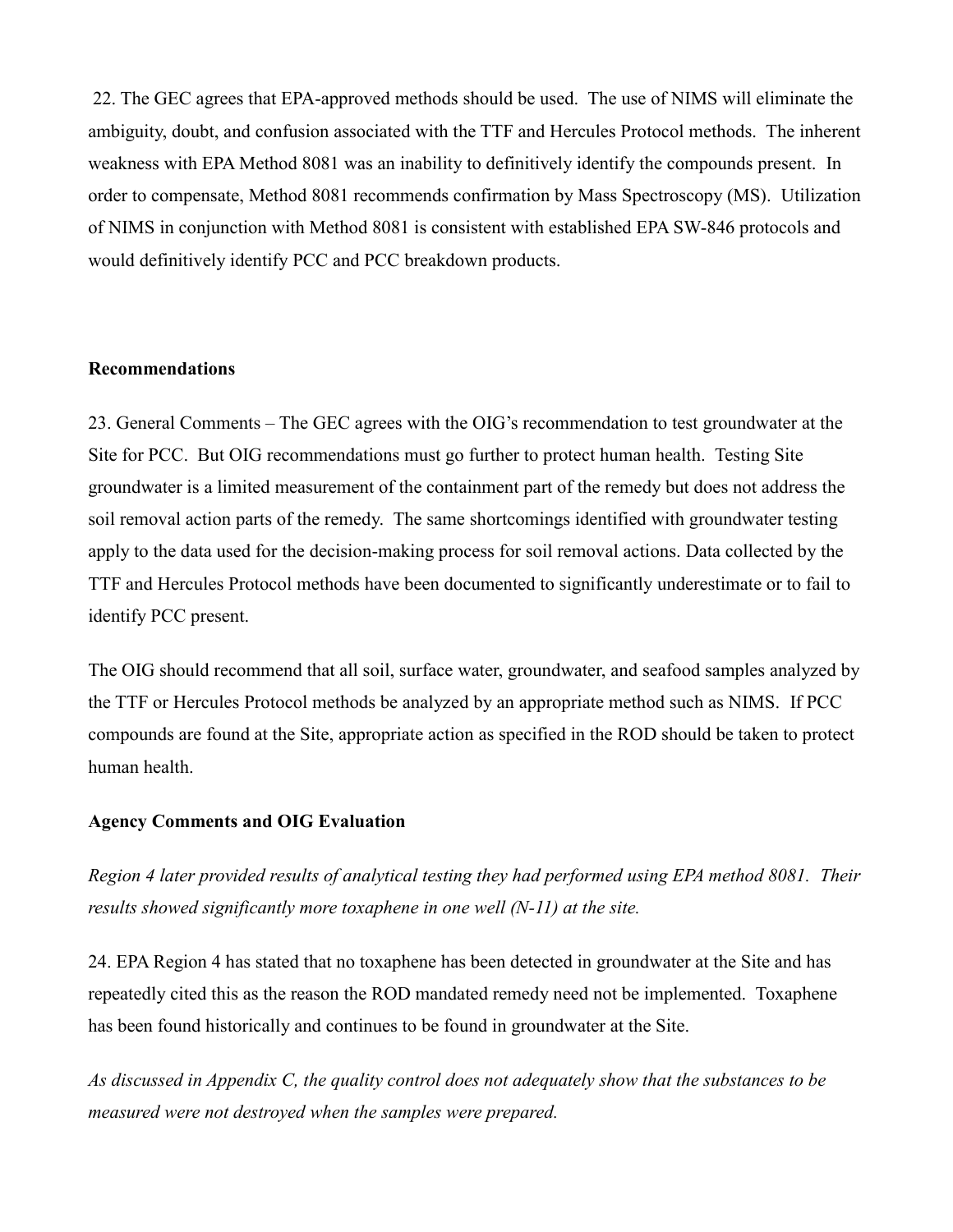25. Sample preparation and GC/ECD injector temperatures are suspected to remove, dechlorinate, or even destroy PCC in the samples.

*Region 4 proposed two interim strategies to assess the risk to human health posed by the toxaphene breakdown products, which they called weathered toxaphene*.

26. Region 4 has failed to demonstrate an understanding of PCC and has developed a wide range of terms, words, and definitions for the PCC mixture patented by Hercules. The PCC Region 4 calls by numerous descriptive terms fall under the patented product. PCC breakdown compounds, which are chlorinated camphene with less than 3 chlorines, should be clearly defined as such. The term "weathered toxaphene" used by Region 4 is ambiguous, and should not be used.

*We evaluated the proposed strategies, and believe the strategy using toxicity criteria for toxaphene is inappropriate because the toxicity of weathered toxaphene could be significantly different.*

27. The GEC agrees with the OIG in that different ratios of PCC compounds will have different toxicological properties, and the precautionary principle should be applied. The term "weathered toxaphene" is very ambiguous and appears to be linked to an undefined peak profile for PCC. The definition of toxaphene, as stated in the Hercules patent for their PCC invention, is any peak ratio of camphene with 3 to 9 chlorines; and all PCC that falls within this definition should be simply called toxaphene or PCC.

#### **Chapter 3 – Reporting on the Cleanup's Effectiveness Was Not Timely**

28. General Comments - The OIG identified the need to determine if the remedy is operating as intended and still protects human health and the environment. The soil removal actions took place outside the Site property boundary, and sampling groundwater will not, by itself, provide information needed about the soil removal actions that were originally based, it should be recalled, upon soil data analyzed by a method the OIG has identified as inappropriate. This fact undermines the conclusions of the OIG Report that the remedy is operating as intended.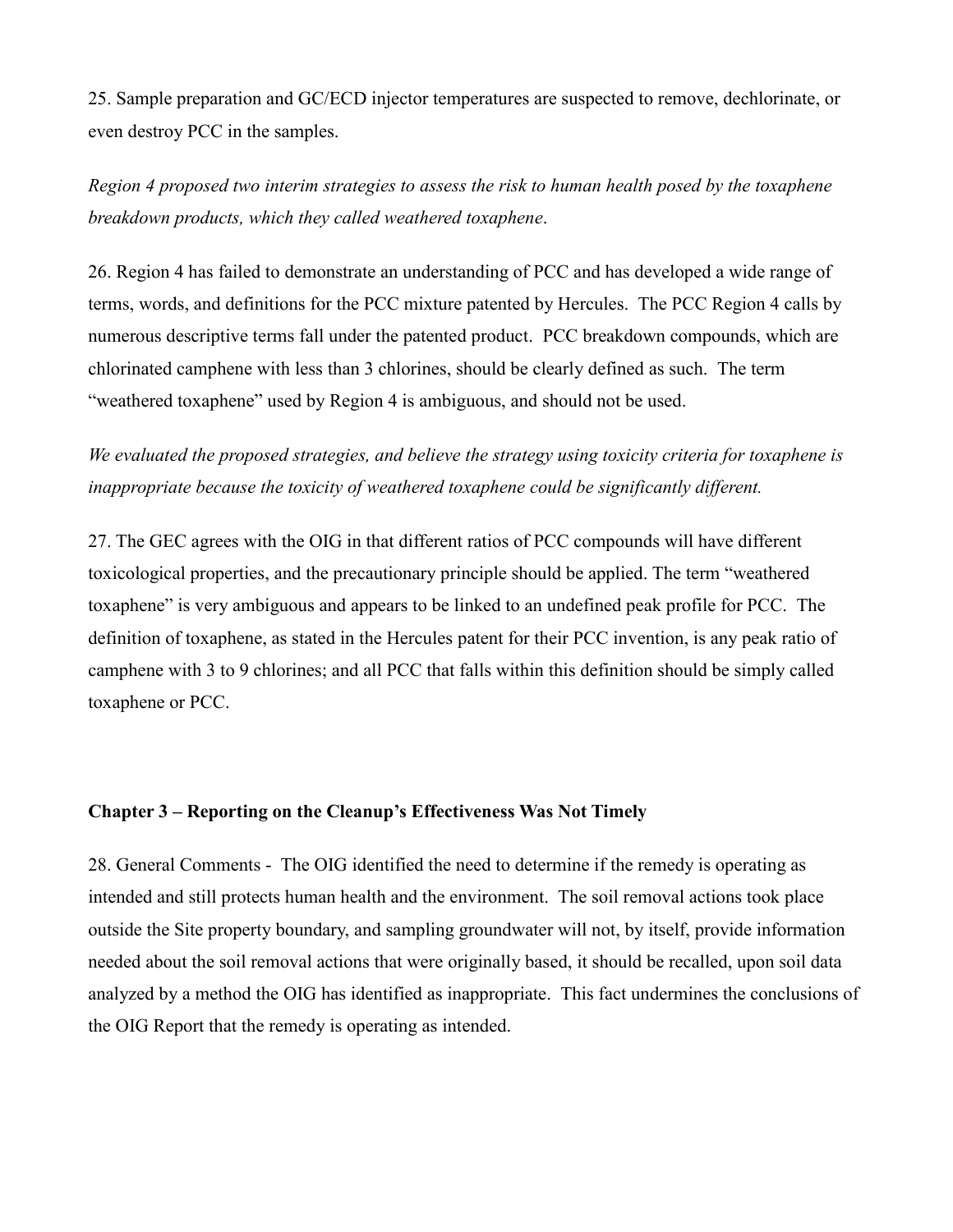#### **Review Must Occur Every 5 Years**

… *the purpose of the 5-year review was to evaluate, through data gathering and observation, how well the site's remedy is working.*

29. The OIG correctly found that the TTF and Hercules Protocol methods used to analyze the Site were inappropriate. Without reliable data to make scientifically sound evaluations, questions regarding the Site remedy working will not be answerable. Appropriate sampling and analysis of soil and groundwater are needed to complete the Five-Year Review.

*Question A – Is the remedy operating as intended by the decision documents?*

*Question B – Are the exposure assumptions, toxicity data, cleanup levels, and remedial action objectives used when the remedy was selected still valid?*

*Question C – Has any other information come to light that could call into question if the remedy protects human health?*

30. The OIG focused on Question B, and concluded that remedial action objectives would not have been met if toxaphene is found in the groundwater. The same is true if soil remediation goals were not met in the soil removal actions, which were based upon analytical methods now known to be inappropriate. However, key to meeting the remedial objectives is answering Question A regarding implementing the decision documents, and Question C regarding information that could call into question protectiveness of remedy to human health and the environment. The data that formed the basis of decision-making for the Remedial Design and Remedial Action were seriously flawed, the reality of which the OIG has identified as a significant problem. Based upon the flawed data, EPA Region 4 made a decision not to implement the ROD. Specific deviations from the ROD in conjunction with PCC analysis by the TTF and Hercules Protocol methods call into question protectiveness of the remedy to human health and the environment. The following components of the ROD must be evaluated in order to determine if the remedy is working as intended.

## **A. Performance Standards**

The Performance Standard of 76 PPM toxaphene for subsurface soils was established as a remedial action goal for the source areas to protect surface water and groundwater at the Site[.\[8\],](http://glynnenvironmental.org/oldsite/009IG-comments-12-19-05.htm#_edn8) [\[9\]](http://glynnenvironmental.org/oldsite/009IG-comments-12-19-05.htm#_edn9) It was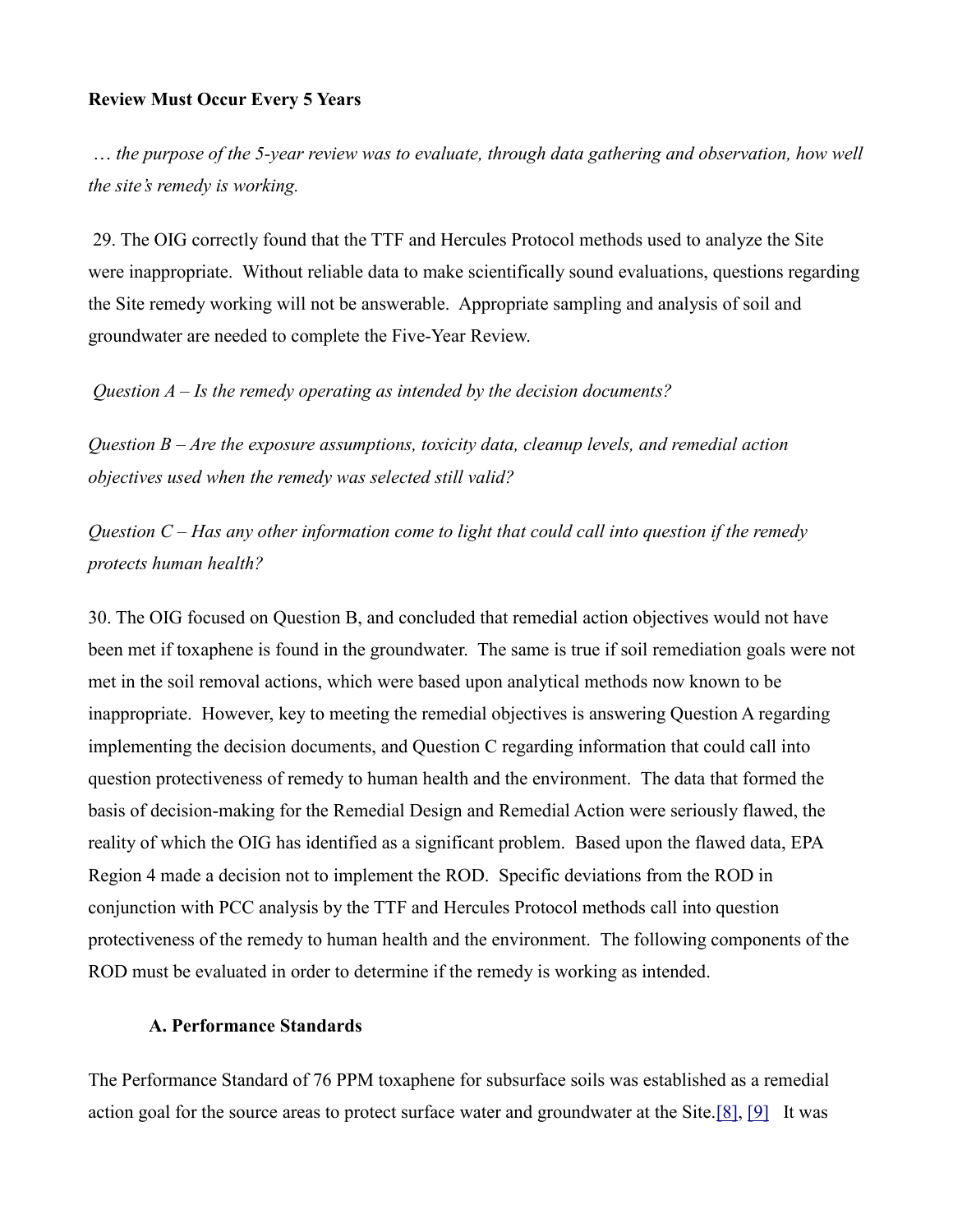anticipated that contaminants at the Site which do not have cleanup levels presented in the ROD would be reduced to acceptable levels when cleanup levels were met for the most toxic and most mobile contaminants for which cleanup levels have been established[.\[10\]](http://glynnenvironmental.org/oldsite/009IG-comments-12-19-05.htm#_edn10) The EPA assured the community that the cleanup goal of 76 ppm toxaphene for subsurface soils would be met by either stabilization or chemical extraction[.\[11\]](http://glynnenvironmental.org/oldsite/009IG-comments-12-19-05.htm#_edn11) The treatment method, In-situ Stabilization, was selected because it would reduce the incremental risk associated with current Site conditions by permanently treating all affected solids having constituent concentrations exceeding remedial action levels[.\[12\]](http://glynnenvironmental.org/oldsite/009IG-comments-12-19-05.htm#_edn12) In addition, by treating the soil in place, or In-Situ, the public and the school children at Altama Elementary School adjoining the Site would be further protected from fugitive emissions during the Remedial Action. The EPA specifically and repeatedly assured the community that In-Situ would be conducted without excavating the contents of the landfill at the pre ROD meeting.

The EPA has made a fundamental change in the scope and performance of the subsurface soil Performance Standard of 76 ppm toxaphene by changing the Performance Standard to the water table; and has fundamentally changed the cost of treatment by reducing volume to be treated. Furthermore, the Performance Standard change was fundamental since it does not enhance its protectiveness, or effectiveness[.\[13\]](http://glynnenvironmental.org/oldsite/009IG-comments-12-19-05.htm#_edn13) The OIG Report failed to evaluate colloidal transport of toxaphene to neighboring properties, or discuss the implications of leaving untreated toxaphene sludge and contaminated soils below the groundwater table. Areas adjoining the Site, such as the culvert bank, identified for soil removal actions have not been remediated.

EPA Region IV contends that when the regional groundwater table is reached, they have met the intent of the ROD and the ROD did not contemplate extensive groundwater de-watering which would be necessary to treat below the regional groundwater table[.\[14\],](http://glynnenvironmental.org/oldsite/009IG-comments-12-19-05.htm#_edn14) [\[15\],](http://glynnenvironmental.org/oldsite/009IG-comments-12-19-05.htm#_edn15) [\[16\],](http://glynnenvironmental.org/oldsite/009IG-comments-12-19-05.htm#_edn16) Contrary to contentions of the EPA, de-watering was contemplated and discussed in the Feasibility Study[.\[17\]](http://glynnenvironmental.org/oldsite/009IG-comments-12-19-05.htm#_edn17) The Remedial Investigation clearly shows the sludge extended into the observed groundwater table[.\[18\]](http://glynnenvironmental.org/oldsite/009IG-comments-12-19-05.htm#_edn18) The authors of the ROD understood the sludge extended into the groundwater table[,\[19\]](http://glynnenvironmental.org/oldsite/009IG-comments-12-19-05.htm#_edn19) and the Site was deeper than historical records indicate[.\[20\]](http://glynnenvironmental.org/oldsite/009IG-comments-12-19-05.htm#_edn20) It is accurate to say the ROD did contemplate treatment below the water table but left the engineering specifications to be worked out in the Treatability Study using the Performance Standard of all subsurface soils exceeding the Performance Standard of 76 ppm toxaphene. The EPA has concluded previously that In-Situ Stabilization is an effective remedial technology and would achieve the performance criteria specified in the ROD for this Site[.\[21\]](http://glynnenvironmental.org/oldsite/009IG-comments-12-19-05.htm#_edn21)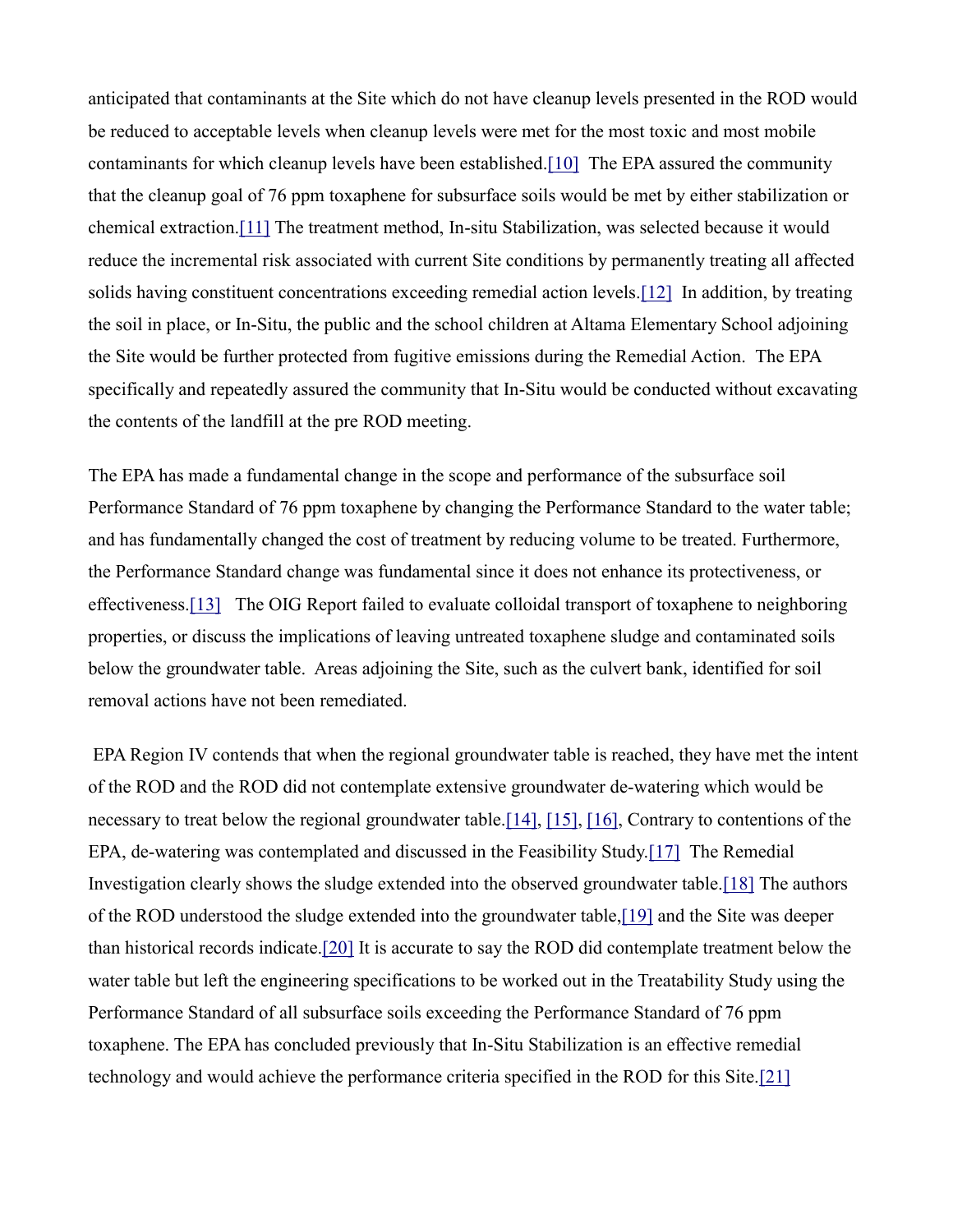The OIG Report did not mention that toxaphene sludge depth data from the Treatability Study and Supplemental Soil Analysis could be used to estimate the volume of source areas that were left untreated. Data concerning the amount of sludge and contaminated soil left untreated will be needed to evaluate the potential for continued colloidal transport of toxaphene to neighboring properties.

## **B. Treatment Volume**

The change to subsurface soil Performance Standard fundamentally reduced the treatment volume. Eliminating source areas to be treated as determined by the methodology specified in the ROD fundamentally changes the volume to be treated and is a fundamental change in scope, performance, and cost. Subsurface soil target concentrations were used to establish treatment boundaries for subsurface soil and wastes for cost estimating purposes and a sampling program was conducted to determine the actual volumes of surface soil and subsurface soil requiring remedial action[.\[22\]](http://glynnenvironmental.org/oldsite/009IG-comments-12-19-05.htm#_edn22) The ROD specified a sampling program to determine the actual volumes of the source areas to be treated, and not the groundwater table. If the groundwater table was to be used as the remedial boundary, all necessary data to determine source area volume would have been present at the time the ROD was written. The use of soil-driven standards was further clarified in the ROD; "Sludge and soil containing toxaphene exceeding remedial action target concentrations will be treated in-situ in conjunction with stabilization of consolidated surface soil". By their own admission, the EPA did not expect excavation to meet the Performance Standard or use the methodology specified in the ROD to determine treatment boundaries of source areas[.\[23\]](http://glynnenvironmental.org/oldsite/009IG-comments-12-19-05.htm#_edn23) The ROD is clear: the subsurface soil target concentrations were to be used to establish vertical and horizontal treatment boundaries for subsurface soils and waste, and a sampling program conducted to determine the actual volumes of surface soil and subsurface soil requiring remedial action[.\[24\]](http://glynnenvironmental.org/oldsite/009IG-comments-12-19-05.htm#_edn24) A sampling program, not the water table, was to be used to determine the boundaries of the source areas designated for treatment. Sampling required under the ROD was conducted to determine the vertical and horizontal boundaries of the source area to be treated during the Treatability Stud[y.\[25\]](http://glynnenvironmental.org/oldsite/009IG-comments-12-19-05.htm#_edn25) Discarding the delineated source areas identified for treatment in the Treatability Study, a decision document for the Site, is a fundamental change to the scope, performance, and cost of the remedy selected in the ROD[.\[26\]](http://glynnenvironmental.org/oldsite/009IG-comments-12-19-05.htm#_edn26)

The Five-Year Review did not consider the Treatability Study or the Summary Report for Supplemental Soil Analysis at the 009 Landfill. [\[27\]](http://glynnenvironmental.org/oldsite/009IG-comments-12-19-05.htm#_edn27) Treatability studies and the Remedial Investigation consistently and repeatedly found toxaphene sludge deeper than the historical descriptions of the landfill cells. It is conspicuous that the OIG did not mention that significant source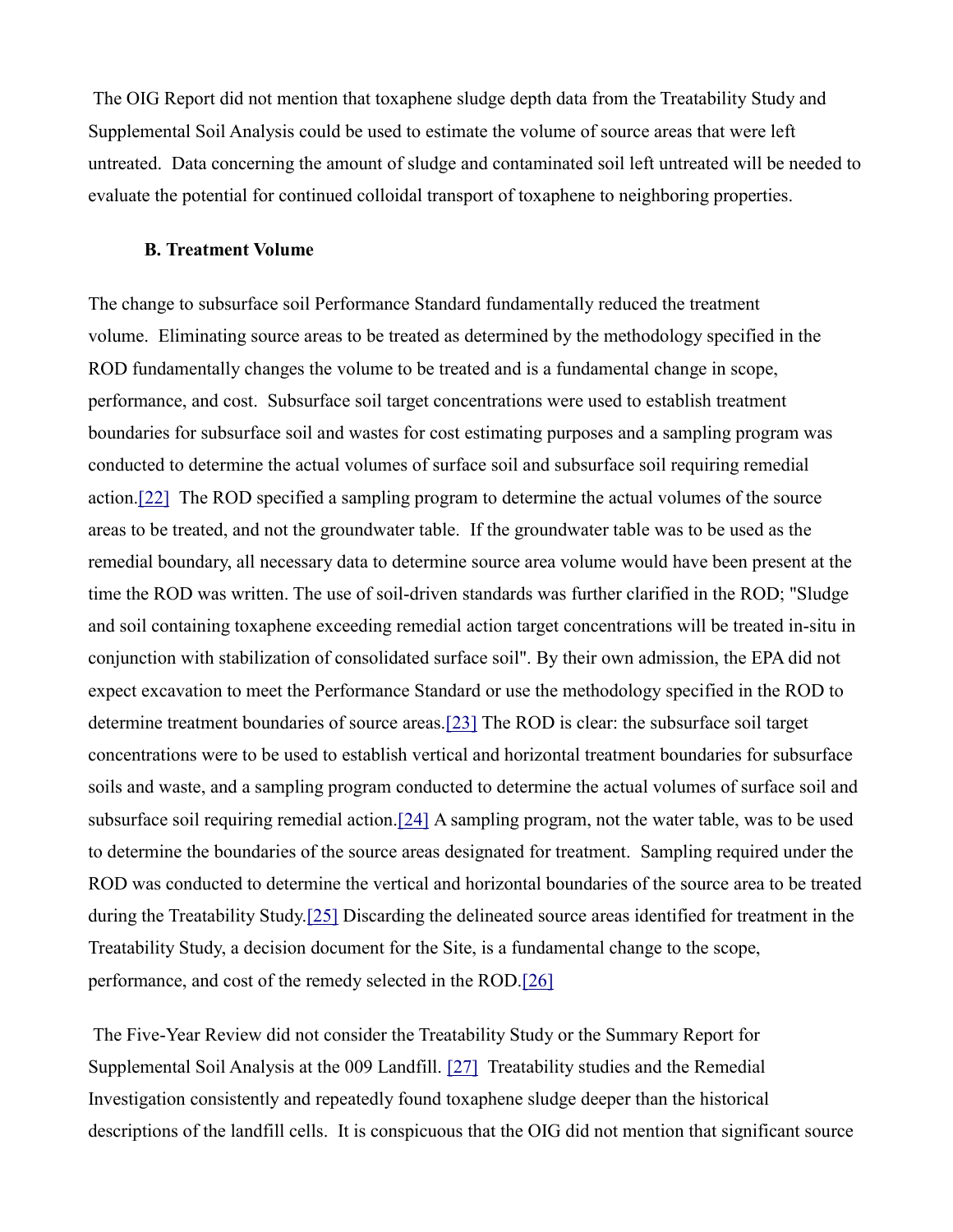areas did not undergo the remedy specified in the ROD. The OIG conclusion that the remedy is protective is based upon a very limited subset of documents supporting contentions that the Site Remedial Action is protective. When the Administrative Record is examined as a whole, data refutes contentions in the OIG Report that the Site is not a continuing hazard and risk to human health and the environment.

## **C. Treatment Method**

Fundamental changes were made to the ROD specified treatment method of In-Situ Stabilization, to stabilization of only source areas above the water table to form a cap over the site[.\[28\],](http://glynnenvironmental.org/oldsite/009IG-comments-12-19-05.htm#_edn28) [\[29\]](http://glynnenvironmental.org/oldsite/009IG-comments-12-19-05.htm#_edn29) The fundamental change in the treatment method made by the EPA also changed the performance and scope of treatment because of the limitations identified with excavation at the site[.\[30\]](http://glynnenvironmental.org/oldsite/009IG-comments-12-19-05.htm#_edn30) In addition, cost of treatment changed by a reduction in the soil volume determined during the Treatability Study using the ROD guidelines. An amendment to the ROD is required when changes do not enhance protectiveness or effectiveness, reduce scope, performance, cost, and are a fundamental reconsideration of the basic remedy selection decision on which comment was taken[.\[31\]](http://glynnenvironmental.org/oldsite/009IG-comments-12-19-05.htm#_edn31)

The EPA called the treatment method In-Situ and assured the community that stabilization would take place below ground, while remedy actually excavated the entire contents of the Site down to the water table. All descriptions of the Remedial Action by the EPA describe Stabilization with extensive excavation, contrary to the assurances given to the communit[y.\[32\],](http://glynnenvironmental.org/oldsite/009IG-comments-12-19-05.htm#_edn32) [\[33\],](http://glynnenvironmental.org/oldsite/009IG-comments-12-19-05.htm#_edn33) [\[34\],](http://glynnenvironmental.org/oldsite/009IG-comments-12-19-05.htm#_edn34) [\[35\]](http://glynnenvironmental.org/oldsite/009IG-comments-12-19-05.htm#_edn35) Inherent problems identified with excavation at this Site in the RI/FS re-emerged[.\[36\]](http://glynnenvironmental.org/oldsite/009IG-comments-12-19-05.htm#_edn36)

Contrary to the contention of the EPA, all toxaphene sludge was not treated because sludge extends below the regional groundwater, and treatment was stopped before, or when, the groundwater table was reached. Water table elevations at the site range from 14 to 17 feet MSL (Mean Sea Level[\)\[37\]](http://glynnenvironmental.org/oldsite/009IG-comments-12-19-05.htm#_edn37) and the sludge extends down below 10 feet MSL[.\[38\]](http://glynnenvironmental.org/oldsite/009IG-comments-12-19-05.htm#_edn38) The water table Performance Standard and capping the Site alters scope, performance, and cost.

The cap will not prevent transport of contamination into the groundwater because source areas exist in soils above Performance Standards over 12 feet below the water table. In addition, horizontal groundwater flow will continue to allow colloidal migration of contamination from source areas throughout the subsurface soils[.\[39\]](http://glynnenvironmental.org/oldsite/009IG-comments-12-19-05.htm#_edn39) A "Cap" is a fundamental change to the remedy selected in the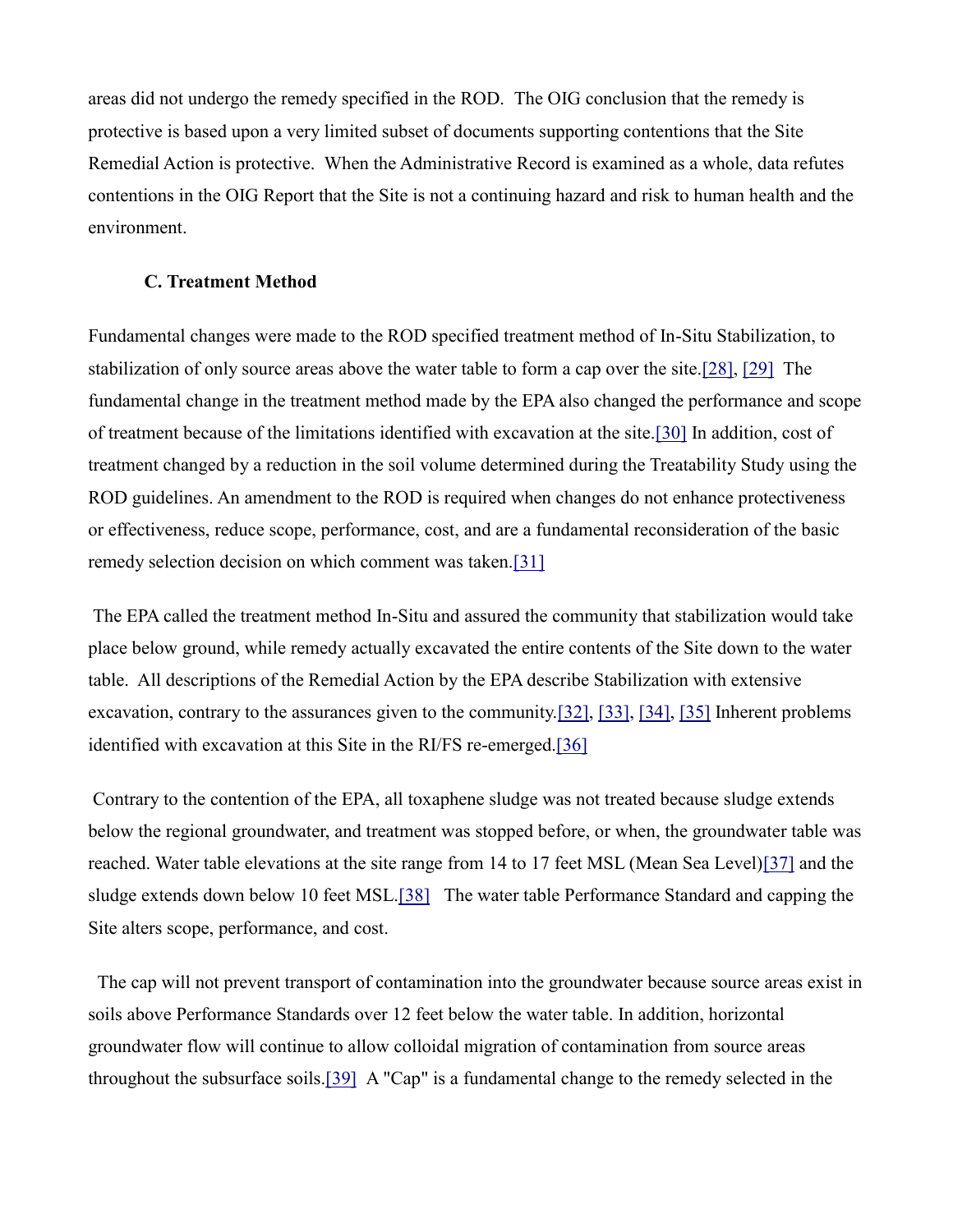ROD that does not enhance performance or effectiveness, and changes the scope, performance and cost.

#### **D. Confirmation Sampling**

Confirmation sampling to confirm compliance with the ROD and protectiveness of the remedy was mandated by the ROD, but changed to only if excavation did not reach the water table[.\[40\]](http://glynnenvironmental.org/oldsite/009IG-comments-12-19-05.htm#_edn40) Elimination of confirmation sampling specified in the ROD is a fundamental change in the scope, performance, and remedy selection decision process in which public comments were taken. The change does not enhance protectiveness or effectiveness and cannot be handled by an Explanation of Significant Differences[.\[41\]](http://glynnenvironmental.org/oldsite/009IG-comments-12-19-05.htm#_edn41)

The EPA magnified uncertainties already associated with In-Situ. Uncertainties associated with In-Situ stabilization are the variability of the treatment throughout the treatment zone and incapability of the contractor to monitor treatment results. These concerns were addressed in the ROD by requiring sufficient overlap between treated areas and by post-treatment sampling of the treated zone and underlying soil**.**[\[42\]](http://glynnenvironmental.org/oldsite/009IG-comments-12-19-05.htm#_edn42) The Remedial Action did not conduct the ROD specified post-treatment sampling required and further expands the uncertainties associated with the selected treatment. The OIG Report contends that the remedy is protective based upon opinion, speculation and hearsay, not the data specified in the ROD to evaluate the completed Remedial Action.

Changes in treatment volume and treatment method resulted in the underlying soil, for a depth of up to 12 feet, not meeting Performance Standards. [\[43\]](http://glynnenvironmental.org/oldsite/009IG-comments-12-19-05.htm#_edn43) Levels up to 2600 PPM remain in the soils below groundwater level[.\[44\]](http://glynnenvironmental.org/oldsite/009IG-comments-12-19-05.htm#_edn44) Fundamental changes to confirmation sampling do not enhance protectiveness or effectiveness and fundamentally change the scope and cost.

The draft Five-Year Review confirms that colloidal transport of toxaphene is taking place at the Site, but did not discuss the migration rate or how untreated sludge and soil could contribute to continued colloidal transport off-site to neighboring properties. Failure of the OIG to evaluate past and current colloidal transport leaves considerable doubt about protectiveness of the remedy to neighboring properties. Extensive migration of toxaphene took place on and around the Site. The PRP identified the transportation mechanism responsible for migration on site and off site to the Benedict Road neighborhood, and to Altama Elementary School, as handling techniques used during landfill construction and dredging of the adjoining culvert. The ROD included the culvert adjoining the Site in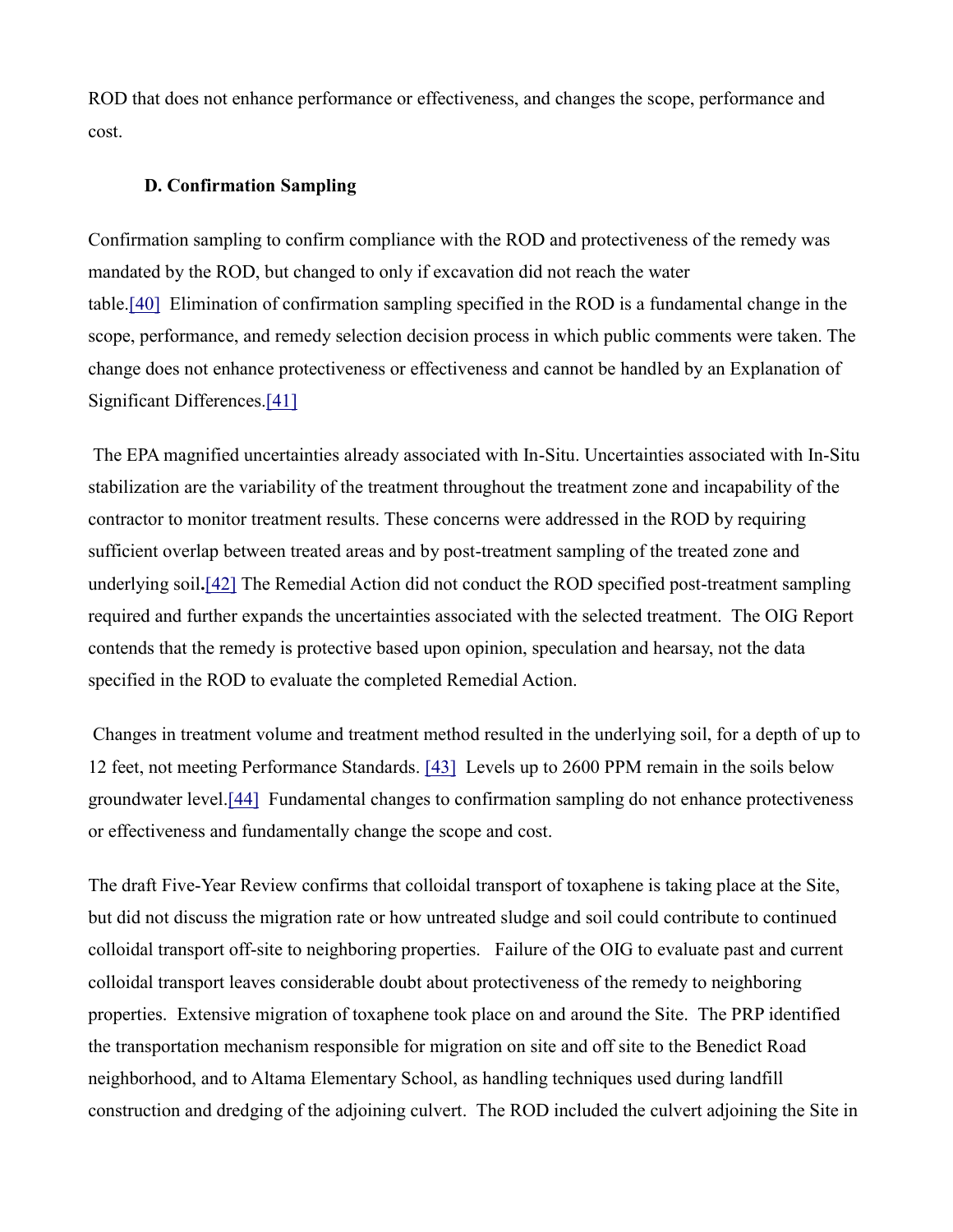the areas identified for remedial action, which has not been done. The area between the landfill cells and the culvert are a significant source area that has not been remediated.

### **E. Landfill Cap**

Elimination of the clay component of the cap is a fundamental change that does not enhance protectiveness or effectiveness and cannot be handled by an Explanation of Significant Differences because it is a fundamental change in the scope, performance and cost of the remedy selected in the ROD[.\[45\],](http://glynnenvironmental.org/oldsite/009IG-comments-12-19-05.htm#_edn45) [\[46\]](http://glynnenvironmental.org/oldsite/009IG-comments-12-19-05.htm#_edn46) Furthermore, the treatment of consolidated contaminated soils with 3% Portland cement is a fundamental change from formulations approved in the Treatability Study (TS). No Treatability Study was performed on the 3% Portland cement formulation. The proposed treatment is in non-compliance with the Treatability Study, a Decision Document for the Site. Therefore, the treatment is a fundamental change in the remedy and treatment methodology specified in the ROD. The cap treatment does not enhance performance or effectiveness and changes the scope, performance, and cost of the selected remedy.

The OIG Report should have mentioned that the ESD mandated Site cap of consolidated off-site removal action soils that were to be screened and mixed in a pug mill before being applied to the site was never implemented. In actuality, contaminated soil was placed on top of the Site and mixed with some cement. No confirmation sampling has been done to evaluate the ability of the contaminated soil placed on the landfill to resist rainwater infiltration. The placement of soil over the site and mixing cement, which is in non-compliance with the ESD, could result in a significant decrease in effectiveness. Significant also is that the OIG Report failed to note that neither the ROD nor ESD specified covers were constructed at the Site. To the contrary, the OIG states the site is protectively capped, which is not supported by any data.

#### **F. Explanation of Significant Differences**

The draft Five-Year Review Summary Form, under Issues, states that the August 1998 Explanation of Significant Differences (ESD) provided adequate explanation for the changes made to the ROD concerning depth of excavation. The ESD states that there will be "hydrostatic inflow", "blow-in", "unsafe working conditions", and "side sloping", if the remedy specified in the ROD is followed. Presumably the safety concern stems from a reported upwelling of water under the site. The EPA requested study and quantification of this reported phenomenon by Hercules that was so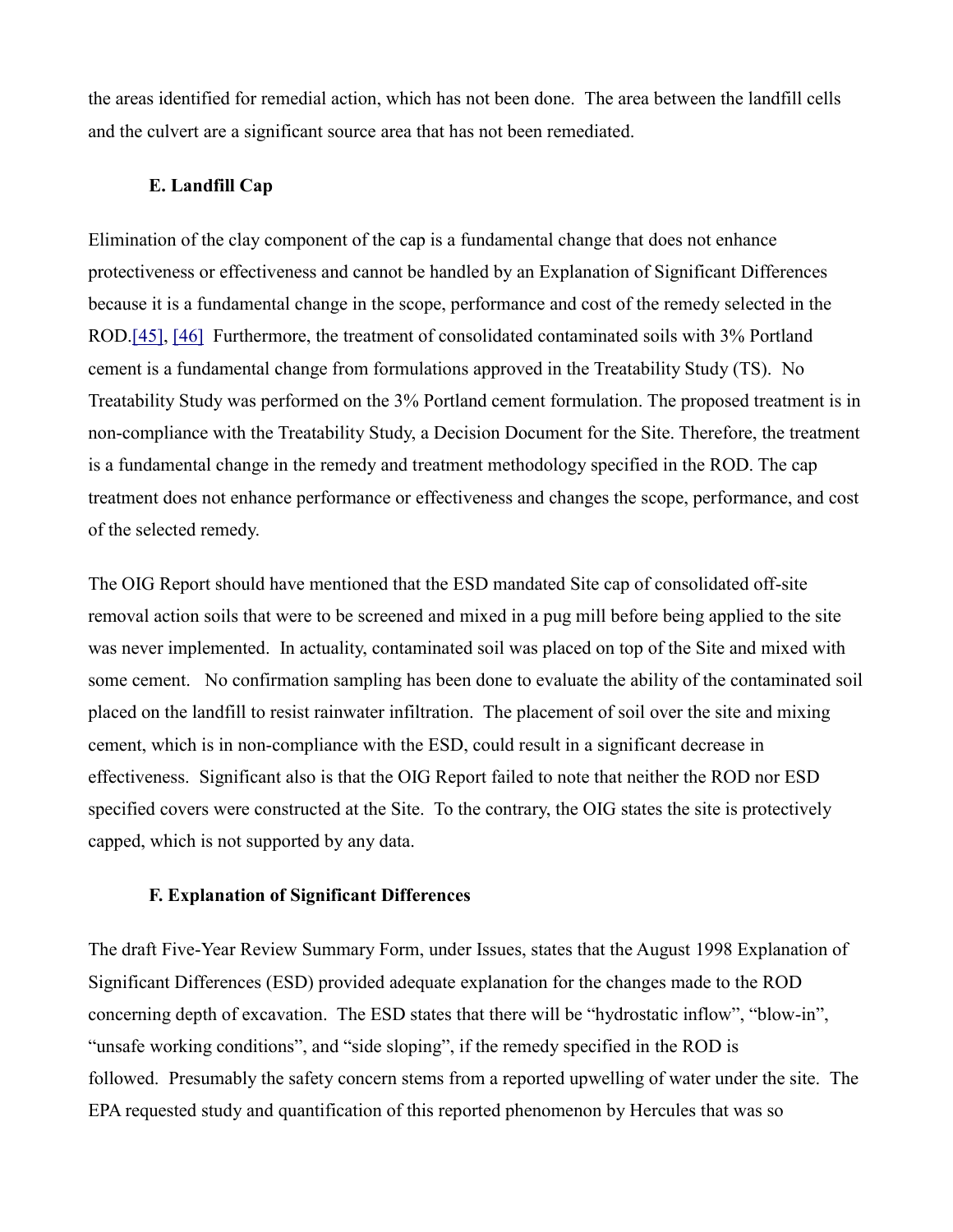dangerous in 1996**. No data has been produced to support the contention that water upwelling occurs under the Site. The premise of the ESD is not supported by Site data.** To the contrary, the EPA and RP have never explained how toxaphene migrated deep into soils underlying the Site against upwelling water. The OIG Report relies heavily on the EPA Region 4 hydrologist's evaluation of the Site, which does not indicate in any way that water upwelling is occurring or has occurred at the Site.

Under CERCLA, supporting documentation for an ESD must be placed in the Repository for public reading. No documentation has been produced by the EPA or PRP to support the claims made about potential disastrous construction conditions described in the ESD. The ESD is no more than a collection of rumors and hearsay that are not supported by Site data. A more likely scenario is that the ESD was written in support of agreements made between the EPA and Hercules during 1996, 1997, and 1998. There is documentation in the Administrative Record to support this scenario, whereas there is none to support the ESD.

The ESD fundamentally changed In-Situ remedy specified in the ROD to excavation and treatment, which reintroduce the need for dewatering with excavation identified in the Feasibility Study. The draft 5-Year Review accurately reports the Remedial Action for the Site as excavation, a fundamental change in the ROD.

EPA Region IV contends that when the regional groundwater table is reached, they have met the intent of the ROD; the ROD did not contemplate extensive groundwater de-watering which would be necessary to treat below the regional groundwater table[.\[47\],](http://glynnenvironmental.org/oldsite/009IG-comments-12-19-05.htm#_edn47) [\[48\],](http://glynnenvironmental.org/oldsite/009IG-comments-12-19-05.htm#_edn48) [\[49\],](http://glynnenvironmental.org/oldsite/009IG-comments-12-19-05.htm#_edn49) Contrary to contentions of the EPA, de-watering was contemplated and discussed in the Feasibility Study[.\[50\]](http://glynnenvironmental.org/oldsite/009IG-comments-12-19-05.htm#_edn50) The Remedial Investigation clearly shows the sludge extended into the observed groundwater table[.\[51\]](http://glynnenvironmental.org/oldsite/009IG-comments-12-19-05.htm#_edn51) The authors of the ROD understood the sludge extended into the groundwater table[,\[52\]](http://glynnenvironmental.org/oldsite/009IG-comments-12-19-05.htm#_edn52) and the Site was deeper than historical records indicate[.\[53\]](http://glynnenvironmental.org/oldsite/009IG-comments-12-19-05.htm#_edn53) It is accurate to say the ROD did contemplate treatment below the water table but left the engineering specifications to be worked-out in the Treatability Study using the Performance Standard of all subsurface soils exceeding the Performance Standard of 76 PPM toxaphene. The EPA has concluded previously that In-Situ Stabilization is an effective remedial technology through onsite stabilization with vertical augers that did achieve the performance criteria specified in the ROD for this Site[.\[54\]](http://glynnenvironmental.org/oldsite/009IG-comments-12-19-05.htm#_edn54) The EPA agrees that the remedy implemented at the Site was Ex-Site Stabilization, and not the In-Situ stabilization required under the ROD. [\[55\]](http://glynnenvironmental.org/oldsite/009IG-comments-12-19-05.htm#_edn55)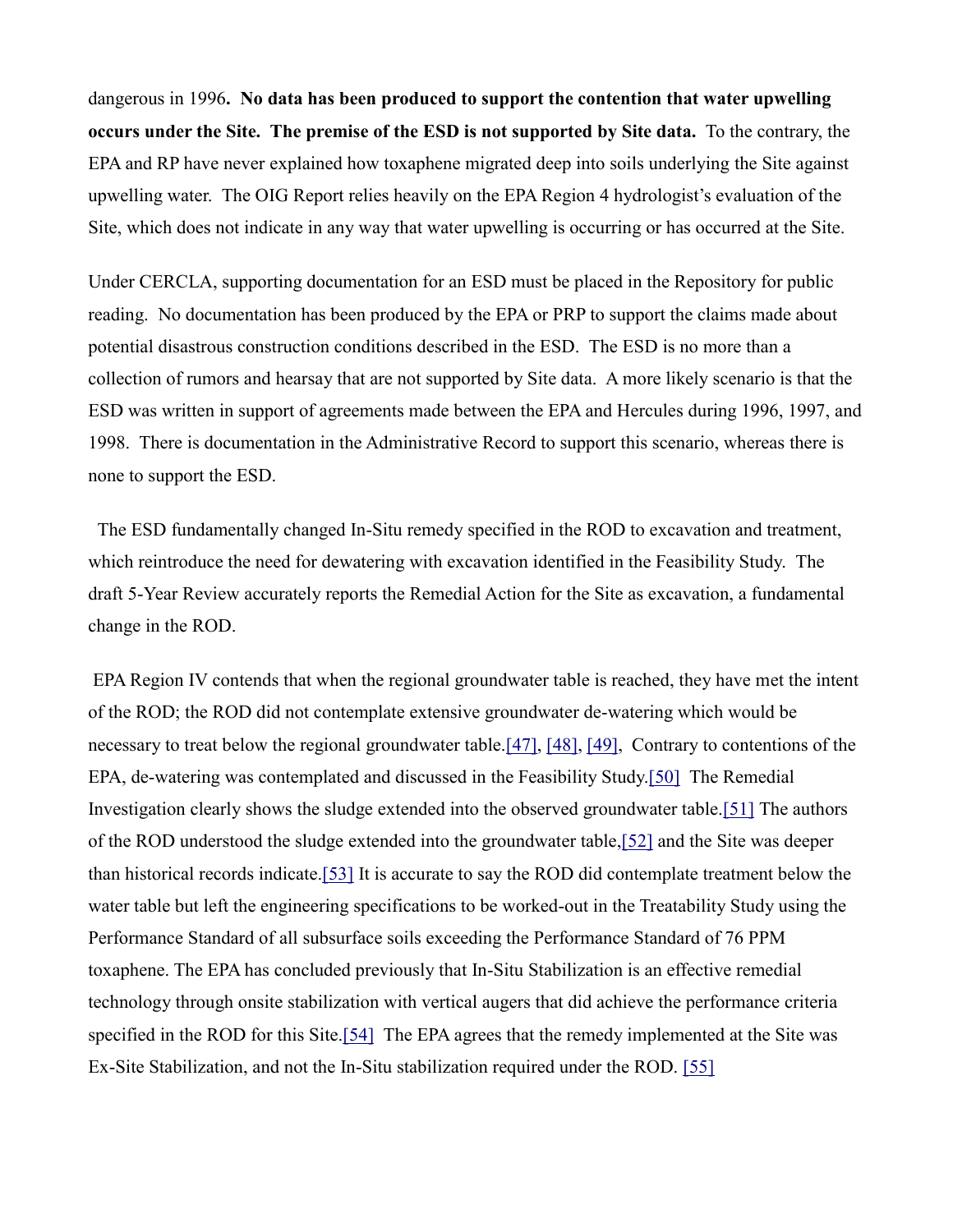The extensive changes to the effectiveness, protectiveness, scope, and performance of the Site remedy leaves considerable doubt about the efficacy of the remedy, which is further exacerbated by the analytical methodology used during the decision-making process that the OIG has identified as inappropriate.

## **Further Definite Information is Needed**

*Between the first draft report of the 5-year review and the most recent one, the conclusion on the cleanup's effectiveness changed; we agree with the Corps' original conclusion that additional information is needed to responsibly make a determination.*

*However, it also stated that the data being collected was not appropriate to determine if the cleanup is functioning.*

31. The GEC agrees with the OIG that additional information is needed to make a determination about the cleanup's effectiveness, and if the on-site containment is operating as intended. Data used to complete the Treatability Study (TS), Remedial Design (RD), Remedial Action (RA), and follow-up confirmation sampling for off-site removal actions were based upon data produced by the TTF and Hercules Protocol methods. The OIG report correctly identifies the need for additional information, but did not recommend sampling and analysis needed to evaluate the TS, RD, and RA decision-making process, or protectiveness of the off-site removal actions.

*However, the subsequent sentences in the first paragraph of the determination* (draft 5-year review) *were deleted, including the caveat about the data: …data being collected is not appropriate to determine if the remedy is functioning as intended by the ROD. Groundwater data from the monitoring well network at the site does not appropriately represent the concentration of total toxaphene present in the ground water.*

32. The findings of the Corps underscores that the TTF and Hercules Protocol did not report total toxaphene results needed to evaluate protectiveness of the remedy to human health and the environment. Efforts of EPA Region 4 to delete this section indicates that Region 4 understood that the TTF and Hercules Protocol methods were not equivalent to EPA Method 8081, which is used to report total toxaphene and apparent toxaphene. The EPA Region 4 chemist, who also participated in the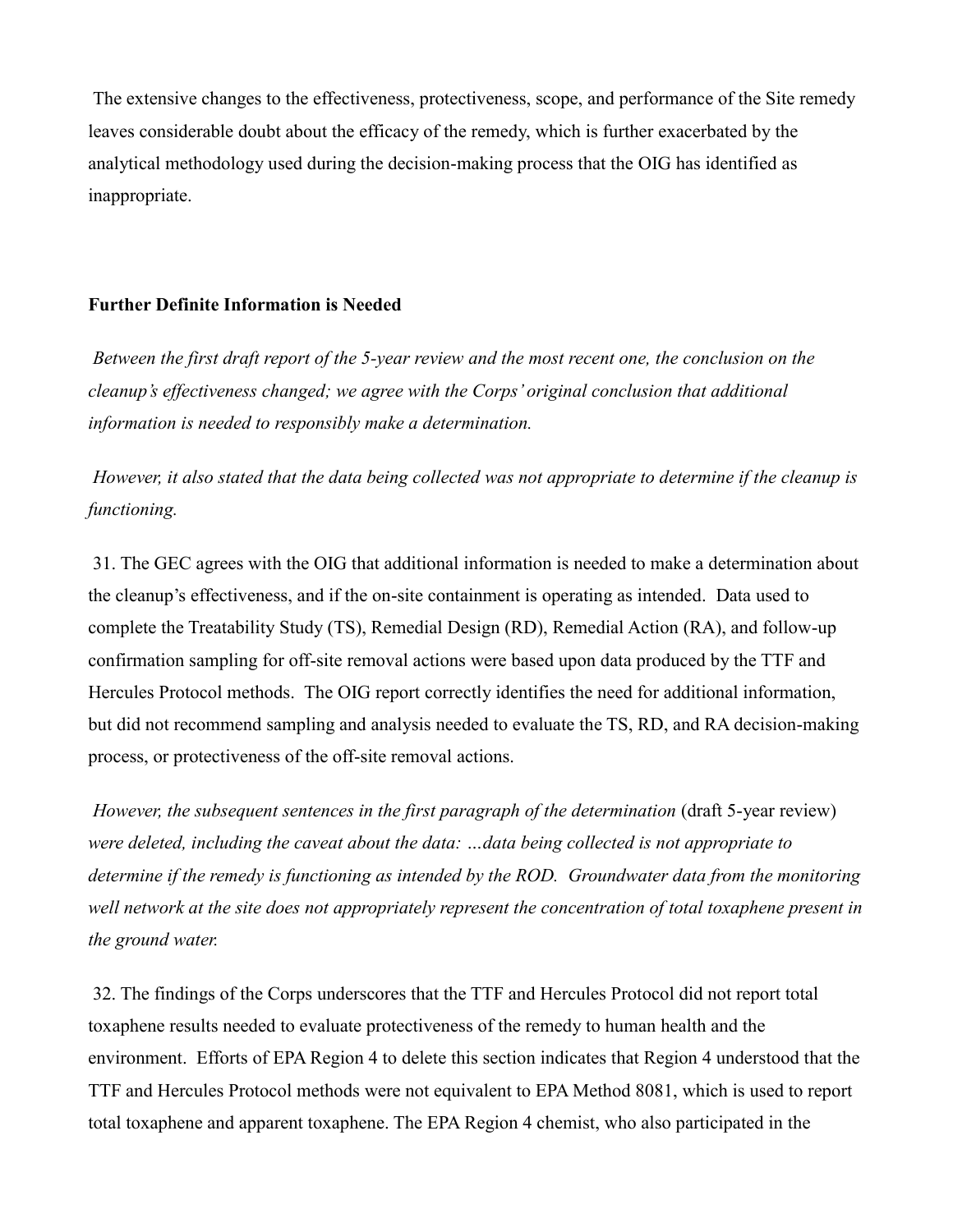development of the TTF method, noted that the "latter peaks" in samples were decreased and the "early peaks" were increased in environmental samples from Brunswick, and that the TTF method may seriously underestimate the true concentration of toxaphene. [\[56\],](http://glynnenvironmental.org/oldsite/009IG-comments-12-19-05.htm#_edn56)[\[57\]](http://glynnenvironmental.org/oldsite/009IG-comments-12-19-05.htm#_edn57) The Georgia Environmental Protection Division chemist that participated in development of the TTF method noted that unknown peaks not quantified may have been toxaphene related and the total area method was not used when the TTF method was applied. [\[58\]](http://glynnenvironmental.org/oldsite/009IG-comments-12-19-05.htm#_edn58) It is very unusual that analysis is conducted and chemical compounds present are not reported, as with the TTF method. Sound analytical methods, intended to protect human health and the environment, include the reporting of unidentified compounds when they are encountered.

*However, since additional actions were taken to ensure that the community around the site is not exposed to groundwater, we agree that the remedy is effective.*

33. The GEC disagrees with the OIG solely using groundwater as the measure of the remedy's effectiveness. The remedial decision-making process was based upon data the OIG has identified as inappropriate, which was also used to delineate areas for soil removal actions and to confirm the soil remedial action goals had been achieved. The toxicologist with the Agency for Toxic Substance and Disease Registry (ATSDR) noted that use of the "back half" peak method (TTF method) is likely to result in significant underestimation of PCC concentration, and the estimated dose could be 10 times higher if historical data are taken into account for dose estimation. [\[59\]](http://glynnenvironmental.org/oldsite/009IG-comments-12-19-05.htm#_edn59) The interview with Dr. Keith Maruya for the Hercules 009 Landfill Superfund Site Five-Year Review resulted in an estimation of toxaphene levels up to 10 times higher than reported by the TTF analytical method. The OIG Report does not discuss how a determination that the remedy is protective could be made with admittedly questionable data that was used for the soil removal actions, RD, and RA decision-making.

#### **Agency Comments and OIG Evaluation**

*We removed the second* (deed restrictions) *and third* (threat to residential wells) *of the three recommendations because Region 4 provided documentation that (1) the consent decree was recorded in the records of Glynn County…*

34. Institutional controls such as deed restrictions are an important part of the decision-making process at site where the remedy is containment and Monitored Natural Attenuation (MNA), and were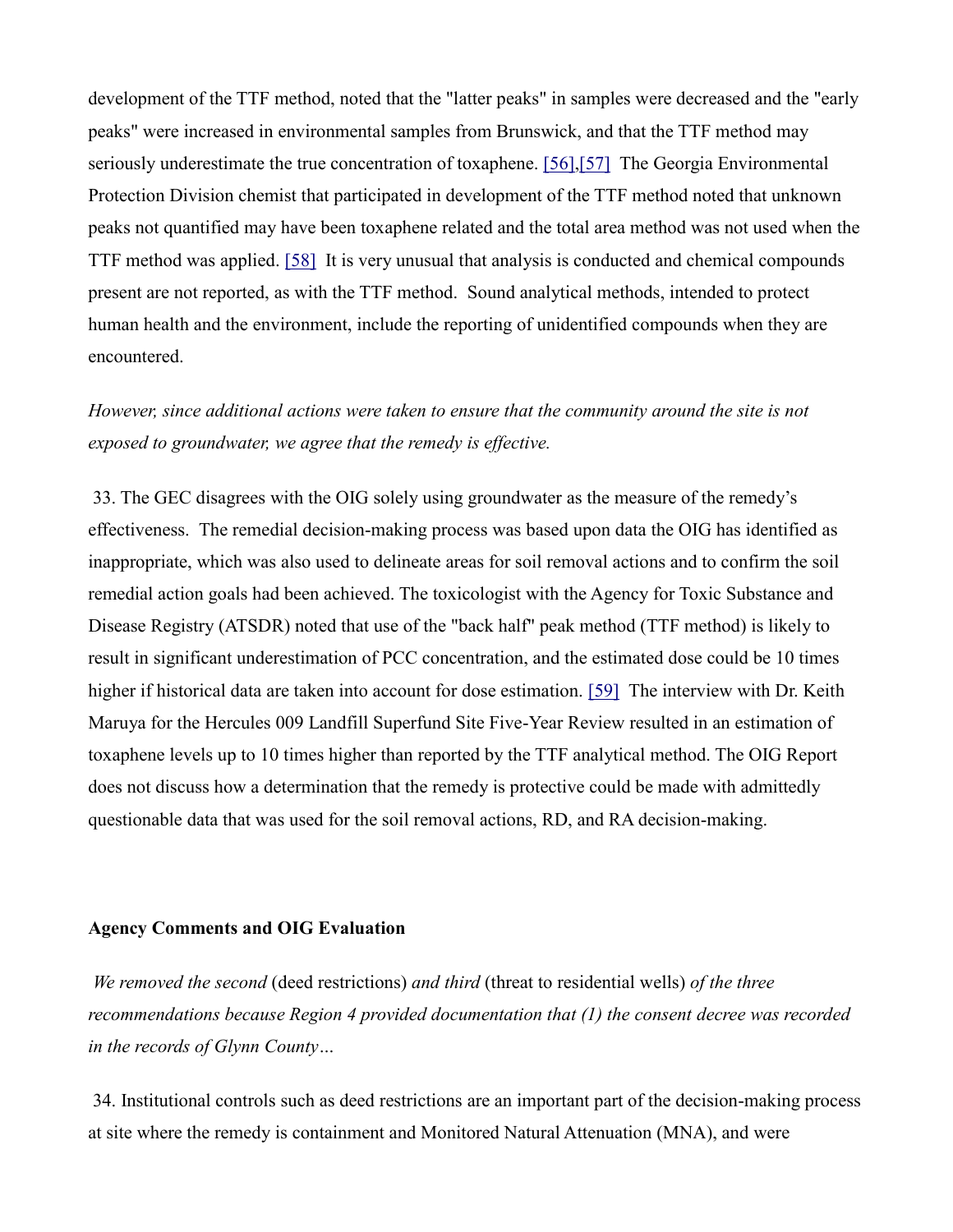mandated as part of the ROD for this Site. The failure to record deed restrictions for the Site could have prevented the excavation, drilling, and subsequent severe erosion that took place at the Site during parking lot construction in the Spring of 2005. The OIG should recommend deed restrictions be recorded for the Site since recording of the consent decree has been demonstrated as insufficient to meet the intent of the ROD, which is to prevent reintroduction of contained wastes into the environment. Also notable is that the EPA did not receive or approve Site construction plans prior to commencement of work, which underscores the need and importance of deed restrictions.

# *A Region 4 hydrologist evaluated the perimeter monitoring well system and concluded it is sufficient to evaluate migration of contaminants.*

35. The OIG relied upon the EPA Region 4 hydrologist for an evaluation of the Site perimeter monitoring well system. Site hydrology is very important since it determines the placement of monitoring wells and was the stated basis of the decision-making process that led to a fundamental change in the remedy that reduced the scope, performance and cost, and formed the basis of an Explanation of Significant Differences for the Site. The GEC reviewed data that the EPA Region 4 hydrologist used to determine monitoring wells were sufficient and that was used by the OIG to support the conclusion that the remedy is protective.

The following are quotes from Attachment 4, the December 17, 2004 Memorandum from the EPA Region 4 hydrologist.

# *Toxaphene has not been detected in ground water at the site and remains a non-detect following the implementation of the remedy.*

36. Toxaphene, or PCC, was routinely detected at the Site as noted in the Remedial Investigation (RI), Treatability Study (TS), and post remedy sampling. The OIG noted that recent testing had detected PCC in the groundwater. The OIG's Report identified chromatogram peaks suspected to be PCC in groundwater in Figure 5 when the TTF method was used. The Region 4 hydrologist incorrectly reported that PCC has not been detected in the past or present sampling events. After the TTF method was adopted, the PCC quantification limit was also raised from .001 mg/l to .005 mg/l. Implementation of the TTF method is suspected by the GEC to be the primary reason PCC has not been reported in groundwater samples, but a five fold increase in quantification limits is also a significant contributing factor. Combining the opinion of the ATSDR toxicologist that the TTF method reports 10 times less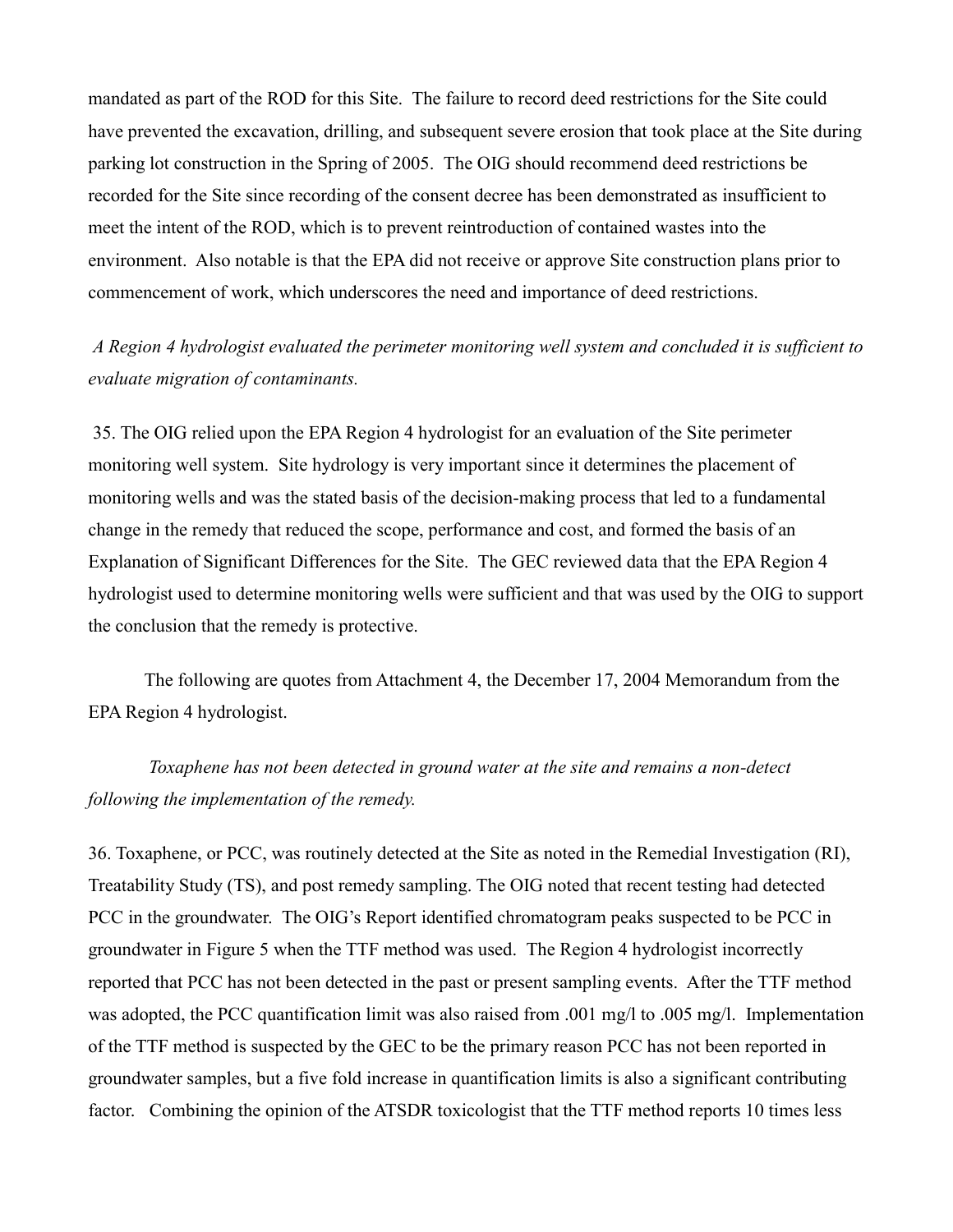PCC than is present, and a five fold increase in quantification limits, significant doubt exists concerning the accuracy and usability of the water monitoring data for decisions concerning protection of human health and the environment.

*Explain how the water level contours were constructed. I drew contours of my own both by hand and using Surfer and could not duplicate RMT's map. A discussion of the head perturbations (see Figure in the next page) in the intermediate and deep zones needs to be discussed in support of the ability of the monitoring systeim* (sic) *to detect contamination if it existed.*

37. The Region 4 hydrologist could not take the hydrological data presented and duplicate the Site hydrology as the Hercules' consultants reported conditions at the Site. The data was insufficient to support the ability of monitoring wells to detect contamination. Basic scientific principles mandate that experimental designs produce data that are reproducible. Data used by the Region 4 hydrologist did not meet minimal standards of scientifically sound data.

*RMT concludes that the monitoring system is sufficient to detect contamination. In support of that statement the cross-sections on Sheets 1 and 2 should include the monitoring wells in order to depict that clearly.*

38. The Region 4 hydrologist recognized that further information needs to support the Hercules consultant's opinion that the monitoring system is sufficient to detect contamination. It appears that the Region 4 hydrologist is supporting the conclusion that the monitoring wells are properly located upon the consultant's opinion and not scientifically sound data.

*A discussion of the vertical ground water velocity should be included in the groundwater monitoring results section. This information is valuable in substantiating that migration of contamination would be reflected in the monitoring system if it was indeed occurring.*

39. The ability of the monitoring system to detect contamination is questioned due to the lack of data concerning vertical groundwater velocity. Lack of vertical groundwater velocity data continues to be a problem at the Site. The EPA has asked for data supporting vertical groundwater flow repeatedly before the Remedial Action, and has asked for it again now to support their contention that the monitoring wells system is sufficient to detect contamination migrating from the Site. An Explanation of Significant Differences (ESD) was based upon a reported vertical groundwater upwelling. The ESD states that there will be "hydrostatic inflow", "blow-in", "unsafe working conditions", and "side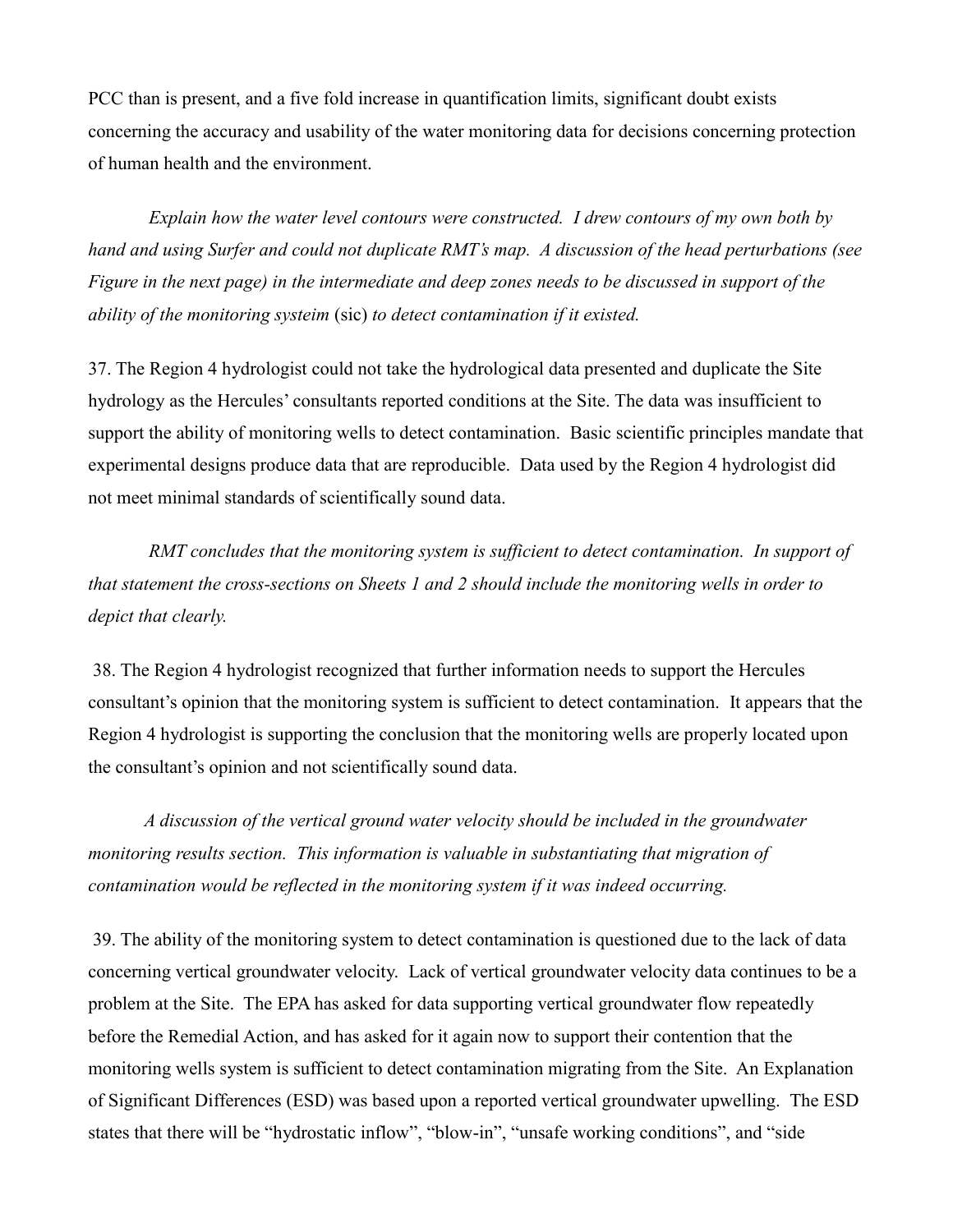sloping", if the remedy specified in the ROD is followed. Presumably the safety concern stems from a reported upwelling of water under the site. The EPA requested study and quantification of this reported phenomenon by Hercules that was so dangerous in 1996**.** No data has ever been produced to support the contention that water upwelling occur under the Site. The premise of the ESD is not supported by Site data. To the contrary, the EPA and Hercules have never explained how toxaphene migrated deep into soils underlying the Site against upwelling water. Under CERCLA, supporting documentation for an ESD must be placed in the Repository for public reading. No documentation has been produced by the EPA or Hercules to support the claims made about potential disastrous construction conditions from vertical groundwater velocity described in the ESD.

Support for disastrous hydrological blow-in conditions at the Site, if they existed, would have been encountered during construction of the landfill. Notable is that a much larger and deeper borrow pit was constructed a few hundred feet to the west of the Site during the period remedial activities took place. If hydrological blow-in conditions existed, they would have precluded construction of the Site borrow pit and the nearby borrow pit. Interestingly, effects from an extended period of pumping at the nearby borrow pit are not noted in Site hydrology documents.

The EPA Region 4 hydrologist's opinion that the remedy is protective and the monitoring system functioning as intended is not supported by data that meets minimal scientific standards. Rather, it appears that the hydrologist is repeating Hercules consultant's opinion while asking for supporting data. The request for data quantifying the vertical velocity of groundwater that supported the ESD has remained unanswered for over 9 years.

The OIG appears to put great emphasis on the Region 4 hydrologist's opinion that the monitoring wells are sufficient since it is quoted. The OIG needs to be sure to differentiate between opinion and an evaluation supported by scientifically sound data, and the Region 4 hydrologist's opinion is not supported by sound data. Furthermore, the OIG should recommend that a hydrologist outside Region 4, and preferably independent of the EPA, review Site hydrological data, determine sufficiency of the monitoring well system, and make recommendations for any identified Site data needs.

**Appendix A - Technical Discussion on Toxaphene**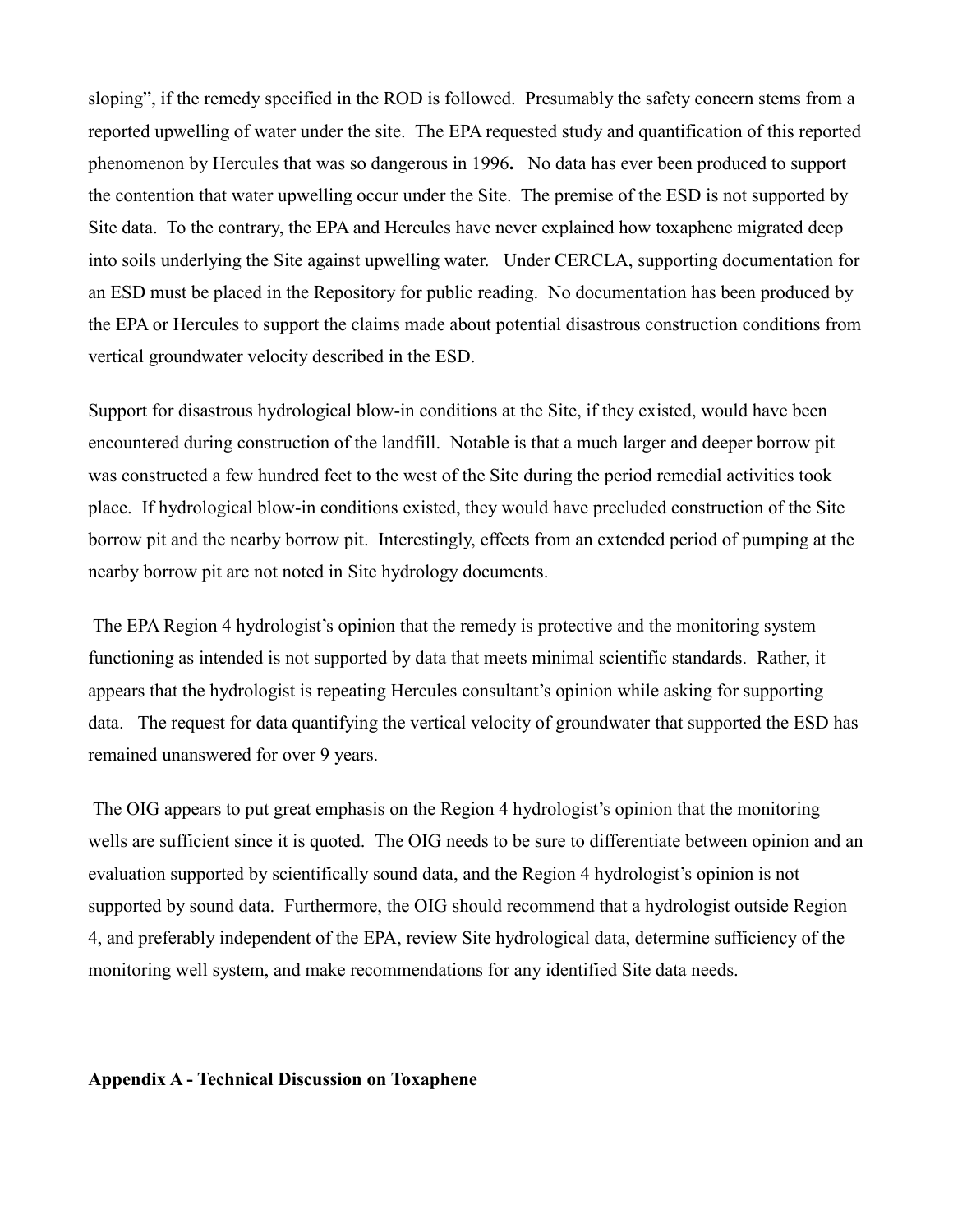*Both Hercules Incorporated and the U.S. Environmental Protection Agency (EPA) use EPA's analytical method 8081 to test for the original toxaphene pesticide mixture in the groundwater.*

40. Hercules and the EPA did NOT use EPA method 8081 to analyze for toxaphene in groundwater and soil, which fact is supported by numerous studies that compared the TTF and Hercules Protocol methods used at the Site side-by-side with EPA Method 8081. The TTF method was designed to identify and quantify toxaphene and some other product which would remain unidentified and not quantified, which was agreed to at a September 30, 1991 meeting with the EPA, GEPD, Hercules, and representatives of Law Environmental. [\[60\]](http://glynnenvironmental.org/oldsite/009IG-comments-12-19-05.htm#_edn60) Instead of "total toxaphene" or "apparent toxaphene" quantified by EPA Method 8081, which is used by toxicologists in determining the potential risk to human health and the environment, an agreement was made to develop another method for identification and quantification of PCC. Prior to developing another method for the identification and quantification of toxaphene, the September 30, 1991 meeting participants agreed that methods used to date had reported apparent toxaphene, also called total toxaphene, which is produced by correctly applying EPA Method 8081. The report of TTF, released June 4, 1993, was described as a very limited study of toxaphene analysis of real samples collected at the Hercules facility in Brunswick, Georgia. [\[61\]](http://glynnenvironmental.org/oldsite/009IG-comments-12-19-05.htm#_edn61)

EPA Method 8081 was intended to report total toxaphene and the four peak method was intended to produce results comparable to the total area method. The TTF and Hercules Protocol methods do not produce results comparable to the total area method.

The following examples demonstrate the differences between the TTF and Hercules Protocol methods and EPA Method 8081.

#### Example 1

Samples were analyzed by the TTF method, and by the U.S EPA approved Contract Laboratory Program (CLP) method 8081. Because early and disproportionate peaks are eliminated from the quantification in the TTF method, it produces much lower PCC quantification results than the EPA CLP analytical Method 8081. U.S. EPA Region 4 Environmental Services Division Laboratory analyzed split samples by the TTF method and a contracted laboratory by the U.S. EPA approved CLP method 8081. Results showed that the TTF method either failed to detect PCC or only identified as little as 3.2% of the PCC present. [\[62\]](http://glynnenvironmental.org/oldsite/009IG-comments-12-19-05.htm#_edn62)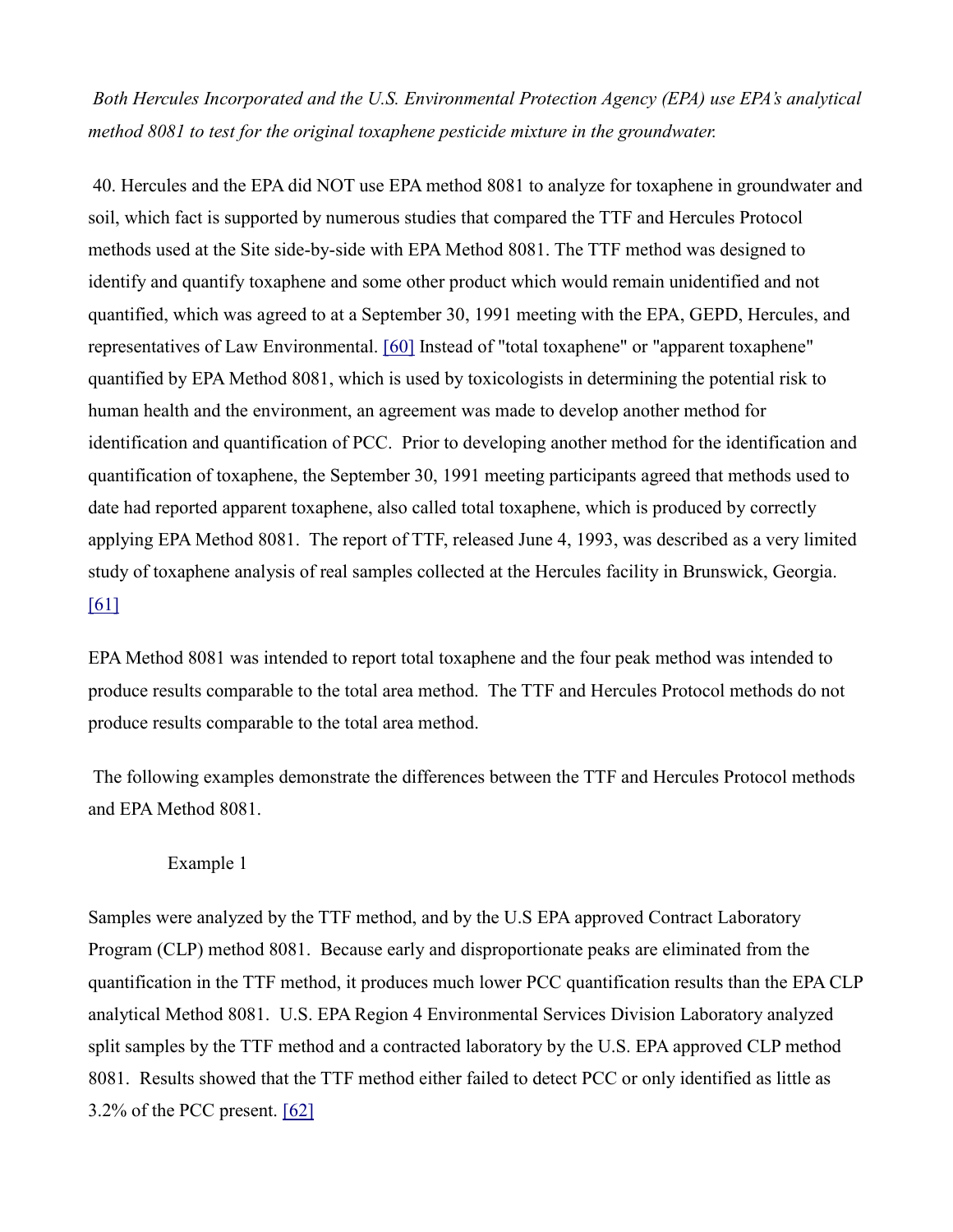## Example 2

The GEPD laboratory analyzed soil samples from the Goodyear Elementary School playground and reported that toxaphene was not present in the soil samples. [\[63\]](http://glynnenvironmental.org/oldsite/009IG-comments-12-19-05.htm#_edn63) When analysis was conducted by SW-846 8080 and quantified using the total area method (total toxaphene), toxaphene was reported up to 64.6 ppm. [\[64\]](http://glynnenvironmental.org/oldsite/009IG-comments-12-19-05.htm#_edn64)

ATSDR evaluated the data produced by the TTF method and found many concerns over it use. [\[65\]](http://glynnenvironmental.org/oldsite/009IG-comments-12-19-05.htm#_edn65) The Hercules Protocol method failed accurately to identify and quantify a known amount of the PCC in the calibration standard. [\[66\]](http://glynnenvironmental.org/oldsite/009IG-comments-12-19-05.htm#_edn66) ATSDR has extensively discussed why the TTF and Hercules Protocol methods are not equivalent to EPA Method 8081.

As noted in the OIG report, the TTF method also failed to identify PCC in seafood samples. EPA approved methods have routinely found PCC in fish, whereas the TTF and Hercules Protocol have consistently failed to detect or significantly under-quantify PCC present in the samples.

Throughout the Report the OIG should replace reference to EPA Method 8081 with TTF and Hercules Protocol methods, which were actually used at the Site.

## **Basics of Toxaphene Chemistry**

41. See Comments 10, 11, and 14 for comments about the basics of toxaphene chemistry and what is toxaphene and what constitute toxaphene degradation products.

#### **Technical Toxaphene Degrades in the Environment**

*Therefore, technical toxaphene is expected to degrade in the environment and its degradation is mediated primarily by microbes living in the soil.*

42. The GEC agrees that PCC will degrade in the environment under conditions noted by the OIG. Unfortunately, the Site has not been analyzed for microbial activity, which would provide useful information about the efficacy of the MNA remedy.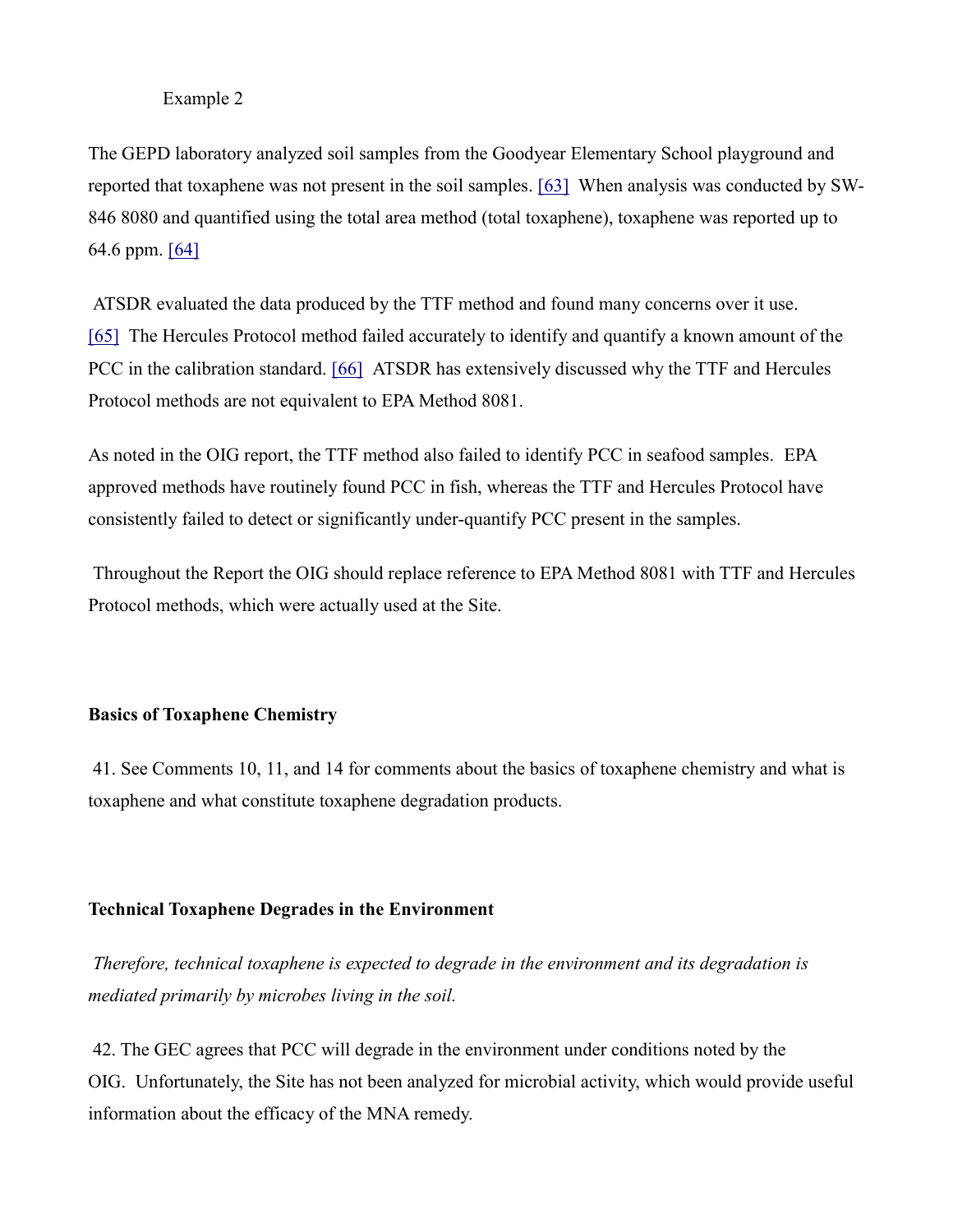### **Evaluating the Potential Risk to Humans from Toxaphene Exposure**

*Conducting a detailed and comprehensive risk assessment for the potential exposure to toxaphene from the Hercules 009 Landfill site is a complex task that is beyond the scope of this OIG review.*

43. Even though the OIG admits risk assessments are complex and beyond the scope of this review, the OIG goes on to speculate and make sweeping and unsupported assumptions in this section. Specific concerns about the OIG's conclusions follow.

*In general, a major factor needed to evaluate the level of risk to human health is to determine the major exposure pathways to toxaphene's degradation products and to determine all potential sources. The Hercules 009 Landfill site is just one off the potential exposure routes. …The remaining exposure routes (i.e. air and soil are practically negligible.*

44. The GEC agrees that all major exposure pathways and sources need to be identified, but the OIG fails to do so, and incorrectly speculates that air and soil exposure are practically negligible. While the GEC agrees with the OIG that local fish consumption is a very significant risk factor, PCC levels higher than at the Site are spread throughout the community. The following sources of PCC should be considered by the OIG before discounting other significant chronic exposure routes:

- Hercules Plant: PCC levels in the plant site soils exceed 7% and are a significant air and soil exposure risk.

- Areas surrounding the Hercules Plant: As previously noted, toxaphene was found above 64 ppm on an elementary school playground. Significant source areas are suspected to be present in neighborhoods surrounding the Hercules plant site.

- Terry Creek Site: Between 2 and 3 million pounds of PCC manufacturing wastes are estimated to have been released into the estuary, some of which is in dredge spoil areas that are a potential air exposure source.

- PCC was reported to be disposed of in the T Street Dump that is located in the estuary, 4<sup>th</sup> Street Landfill next to the Glynn Schools Stadium, and Old Sterling Landfill.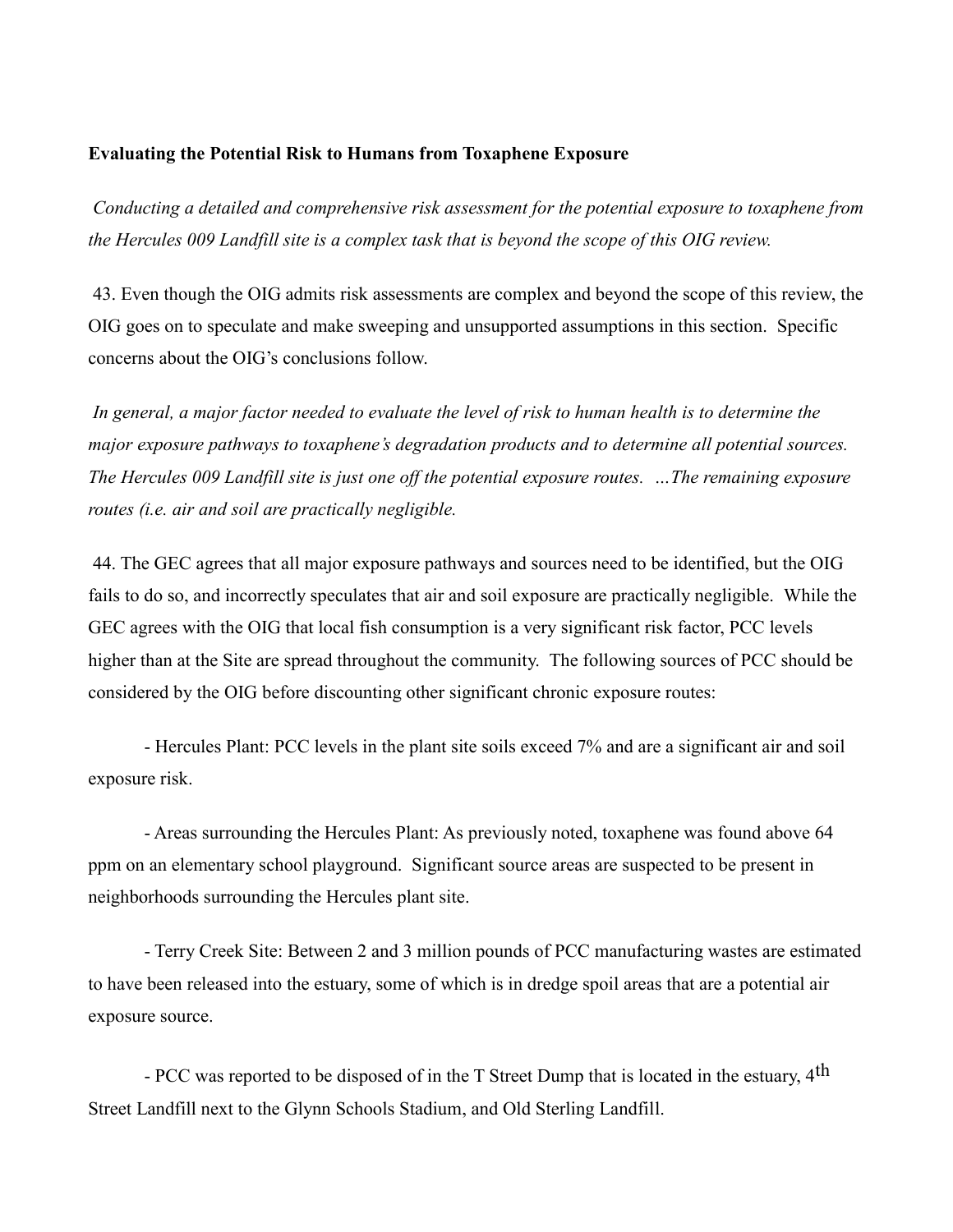- Hercules has taken depositions from workers concerning distribution of toxaphene to employees, purchase by Glynn County Parks and Recreation, and Glynn County Schools for use throughout the community.

The OIG should clarify that toxaphene and toxaphene degradation products are the potential chemicals of concern. As previously noted, the PCC patent protected by Hercules encompasses the vast majority of PCC in Glynn County.

*However, five toxaphene congeners (i.e. p26, p50, p40, p41, and p44) are not readily metabolized and excreted and, thus, can accumulate in the human body. … To evaluate the level of risk to human health, EPA needs to know the concentration of these five congeners and their metabolite precursors in the environment.*

45. The GEC agrees that compounds that bio-accumulate need to be identified.

*Since these five toxaphene congeners represent the long-term chronic toxaphene exposure problem to humans, the toxicity of these five individual congeners and/or mixture of these five congeners needs to be determined in more detail than is currently available in the scientific literature.*

46. The GEC agrees that there should be concern about these five congeners and more information would be desirable, but the entire PCC mixture is of concern for long-term chronic exposure. As the OIG noted, the toxicology of PCC is not well understood. The OIG presents no data in support of ignoring the other 670-plus compounds in the PCC mixture manufactured by Hercules. To the contrary, and borne out by discussion of Dr. Olson's study, short term exposures can have profound effects on offspring, and the exposure duration during the study was not long enough to produce effects attributable to bioaccumulation. Potential endocrine disruption by PCC compounds or metabolites must remain under consideration as toxic components of PCC, as well as other potential adverse health effects noted in the ATSDR Toxicological Profile for Toxaphene. Synergistic effects of the PCC compound in Glynn County could be much different than those noted in studies since both PCC and PCC manufacturing wastes are the chemicals of concern.

Dr. Gill's and Dr. Barr's studies discussed by the OIG are interesting, but the OIG failed to note that the source was airborne transport to Canada in Dr. Gill's study and the general population in Dr. Barr's study, and not exposure to PCC and manufacturing waste products. Sampling of the local Glynn County population will be needed to confirm any applicability between the results Dr. Gill and Dr. Barr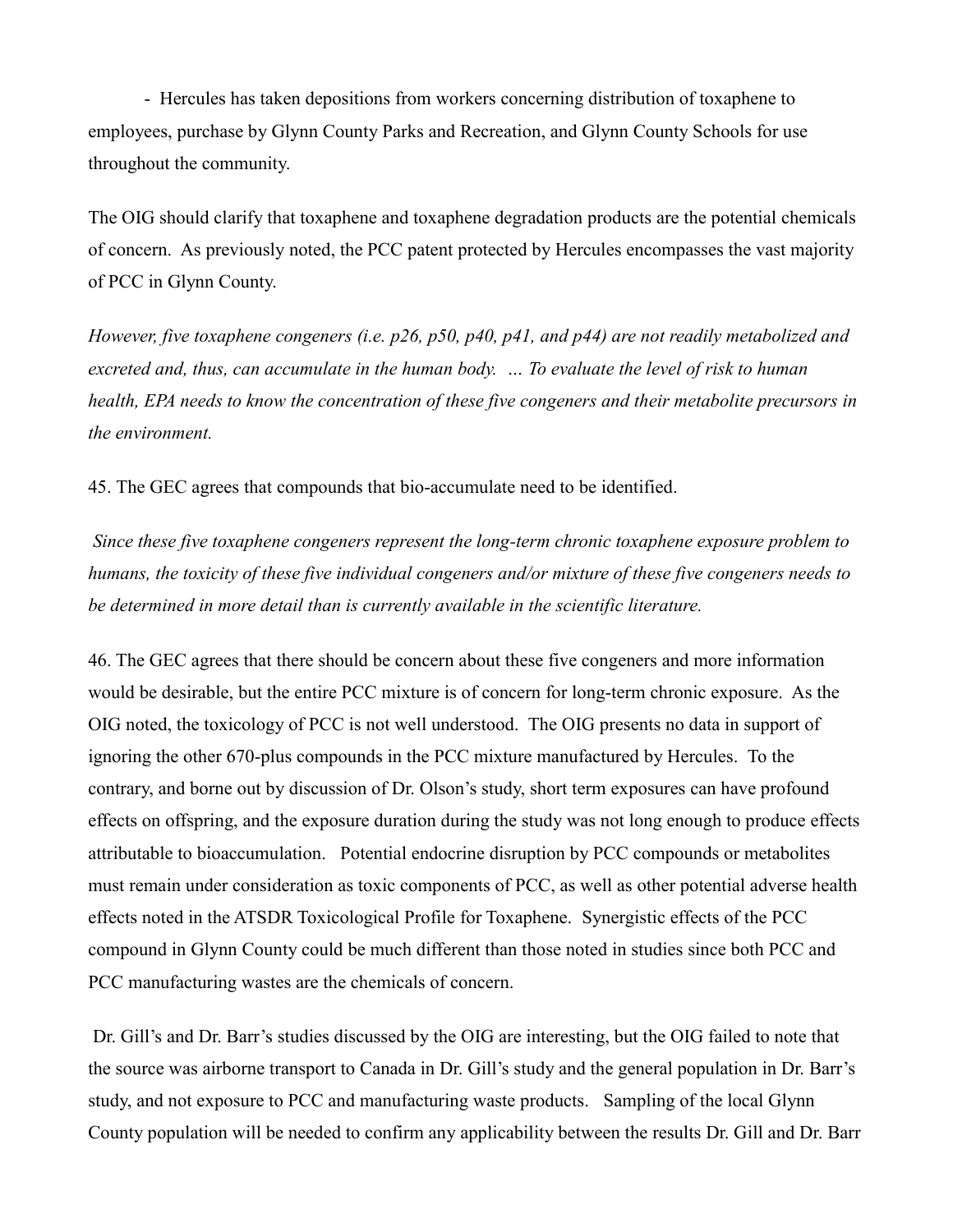presented and the far different situation in Glynn County. By no means should the need for additional studies or information be used as an excuse not to take action to protect the citizenry of Glynn County from PCC that is widely distributed.

#### **Superfund's Remedy requires the Evaluation of Toxic Degradation Products**

*Since toxaphene is known to degrade in the environment and these degradation products are thought to be toxic, EPA must evaluate the groundwater at the Hercules 009 Landfill site for toxaphene's degradation products, specifically, the Hx-Sed and Hp Sed congeners, but also the p26, p50, p40, p41, and p44 congeners.*

47. The OIG has made sweeping conclusions about which compounds in the PCC mixture manufactured by Hercules are of toxicological concern, and is making inappropriate recommendations to limit PCC analysis to a few selected compounds. The OIG previously stated, "*Conducting a detailed and comprehensive risk assessment for the potential exposure to toxaphene from the Hercules 009 Landfill site is a complex task that is beyond the scope of this OIG review."* The sweeping recommendations for limited sampling and analysis do require a comprehensive health assessment and evaluation of literature far greater in scope than presented in the OIG Report.

The OIG should clearly recommend that all PCC and PCC degradation products are analyzed, identified, and reported in samples from the Site.

## **EPA Method 8081 Tests for Technical Toxaphene**

48. As previously commented upon, the method used at the Hercules 009 Landfill Site was the TTF and Hercules Protocol methods, and the OIG should identify the methods used as such. The OIG report does a very good job of describing how and why the TTF and Hercules Protocol methods do not accurately identify PCC but calling the methods used EPA Method 8081 detracts from the Report. ATSDR has done a very good job of articulating why the TTF and Hercules Protocol methods are not equivalent to EPA Method 8081, and the OIG report would benefit from taking the same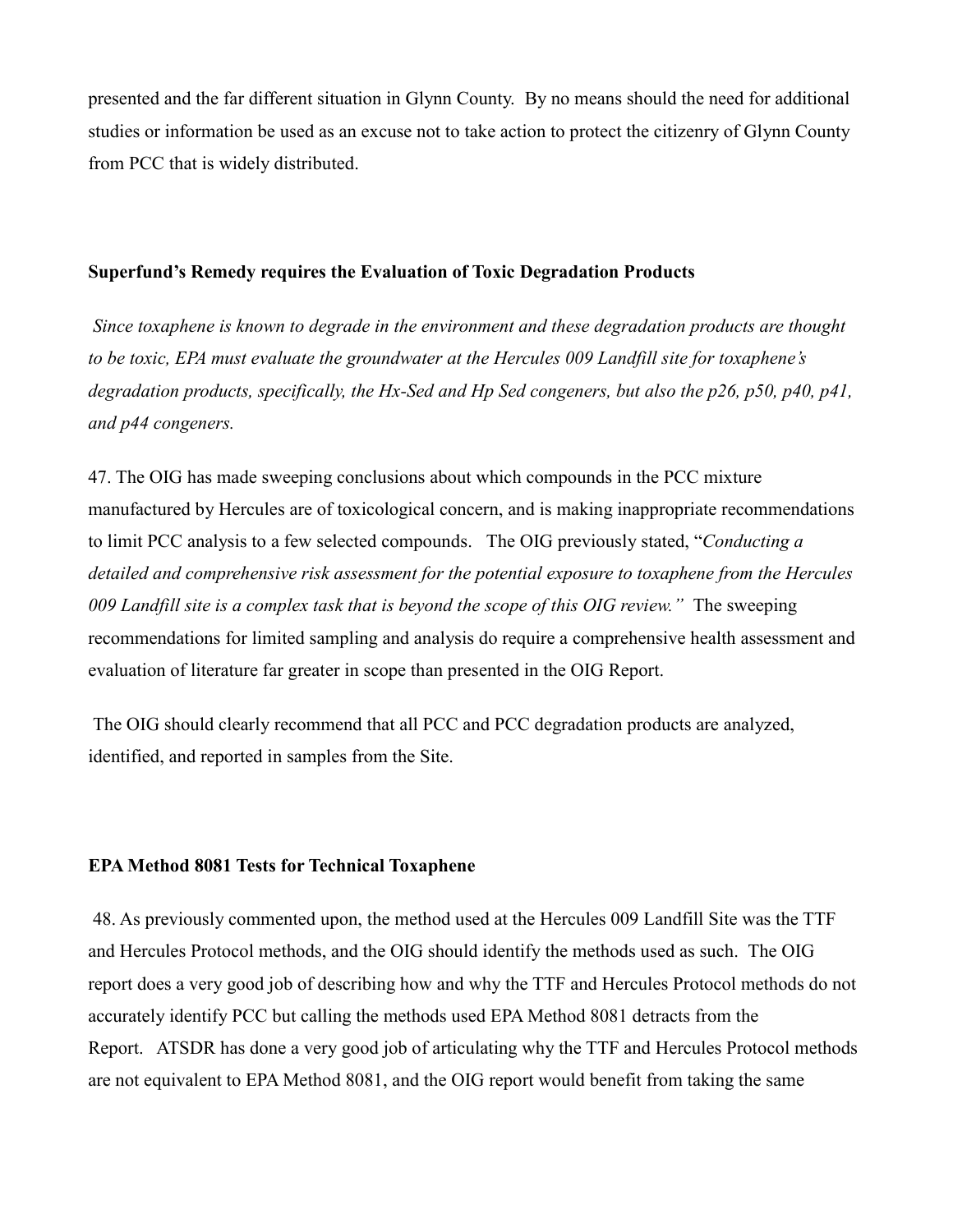approach. The difference between Method 8081, and the TTF and Hercules Protocol, and the very different results the methods produce has been well documented repeatedly with consistent results.

## **No Immediate Human Health Risks at the Hercules 009 Landfill**

49. The OIG correctly identifies the analytical method used at the Hercules 009 Landfill Site as inadequate, but fails to note that the analytical method was used in the decision-making process for the soil removal action, RD, and RA, which brings into question the protectiveness to human health. Ongoing exposure to PCC contaminated soil is a very real possibility at the Site, which will remain a significant uncertainty until sampling and analysis by a reliable method such a NIMS takes place.

#### **OIG Technical Conclusions**

*The chronic health risk to humans is from exposure to toxaphene's persistent degradation products (e.g. p26, p50, p40, p41, and p44) and not the original technical toxaphene mixture.*

50. The risk to human health is from all the 670 plus compounds at the Site, including all PCC compounds and PCC degradation products. The OIG noted that, "*Conducting a detailed and comprehensive risk assessment for the potential exposure to toxaphene from the Hercules 009 Landfill site is a complex task that is beyond the scope of this OIG review."* The OIG should limit the scope of recommendations to advocating that a reliable and appropriate analytical method be used that detects all PCC compounds and PCC degradation compounds. Analysis and evaluation of the resulting data should be used to produce an ATSDR Health Assessment by a toxicologist familiar with all potential ramifications to human health and the environment.

The GEC agrees with the OIG in that an analytical method that identifies PCC compounds and PCC degradation compounds is needed, and NIMS being inserted into SW-846 is an appropriate recommendation.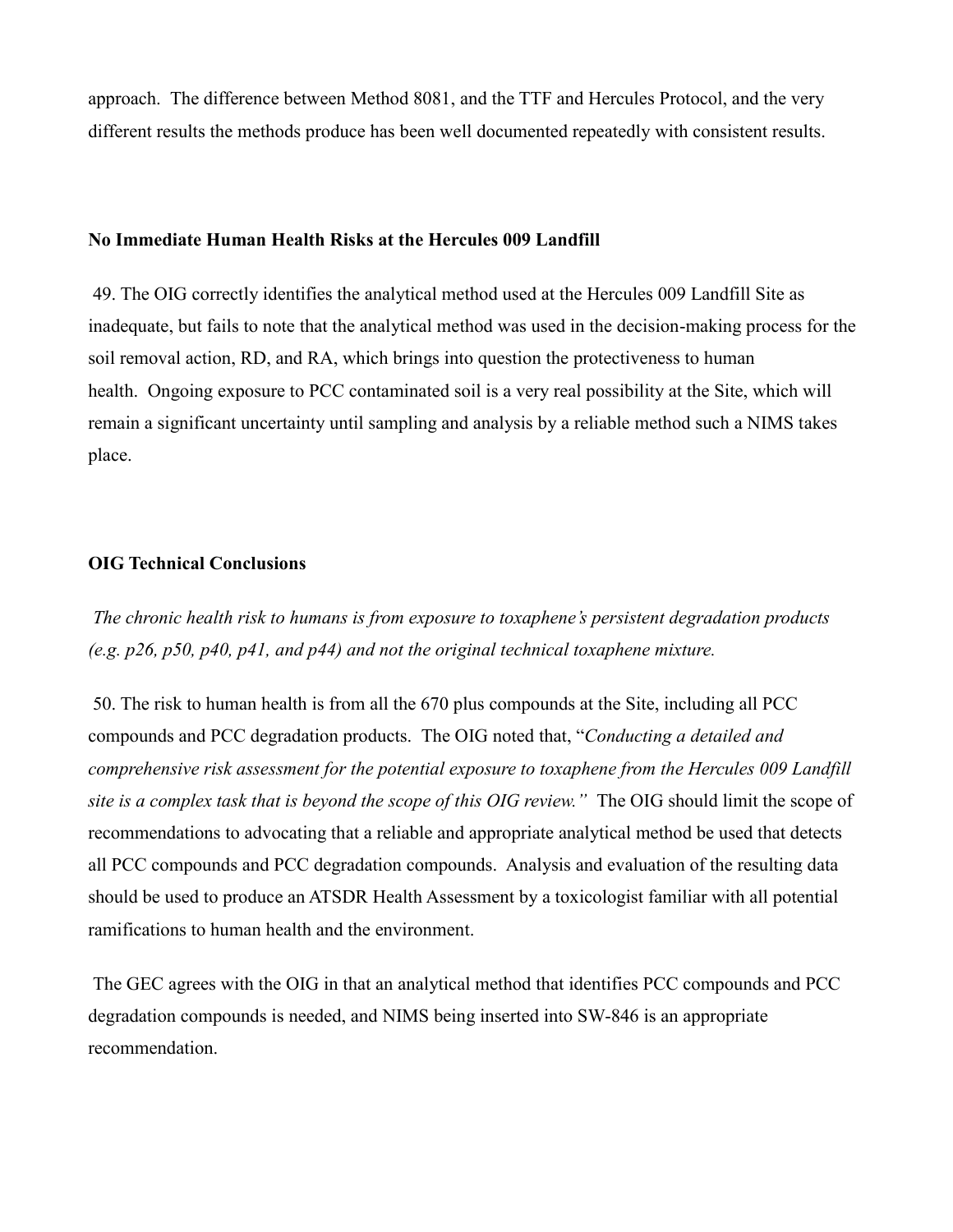The OIG identified the need for further research into carcinogenicity and embryotoxicity, but the scope of the research should not be limited to only five congeners. The toxicology of PCC is not well enough understood to limit the scope of research at this time, and the toxicology of PCC degradation products is even less understood. Regardless of any recommendations for further research, measures should be taken to determine the current human health risks through appropriate testing and the precautionary principal applied until research results are produced, reviewed, and published in a recognized peer reviewed scientific journal.

#### **Technical Assistance Report**

51. The GEC provides technical assistance to our community through an EPA Technical Assistance Grant. The OIG Report was reviewed by our technical advisor, Dr. R. Kevin Pegg. The technical assistance report is the product of Dr. Pegg and reflects his professional opinion about the OIG Report, and does not necessarily reflect the views of the GEC Board, members, or other citizens of Glynn County. Here is the Technical Assistance Report on the OIG Report:

#### **EPA Toxaphene Testing Method Found Inappropriate**

## **Overview**

The Environmental Protection Agency's Office of Inspector General recently issued a report entitled "Appropriate Testing and Timely Reporting Are Needed at the Hercules 009 Landfill Superfund Site, Brunswick, Georgia" dated September 26, 2005. This document, developed by EPA's Ombudsman, refutes Region 4 EPA's methods for analyzing toxaphene at the 009 Superfund Site and the Terry Creek Disposal Superfund Site, and at other areas around Glynn County, Georgia. Nearly 15 years of data collected on soil, air, water and biological samples tested in Brunswick are now in doubt.

Each department in the United Sates administration has an Inspector General office to provide oversight for the agency. Several years ago the Glynn Environmental Coalition formally requested an investigation on items ranging from toxaphene testing in Glynn County to questions regarding lack of compliance in the cleanups in Brunswick. This first report mainly investigates the issue of toxaphene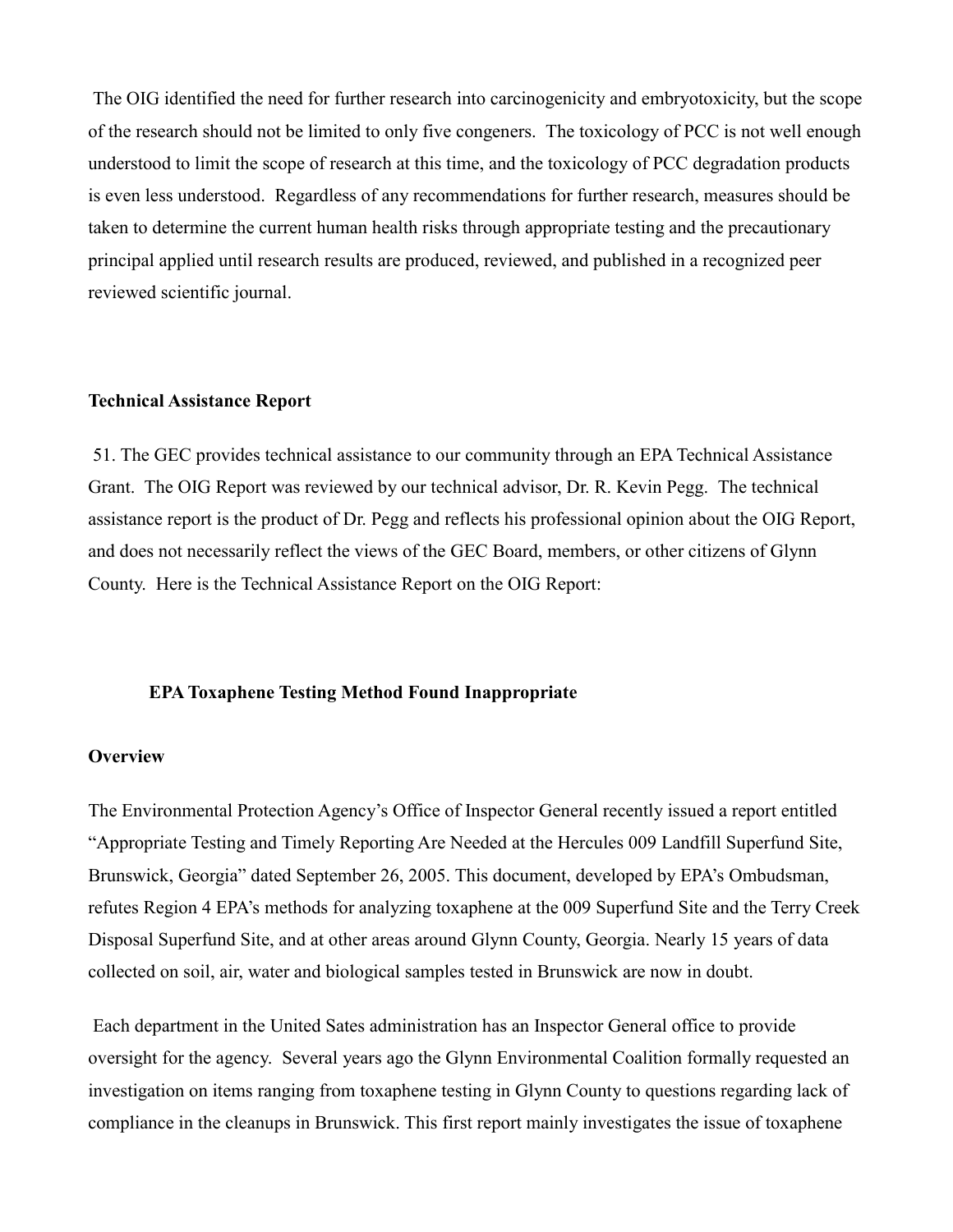analysis. The Office of Inspector General has concluded that the methods used by Region 4 have not and could not precisely determine the form of toxaphene found in Glynn County.

## **Background**

The 009 Superfund Site is a former road construction borrow pit refilled with waste from pesticide manufacturing at Hercules Inc. Toxic sludge, off-grade product, and contaminated soil were deposited into the pit, some of which was below the water table at least part of the year. Although the Record of Decision—the legally mandated cleanup goals for the site--stated that all contaminated soils above 76 parts per million (ppm) would be stabilized *in situ* the EPA allowed a much simpler cleanup of merely covering the waste with a soil/cement mixture using above-ground mixing techniques. At question are the legalities of changing cleanup plans without seeking community input, and whether or not the cleanup achieved any of the goals of the original Record of Decision.

The Terry Creek Disposal area is a marshy region at the confluence of Terry and Dupree Creeks in Glynn County that receives industrial runoff from the Hercules plant. Decades of dumping into the creek system and a series of dredging operations widely distributed toxaphene within the marshes. The main issue at this site is if toxaphene is accurately measured in seafood since the area is part of the local fishery.

In addition to the EPA regulated sites, "toxaphene-like" substances were found in the soils of local public schools and other public and private properties. Based on this Report by the EPA Ombudsman, these "toxaphene-like" materials are toxaphene congeners subject to EPA regulation. Overall, there is the major question of whether or not the EPA permitted testing giving false data on toxaphene. There are many scientific studies showing toxaphene can be measured more accurately than the techniques used by EPA in Glynn County.

Toxaphene and its breakdown products are poisons, mutagens, possible cancer agents and they do bioaccumulate.

## **Toxaphene**

Internationally recognized scientific studies show there are usually three different types of toxaphene: technical, weathered and biological. Technical toxaphene is the type made at the factory and sold worldwide for agricultural pest control. Technical toxaphene is not one chemical, it is a mixture of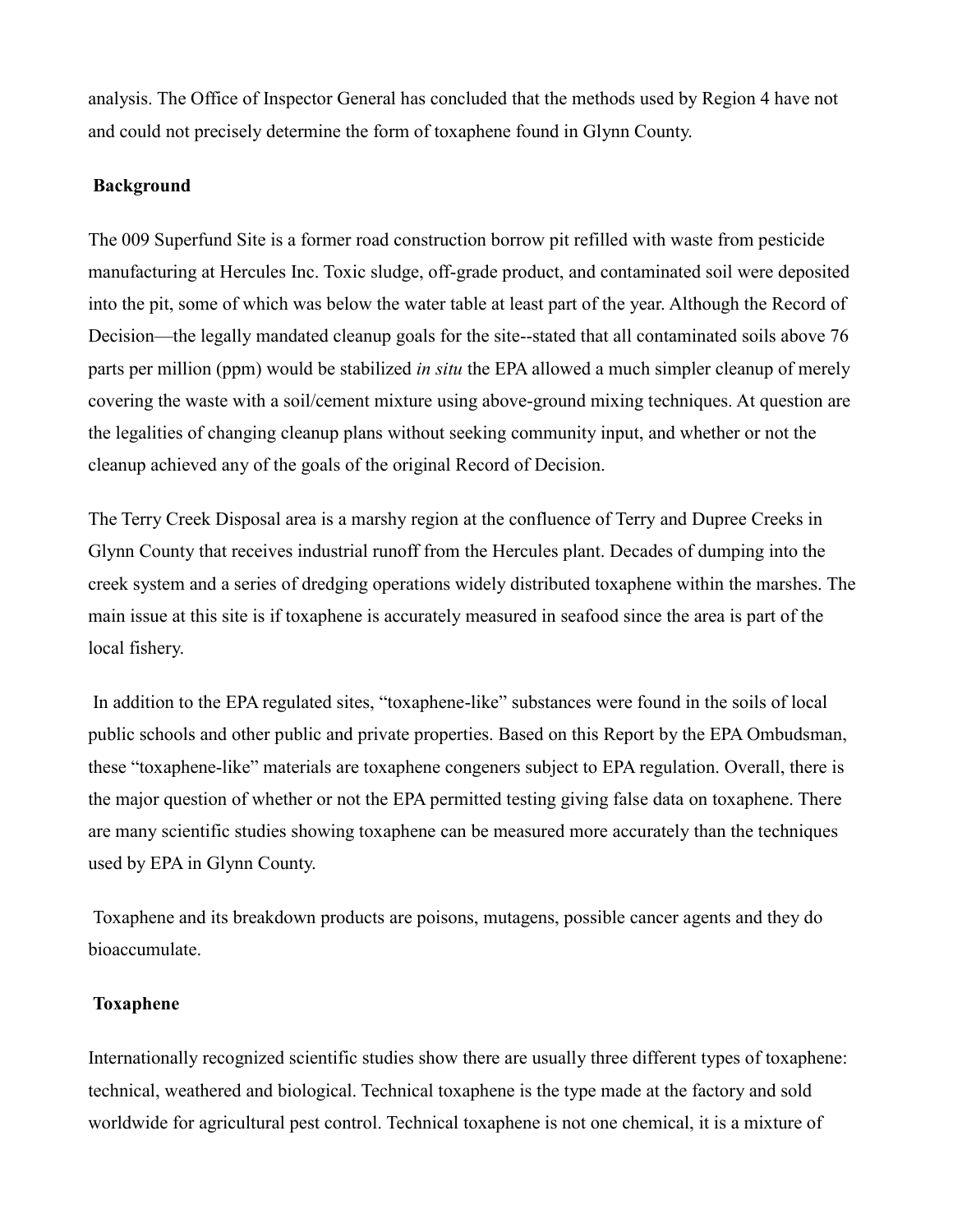about 200 different chemicals produced by adding chlorine to camphene, a chemical made from tree resin. Different manufacturing processes produce slightly different mixtures. Although the chlorination of camphene can produce any of about 600+ different chemicals (called congeners) most technical grades have about 200 chemical congeners. Weathered toxaphene occurs after toxaphene is used. Environmental processes such as air drying, sunlight and bacteria degrade toxaphene. Since each of the more than 200 chemicals in technical toxaphene breaks down differently, weathered toxaphene varies in the types of chemicals present. Some chemicals appearing in weathered toxaphene are not found in the original technical grade of toxaphene, but they are still some of the 600+ different types of chlorinated camphenes, they are just produced from technical toxaphene by environmental processes. Biological toxaphene occurs when plants and animals absorb toxaphene from the environment. Every bacteria, plant, or animal has a different ability to absorb toxaphene congeners. Fish tissues have a different set of toxaphene chemicals from humans. Some toxaphene congeners are found often and in high concentrations (a process known as bioaccumulation), other congeners rarely occur in animal tissues. Biological toxaphene is very different from technical toxaphene, but all of the compounds found in biological toxaphene are still members of the same set of 600+ congeners found in toxaphene.

Note that Glynn County, Georgia has a fourth and fifth type of toxaphene. Off-grade product, material that was not toxic enough to sell, and residue from manufacturing, were dumped locally both in the 009 landfill and into Terry Creek. This material was not the same as technical toxaphene, but was still toxic, mutagenic and potentially carcinogenic. It is only found near the sites of manufacture, such as Brunswick, Georgia. Off-grade product toxaphene and manufacturing residue toxaphene will still weather and bioaccumulate, just like technical toxaphene.

#### **Types of toxaphene measurements**

All of the methods for analyzing toxaphene use gas chromatography or "GC." GC separates all 600+ possible toxaphene compounds so that they can be seen and measured. There are several different measurement methods and technologies.

## *Total Area Method*

This is the basic method required by the US EPA for chemicals with multiple congeners. It detects technical, weathered and biological grades of toxaphene, as well as the off-grade product and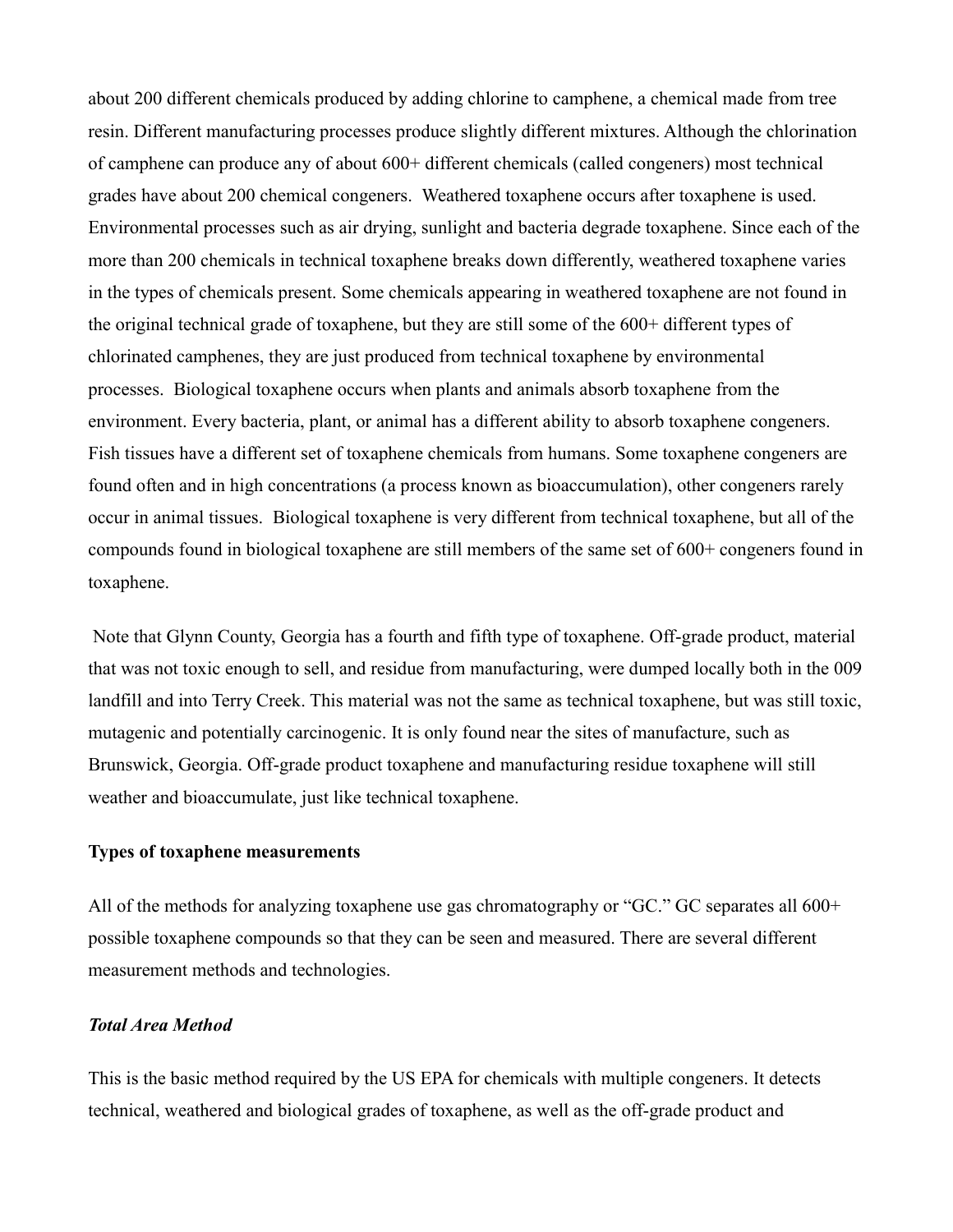manufacturing residue forms. Basically, all of the possible toxaphene chemicals are detected and added together to quantify total toxaphene. This method was not used by the EPA in Brunswick, Georgia, but is used at other EPA sites in the United States and by other governments and researchers around the world.

## *Toxaphene Task Force Method*

This method was developed by EPA Region 4 in Atlanta, Georgia, with Hercules Inc., and the State of Georgia. While gas chromatography is still used, only a few of the chemicals specific for technical toxaphene are used in the analysis. Even if other toxaphene chemical congeners are present, they are ignored. The toxaphene task force method (referred to as EPA Method 8081) detects technical grade toxaphene as well as the total area method; however 8081 does not detect all off-grade products, does not detect some forms of manufacturing residue toxaphene, and can only detect weathered toxaphene in the first few years after placing in the environment. The TTF method does not detect toxaphene after it has been in the environment for several years, and it does not detect biological toxaphene. The TTF method is apparently used only in Glynn County Georgia and nowhere else in the world. The method is not recognized by other governments or by researchers as a useful method because it under-reports the actual toxaphene concentration.

#### *GC negative ion mass spectroscopy*

This technique, called the NIMS method, can detect all forms of toxaphene and is a widely respected method with a high degree of scientific merit regarding the interpretation of results. It is especially useful for detecting biological forms of toxaphene accumulation. This is the method favored by the EPA Inspector General; however, it could be a long time before the methodology is adapted and approved by the EPA for use in Glynn County.

### **Discussion**

Quoting from page 5 of the Ombudsman's report section titled "**EPA's Method Fails to Identify Toxaphene Breakdown Products in Groundwater"**: "… *the groundwater monitoring data collected at the site, using EPA's method, only identified the original toxaphene mixture in the groundwater."* Further, same page: "*When the OIG looked at the groundwater monitoring data for evidence of toxaphene breakdown products, the OIG found some evidence suggesting toxaphene breakdown products may be in the groundwater surrounding the Hercules 009 Landfill Site."*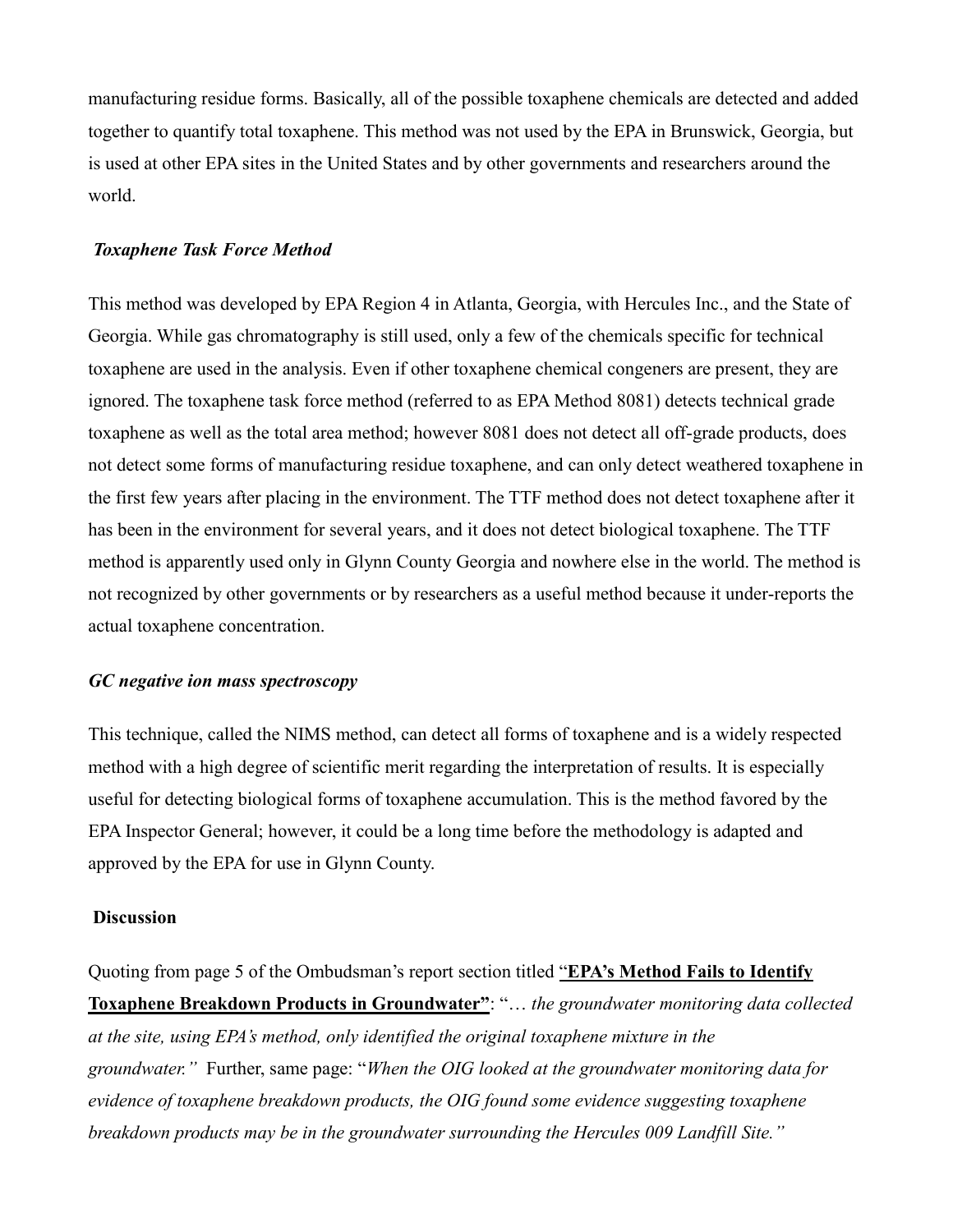In Appendix A of the report the OIG shows by example chromatograms and states, in the section titled "**EPA Method 8081 Does Not Identify Toxaphene Degradation Products"**: "…*EPA Method 8081 fails to detect toxaphene degradation products (i.e., "weathered" toxaphene or individual toxaphene congeners) in environmental samples."* Method 8081 is the method produced by Region 4 EPA's Toxaphene Task Force using the subset of toxaphene congeners.

The Ombudsman report also notes that EPA is required to monitor toxaphene degradation products. On page 21 in the section titled "**Superfund's Remedy Requires the Evaluation of Toxic Degradation Products"**: "*Therefore, the Superfund's MNA [Monitored Natural Attenuation] guidance requires EPA to anticipate and to test for the presence of potentially toxic degradation products at hazardous waste sites. Since toxaphene is known to degrade in the environment and these degradation products are thought to be toxic, EPA must evaluate the groundwater at the Hercules 009 Landfill site for toxaphene's degradation products…"*

The Ombudsman report noted other problems with the conduct of sampling by the EPA in Brunswick. An addendum to the report discussed potential problems with the cleanup of environmental samples using sulfur, and a second problem with heat settings on the instrument. Sulfur can interfere with the analysis, some instrument temperature settings fail to detect toxaphene. In combination with the inability of methods used by EPA to quantify weathered toxaphene, the potential biases of the cleanup and column temperature means that much of the data used by EPA to design and verify Superfund cleanups are doubtful.

The Report also cites comprehensive toxicology and body burden studies on toxaphene congeners conducted at a variety of laboratories. Notable among these is the MATT study (Investigation into the Monitoring, Analysis and Toxicity of Toxaphene in Marine Foodstuffs, 2000) describing the bioaccumulation of specific toxaphene environmental end-products in commercial fish species. EPA Region 4 should have been aware of these studies—it is their responsibility to follow the scientific literature. Region 4 should have responded to the growing body of literature regarding toxaphene years ago. In addition to criticizing toxaphene analysis the OIG report also faults EPA on lack of timely reporting, failure to make key decisions, and notes unacceptable modifications to "independent" thirdparty reviews before release to the public.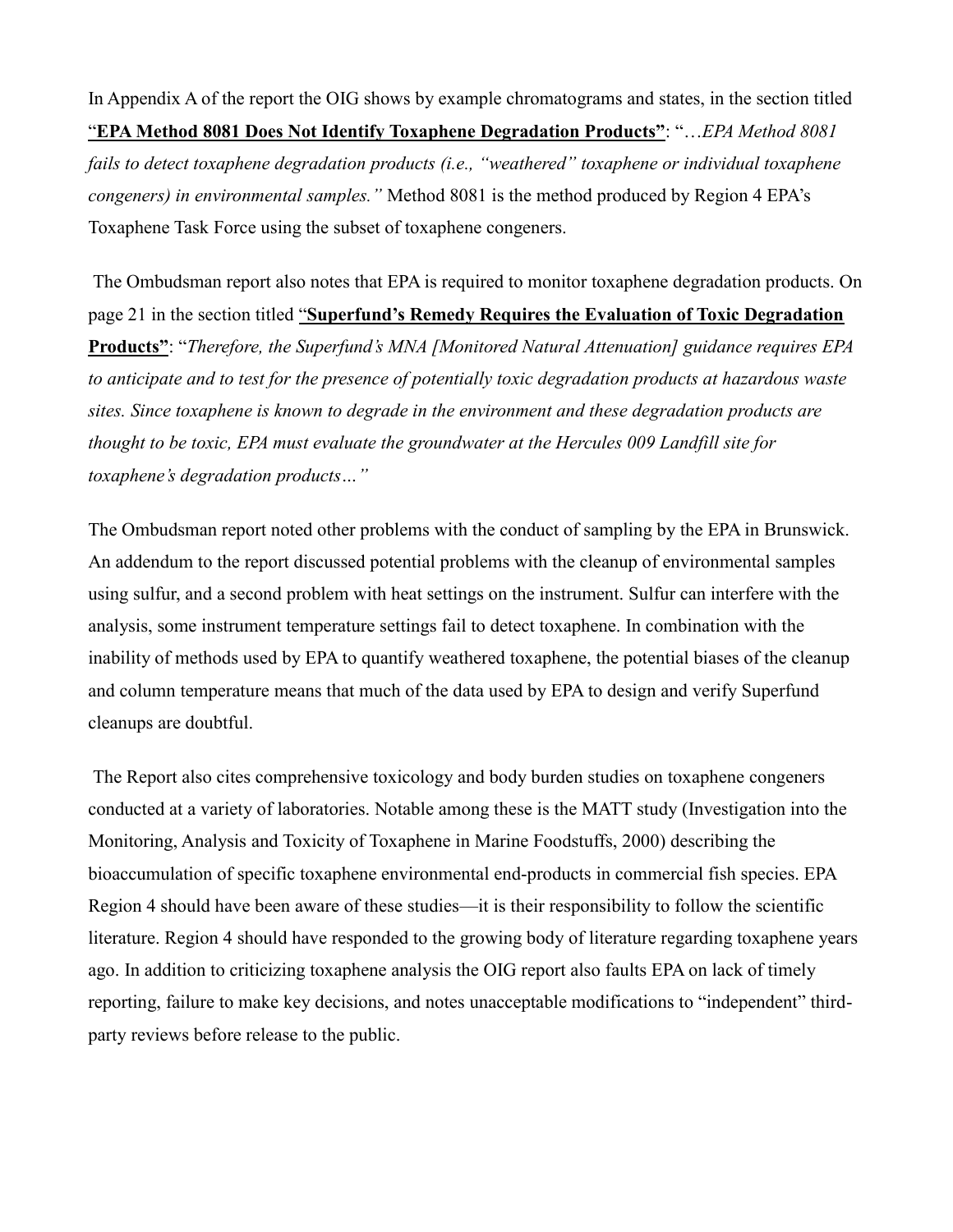## **Concluding Remarks**

For more than a decade EPA Region 4 used the toxaphene task force method (EPA Method 8081) in Glynn County despite research showing the method does not give valid data on environmental toxaphene. At this point it is not clear if cleanups at the 009 landfill and Terry Creek Outfall meet the legal remediation goals. It is not clear because EPA has used an unreliable method that cannot measure the types of toxaphene found in water and soil.

It is fair to say much of the data on toxaphene occurrence and exposure is "inconclusive" for samples taken in Brunswick and tested by method 8081. Not all of the thousands of samples examined so far are in error—obviously many observed both technical toxaphene and some forms of weathered toxaphene. However, virtually all of the groundwater and soil samples need retesting to verify the presence or absence of weathered toxaphene.

EPA is proposing developing new methods using the NIMS method advocated by the Inspector General. While there may be some confusion over methods, one thing is crystal clear: EPA Region 4 should not be the agency to produce and validate any new toxaphene method. The Atlanta, Georgia EPA office is far too biased to be trusted with developing toxaphene methods.

Written by R. Kevin Pegg, Ph.D.; edited by Dr. Mary S. Saunders. Copies of the newsletter are available from the GEC, at the Glynn County library, or at **[www.enviro-issues.net](http://www.enviro-issues.net/)** on the Internet.

## **HERCULES LANDFILL SUPERFUND SITE - TECHNICAL ASSISTANCE REPORT**

This project has been funded wholly or partly by the U.S. Environmental Protection Agency under Assistance Agreement Number V994050-92-0 to The Glynn Environmental Coalition, Inc. The contents of this document do not necessarily reflect the views and policies of the U.S. Environmental Protection agency, nor does mention of trade names or commercial products constitute endorsement or recommendation for use. Volume 14, Number 1, October, 2005

[\[1\]](http://glynnenvironmental.org/oldsite/009IG-comments-12-19-05.htm#_ednref1) Final Expanded Site Inspection, Hercules Terry Creek Dredge Spoil Area. January 15, 1997.

[\[2\]](http://glynnenvironmental.org/oldsite/009IG-comments-12-19-05.htm#_ednref2) Toxicological Profile for Toxaphene. U.S. Department of Health and Human Services, Agency for Toxic Substance and Disease Registry. August 1996.

[\[3\]](http://glynnenvironmental.org/oldsite/009IG-comments-12-19-05.htm#_ednref3) The Merck Index, 1989.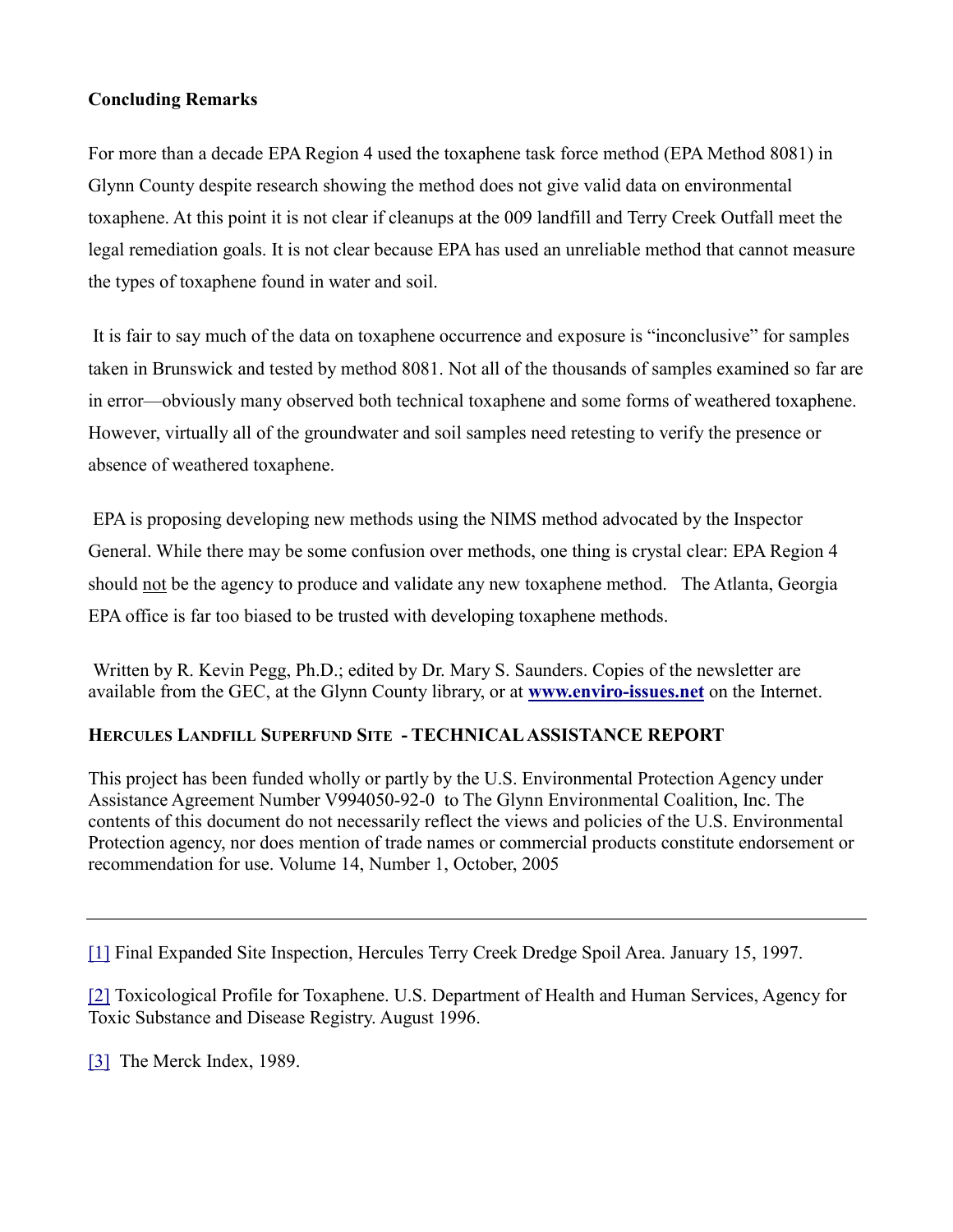[\[4\]](http://glynnenvironmental.org/oldsite/009IG-comments-12-19-05.htm#_ednref4) Keith A. Maruya, Wakeham, S.G., Analysis of Toxaphene Residues in Sediment and Fundulus from Terry/Dupree Creek. Skidaway Institute of Oceanography, University System of Georgia. July 31, 1998.

[\[5\]](http://glynnenvironmental.org/oldsite/009IG-comments-12-19-05.htm#_ednref5) Keith A. Maruya. Analysis of Toxaphene Residues in Fin- and Shellfish from Terry/Dupree Creek, Glynn County, Georgia. Skidaway Institute of Oceanography, University System of Georgia. June 16, 2000.

[\[6\]](http://glynnenvironmental.org/oldsite/009IG-comments-12-19-05.htm#_ednref6) Health Consultation - Terry Creek Dredge Spoils Areas/Hercules Outfall Brunswick, Glynn County, Georgia. Agency for Toxic Substance and Disease Registry. December 7, 1999.

[\[7\]](http://glynnenvironmental.org/oldsite/009IG-comments-12-19-05.htm#_ednref7) Analytical and Environmental Chemistry of Toxaphene. Pergamon Press. February 1993.

[\[8\]](http://glynnenvironmental.org/oldsite/009IG-comments-12-19-05.htm#_ednref8) Record of Decision, Hercules 009 Landfill Site, Description of Selected Remedy.

[\[9\]](http://glynnenvironmental.org/oldsite/009IG-comments-12-19-05.htm#_ednref9) Record of Decision, Hercules 009 Landfill Site, Performance Standards for Soils, Page 55, Section 9.0 A.3.a

[\[10\]](http://glynnenvironmental.org/oldsite/009IG-comments-12-19-05.htm#_ednref10) Record of Decision, Hercules 009 Landfill Site, Cleanup Goals, Page 18, Section 6.6.

[\[11\]](http://glynnenvironmental.org/oldsite/009IG-comments-12-19-05.htm#_ednref11) Record of Decision, Hercules 009 Landfill Site, Responsiveness Summary, Page 65, Number 7.

[\[12\]](http://glynnenvironmental.org/oldsite/009IG-comments-12-19-05.htm#_ednref12) Feasibility Study, Hercules 009 Landfill Site. Page 6-24, Section 6.5.5.

[\[13\]](http://glynnenvironmental.org/oldsite/009IG-comments-12-19-05.htm#_ednref13) 55 Fed. Reg. 8774 (1990)

[\[14\]](http://glynnenvironmental.org/oldsite/009IG-comments-12-19-05.htm#_ednref14) Letter from Curt Fehn, Chief, South Superfund Management Branch, to Daniel Parshley, Glynn Environmental Coalition, Inc. May 14, 1998.

[\[15\]](http://glynnenvironmental.org/oldsite/009IG-comments-12-19-05.htm#_ednref15) EPA Superfund Fact Sheet, Hercules 009 Landfill Site, April 1998.

[\[16\]](http://glynnenvironmental.org/oldsite/009IG-comments-12-19-05.htm#_ednref16) EPA Superfund Fact Sheet, Hercules 009 Landfill Site, August 1998.

[\[17\]](http://glynnenvironmental.org/oldsite/009IG-comments-12-19-05.htm#_ednref17) Feasibility Study, Hercules 009 Landfill Site, Page 8-7, Section 8.2.2.

[\[18\]](http://glynnenvironmental.org/oldsite/009IG-comments-12-19-05.htm#_ednref18) Remedial Investigation, Hercules 009 Landfill Site. Plate 3.

[\[19\]](http://glynnenvironmental.org/oldsite/009IG-comments-12-19-05.htm#_ednref19) Record of Decision, Hercules 009 Landfill Site, Page 7, Figure 5-1.

[\[20\]](http://glynnenvironmental.org/oldsite/009IG-comments-12-19-05.htm#_ednref20) Remedial Investigation, Hercules 009 Landfill Site, Appendix C, Page 6, Section 4.0.

[\[21\]](http://glynnenvironmental.org/oldsite/009IG-comments-12-19-05.htm#_ednref21) Letter from Alan Yarbrough, Remedial Project Manager, South Superfund Remedial Branch; to Timothy Hassett, Senior Environmental Engineer, Hercules Incorporated. April 16, 1996.

[\[22\]](http://glynnenvironmental.org/oldsite/009IG-comments-12-19-05.htm#_ednref22) Record of Decision, Hercules 009 Landfill Site, Page 27, Section 7.4.

[\[23\]](http://glynnenvironmental.org/oldsite/009IG-comments-12-19-05.htm#_ednref23) EPA Superfund Fact Sheet, Hercules 009 Landfill Site, Page 2, Number 2. April 1998.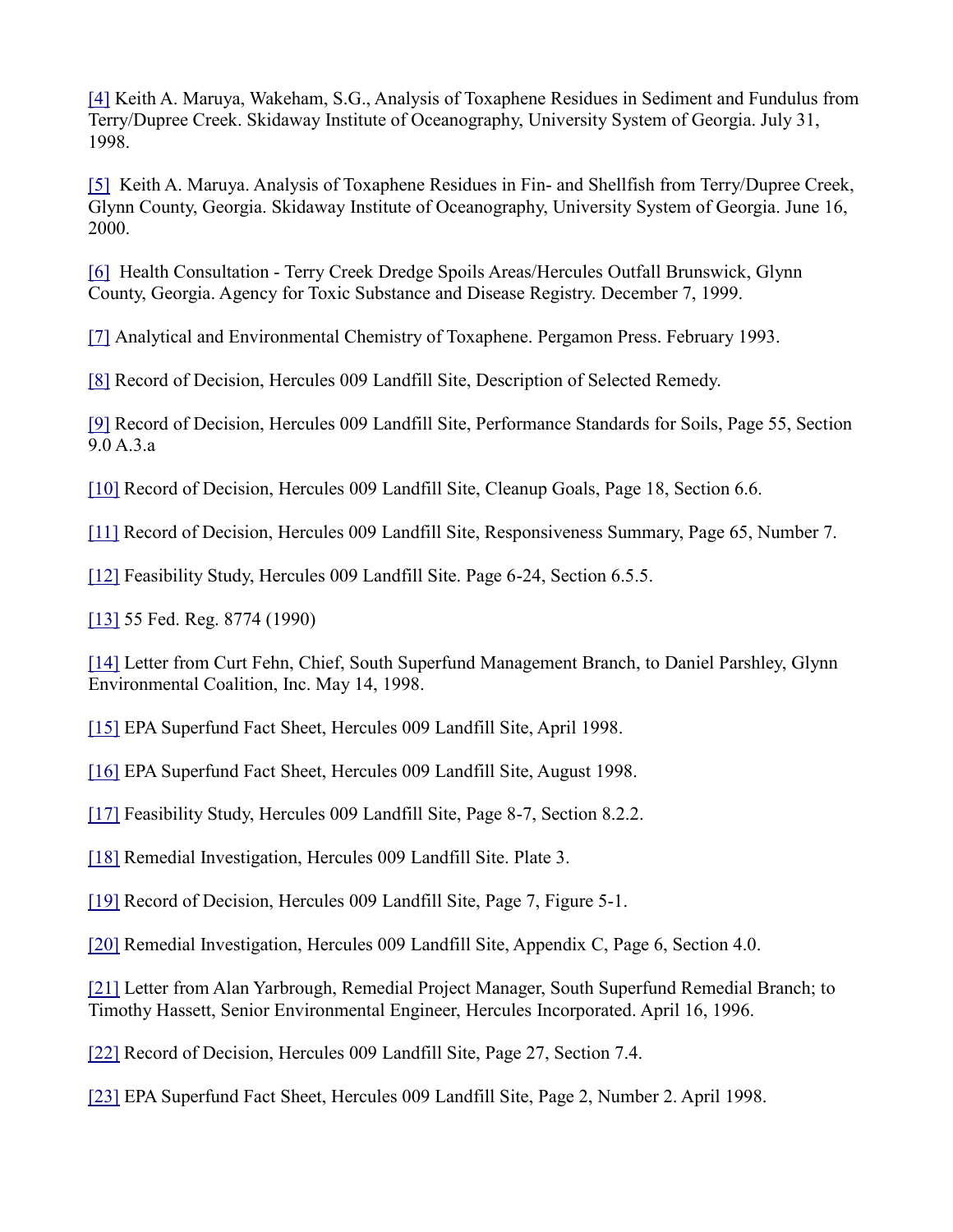[\[24\]](http://glynnenvironmental.org/oldsite/009IG-comments-12-19-05.htm#_ednref24) Record of Decision, Hercules 009 Landfill Site, Page 53, Section 9.0 A.2.

[\[25\]](http://glynnenvironmental.org/oldsite/009IG-comments-12-19-05.htm#_ednref25) Treatability Study, Hercules 009 Landfill Site, Page 2-4, Section 2.3.4.

[\[26\]](http://glynnenvironmental.org/oldsite/009IG-comments-12-19-05.htm#_ednref26) 40 CFR§300.435(b)

[\[27\]](http://glynnenvironmental.org/oldsite/009IG-comments-12-19-05.htm#_ednref27) Summary Report for Supplemental Soil Analysis at the 009 Landfill, Brunswick, Georgia. November 26, 1997.

[\[28\]](http://glynnenvironmental.org/oldsite/009IG-comments-12-19-05.htm#_ednref28) Letter from Curt Fehn, Chief, South Superfund Management Branch, to Daniel Parshley, Glynn Environmental Coalition, Inc. May 14, 1998.

[\[29\]](http://glynnenvironmental.org/oldsite/009IG-comments-12-19-05.htm#_ednref29) EPA Superfund Fact Sheet, Hercules 009 Landfill Site, April 1998.

[\[30\]](http://glynnenvironmental.org/oldsite/009IG-comments-12-19-05.htm#_ednref30) Feasibility Study, Hercules 009 Landfill Site, Page 8-7, Section 8.2.2.

[\[31\]](http://glynnenvironmental.org/oldsite/009IG-comments-12-19-05.htm#_ednref31) 55 Fed. Reg. 8774 (1990)

[\[32\]](http://glynnenvironmental.org/oldsite/009IG-comments-12-19-05.htm#_ednref32) Letter from Annie Godfrey, Remedial Project Manager, EPA Region IV; to Daniel Parshley, Glynn Environmental Coalition, Inc. March 5, 1998.

[\[33\]](http://glynnenvironmental.org/oldsite/009IG-comments-12-19-05.htm#_ednref33) EPA Superfund Fact Sheet, Hercules 009 Landfill Site, April 1998.

[\[34\]](http://glynnenvironmental.org/oldsite/009IG-comments-12-19-05.htm#_ednref34) Letter from Curt Fehn, Chief, South Superfund Management Branch, to Daniel Parshley, Glynn Environmental Coalition, Inc. May 14, 1998.

[\[35\]](http://glynnenvironmental.org/oldsite/009IG-comments-12-19-05.htm#_ednref35) EPA Superfund Fact Sheet, Hercules 009 Landfill Site, August 1998.

[\[36\]F](http://glynnenvironmental.org/oldsite/009IG-comments-12-19-05.htm#_ednref36)easibility Study, Hercules 009 Landfill Site, Page 8-7, Section 8.2.2.

[\[37\]](http://glynnenvironmental.org/oldsite/009IG-comments-12-19-05.htm#_ednref37) Remedial Investigation, Hercules 009 Landfill Site, Page 6-1, Section 6.1.

[\[38\]](http://glynnenvironmental.org/oldsite/009IG-comments-12-19-05.htm#_ednref38) Treatability Study, Hercules 009 Landfill Site, Appendix E, Plates E-1, E-2, and E-3.

[\[39\]](http://glynnenvironmental.org/oldsite/009IG-comments-12-19-05.htm#_ednref39) Treatability Study, Hercules 009 Landfill Site, Appendix E, Plates E-1, E-2, and E-3.

[\[40\]](http://glynnenvironmental.org/oldsite/009IG-comments-12-19-05.htm#_ednref40) EPA Superfund Fact Sheet, Hercules 009 Landfill Site, April 1998.

[\[41\]](http://glynnenvironmental.org/oldsite/009IG-comments-12-19-05.htm#_ednref41) 55 Fed. Reg. 8774 (1990)

[\[42\]](http://glynnenvironmental.org/oldsite/009IG-comments-12-19-05.htm#_ednref42) Record of Decision, Hercules 009 Landfill Site, Page 47, Section 8.6.

[\[43\]](http://glynnenvironmental.org/oldsite/009IG-comments-12-19-05.htm#_ednref43) Letter from Annie Godfrey, Remedial Project Manager EPA Region IV; to Daniel Parshley, Glynn Environmental Coalition.

[\[44\]](http://glynnenvironmental.org/oldsite/009IG-comments-12-19-05.htm#_ednref44) Treatability Study, Hercules 009 Landfill Site, Appendix E.

[\[45\]](http://glynnenvironmental.org/oldsite/009IG-comments-12-19-05.htm#_ednref45) 55 Fed. Reg. 8774 (1990)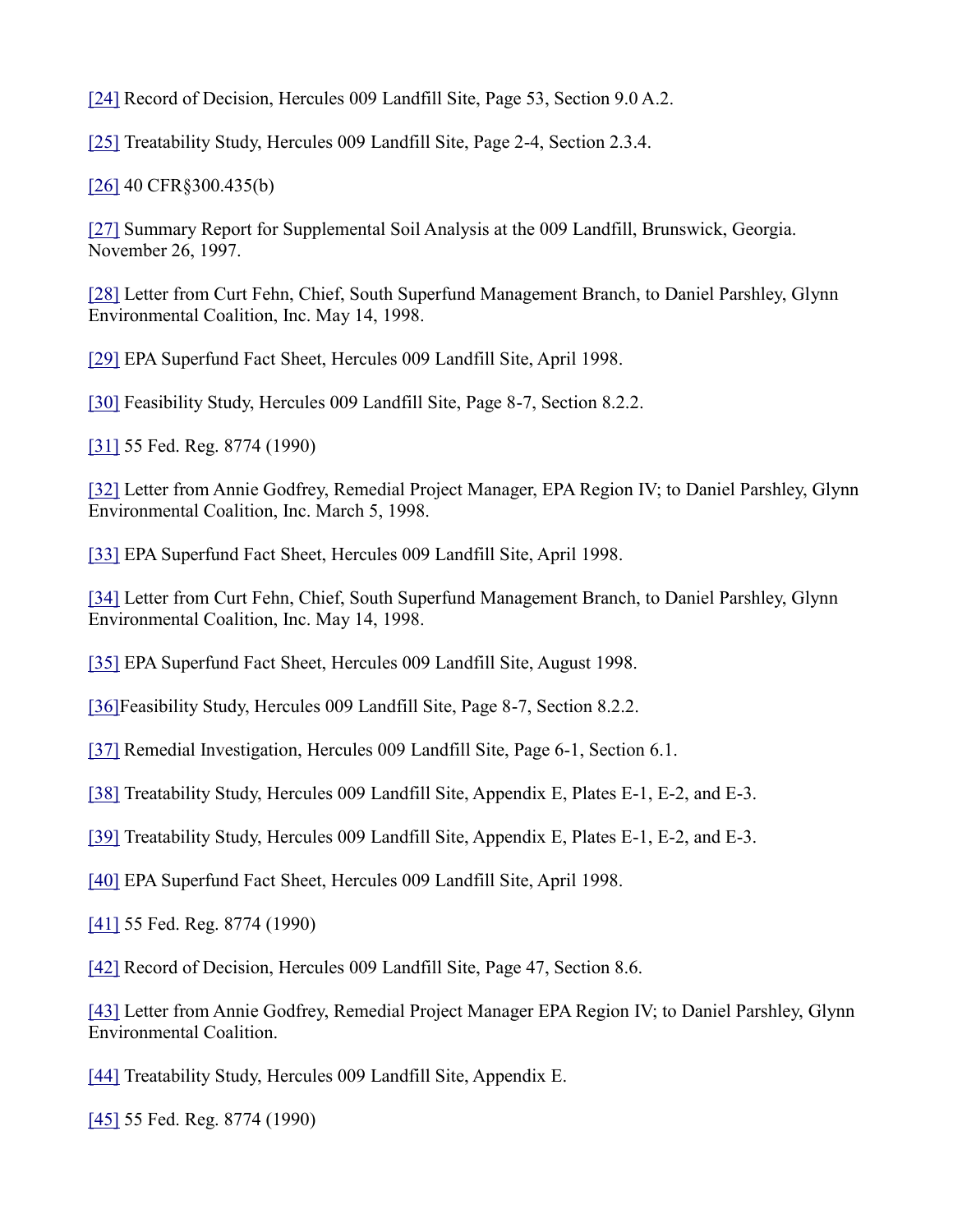[\[46\]](http://glynnenvironmental.org/oldsite/009IG-comments-12-19-05.htm#_ednref46) 40 C.F.R.§ 300.435(b)

[\[47\]](http://glynnenvironmental.org/oldsite/009IG-comments-12-19-05.htm#_ednref47) Letter from Curt Fehn, Chief, South Superfund Management Branch, to Daniel Parshley, Glynn Environmental Coalition, Inc. May 14, 1998.

[\[48\]](http://glynnenvironmental.org/oldsite/009IG-comments-12-19-05.htm#_ednref48) EPA Superfund Fact Sheet, Hercules 009 Landfill Site, April 1998.

[\[49\]](http://glynnenvironmental.org/oldsite/009IG-comments-12-19-05.htm#_ednref49) EPA Superfund Fact Sheet, Hercules 009 Landfill Site, August 1998.

[\[50\]](http://glynnenvironmental.org/oldsite/009IG-comments-12-19-05.htm#_ednref50) Feasibility Study, Hercules 009 Landfill Site, Page 8-7, Section 8.2.2.

[\[51\]](http://glynnenvironmental.org/oldsite/009IG-comments-12-19-05.htm#_ednref51) Remedial Investigation, Hercules 009 Landfill Site. Plate 3.

[\[52\]](http://glynnenvironmental.org/oldsite/009IG-comments-12-19-05.htm#_ednref52) Record of Decision, Hercules 009 Landfill Site, Page 7, Figure 5-1.

[\[53\]](http://glynnenvironmental.org/oldsite/009IG-comments-12-19-05.htm#_ednref53) Remedial Investigation, Hercules 009 Landfill Site, Appendix C, Page 6, Section 4.0.

[\[54\]](http://glynnenvironmental.org/oldsite/009IG-comments-12-19-05.htm#_ednref54) Letter from Alan Yarbrough, Remedial Project Manager, South Superfund Remedial Branch; to Timothy Hassett, Senior Environmental Engineer, Hercules Incorporated. April 16, 1996.

[\[55\]](http://glynnenvironmental.org/oldsite/009IG-comments-12-19-05.htm#_ednref55) Letter from Annie Godfrey, EPA Remedial Project Manager; to Timothy Hassett, Senior Environmental Engineer, Hercules Incorporated, February 17, 1998.

[\[56\]](http://glynnenvironmental.org/oldsite/009IG-comments-12-19-05.htm#_ednref56) Telephone Memorandum to Lavon Revells, US EPA; from Dan Keck, Black & Veatch Waste Science, Inc. July 27, 1995.

[\[57\]](http://glynnenvironmental.org/oldsite/009IG-comments-12-19-05.htm#_ednref57) Telephone Memorandum to Gary Bennett, US EPA Environmental Services Division; from Kristen Lombard, Black & Veatch Special Projects, Corp. May 16, 1996.

[\[58\]](http://glynnenvironmental.org/oldsite/009IG-comments-12-19-05.htm#_ednref58) Memorandum from Danny Reed, Georgia Environmental Protection Division; to Dr. Randy Manning, Georgia Environmental Protection Division, October 1, 1996.

[\[59\]](http://glynnenvironmental.org/oldsite/009IG-comments-12-19-05.htm#_ednref59) Health Consultation - Terry Creek Dredge Spoils Areas/Hercules Outfall Brunswick, Glynn County, Georgia. Agency for Toxic Substance and Disease Registry. December 7, 1999.

[\[60\]](http://glynnenvironmental.org/oldsite/009IG-comments-12-19-05.htm#_ednref60) Inter-Office Memorandum, Law Environmental, from Leonard Ledbetter; to Douglas Keilman and Bruce Hough, October 11, 1991.

[\[61\]](http://glynnenvironmental.org/oldsite/009IG-comments-12-19-05.htm#_ednref61) Memorandum - Report of "Toxaphene Task Force". United States Environmental Protection Agency, Region IV, Environmental Services Division. June 4, 1993.

[\[62\]](http://glynnenvironmental.org/oldsite/009IG-comments-12-19-05.htm#_ednref62) Draft Expanded Site Inspection, Terry Creek Dredge Spoil Area, Brunswick, Glynn County, Georgia. July 12, 1996.

[\[63\]](http://glynnenvironmental.org/oldsite/009IG-comments-12-19-05.htm#_ednref63) Memorandum from Danny Reed, Georgia Environmental Protection Division; to Dr. Randy Manning, Georgia Environmental Protection Division, October 1, 1996.